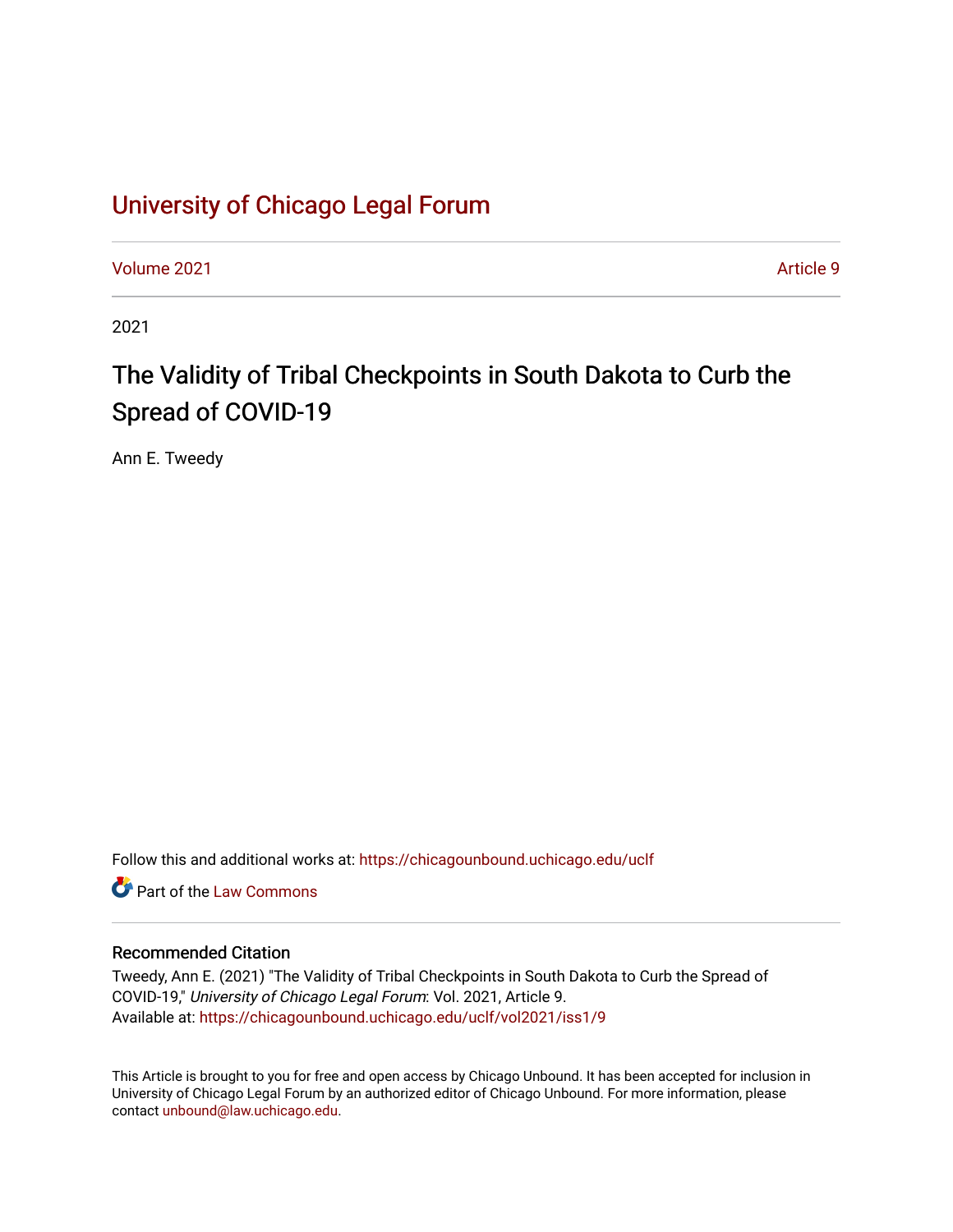# **The Validity of Tribal Checkpoints in South Dakota to Curb the Spread of COVID-19**

*Ann E. Tweedy*†

*This Article examines the question of whether, during a public health emergency, tribes located in a state that has adopted minimal protections to curb a pandemic may enact stronger protections for their own citizens and territories. Specifically, may they do so, even when enforcement of the tribes' protections causes inconvenience to those simply passing through the reservations and when the regulations affect nonmember residents of the reservations? If we take the Supreme Court at its word, tribes are within their rights in adopting and enforcing regulations designed to protect their citizens and other reservation residents from a public health emergency, even if these regulations affect nonmembers. While the Supreme Court's common law test for tribal jurisdiction over nonmembers is notoriously muddy, the relevant portion of the test in these circumstances measures nonmember threats or direct effects on a tribe's health or welfare. Given the existential threat that the pandemic poses to tribes and Native individuals and the lax approach of states like South Dakota in protecting public health, it is hard to escape the conclusion that, if the requirements of the* Montana *test ever can be met, they are met in these circumstances.*

### I. INTRODUCTION

Well over a year after it began, the COVID-19 pandemic continues to rage. As of this writing in August 2021, there have been over 215 million known cases of COVID-19 worldwide and over four million deaths, with over 650,000 of those deaths having occurred in the United States alone.1 Late in 2019, the disease was discovered in China, with

<sup>†</sup> Associate Professor, University of South Dakota School of Law. The author also spent over a decade representing tribal governments, including serving as a Tribal Attorney for Muckleshoot Indian Tribe and Swinomish Indian Tribal Community and as an Associate Attorney and as Of Counsel at Kanji & Katzen, PLLC. I would like to thank Professors Matthew Fletcher, Jasmine Gonzales Rose, Steven Macias, Eric Eberhard, and Frank Pommersheim for reviewing drafts of this article. I would also like to thank my research assistants Josey Johnson and Raegan Chavez for their invaluable help, as well as the editors of the *University of Chicago Legal Forum* for their careful attention to this piece and for their excellent suggestions. Finally, I am grateful to Sarah Kammer, Head of Public, Faculty and Student Services at McKusick Law Library, for her adept assistance.

<sup>1</sup> *COVID Live Update*, WORLDOMETER, https://www.worldometers.info/coronavirus/ [https://perma.cc/KN8L-FCN6] (last accessed Aug. 27, 2021).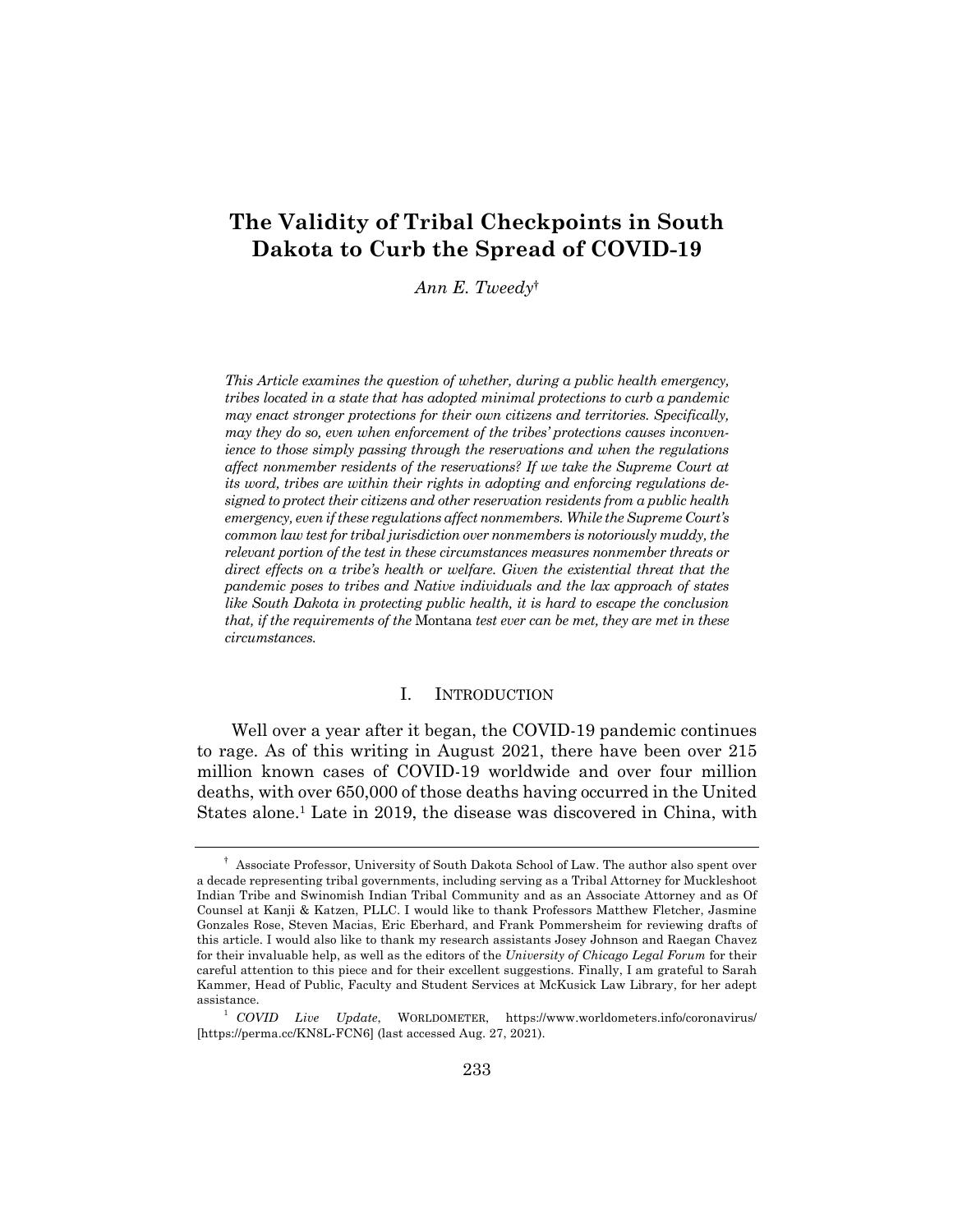the first case arising there in November or December 2019.<sup>2</sup> By mid-January, it had begun to spread beyond China, with the earliest case outside of that country reported in Thailand on January 13, 2020.3 The virus then began to spread rapidly throughout the world, producing the first known United States case on January 21.4 On January 30, the World Health Organization (WHO) declared the virus a World Health Emergency, and the Trump Administration followed suit the next day, declaring it a public health emergency.5 This was followed by the United States President's formal proclamation of a state of emergency on March 13, 2020.<sup>6</sup>

Within the United States, the governmental responses have been widely variable. At the national level, there was a sharp divide between the Trump Administration's response, which was described as "inconsistent and incoherent,"7 with a prominent White House historian noting pointedly that officials have "[c]learly . . . not told the truth" and that they have "politicize[d] attempts to save people's lives,"8 and the Biden Administration's approach, which has been described as "[d]riven by science, data and public health priorities," with the caveat that the public health system itself is in need of crucial improvements in management and implementation to function more effectively.9 Additionally, although federal powers such as the commerce power confer some

<sup>3</sup> *Id.*

<sup>7</sup> Editorial, *Reviving the US CDC*, 395 LANCET 1521 (2020), https://www.thelancet.com/journals/lancet/article/PIIS0140-6736(20)31140-5/fulltext [https://perma.cc/42UE-8VY7].

<sup>8</sup> Grace Segers, *Historian on White House Response to COVID: "Clearly, They Have Not Told the Truth"*, CBS NEWS (May 29, 2020), https://www.cbsnews.com/news/historian-john-barry-coronavirus-white-house-response/ [https://perma.cc/RSY6-SWUX]; *see also* Dan Diamond, *Trump Officials Celebrated Efforts to Change CDC Reports on Coronavirus, Emails Show*, WASH. POST (Apr. 9, 2021), https://www.washingtonpost.com/health/2021/04/09/cdc-covid-political-interference/ [https://perma.cc/LK66-WD4G] ("Even as career government scientists worked to combat the virus, a cadre of Trump appointees was attempting to blunt the scientists' messages, edit their findings and equip the president with an alternate set of talking points."). The actions of the group of Trump officials described in the *Washington Post* article included ordering the manufacture of statistics of deaths that would allegedly be caused indirectly by public health measures, and the tone of their emails to each other when they succeeded in altering public health messages to the public was—at least on some occasions—exultant, replete with exclamation points and expressions like "yippee!" Diamond, *supra*.

<sup>9</sup> Katie D. Schenk, *Biden's COVID Plan is Just a Beginning: The Public Health System Needs Wide-Ranging Reform to Address Weaknesses Exposed by the Pandemic*, SCI. AM. (Feb. 25, 2021), https://www.scientificamerican.com/article/bidens-covid-plan-is-just-a-beginning/

<sup>2</sup> Grace Hauck et al., *Five Months in: A Timeline of How COVID-19 Has Unfolded in the US*, USA TODAY (May 27, 2020), https://www.usatoday.com/in-depth/news/nation/2020/04/21/coronavirus-updates-how-covid-19-unfolded-u-s-timeline/2990956001/ [https://perma.cc/2SJE-CLTX].

<sup>4</sup> *Id.*

<sup>5</sup> *Id.*

<sup>6</sup> Stephanie Soucheray, *Trump Declares COVID-19 National Emergency, Details Sweeping Testing Program*, CIDRAP (Mar. 13, 2020), https://www.cidrap.umn.edu/news-perspective /2020/03/trump-declares-covid-19-national-emergency-details-sweeping-testing-program [https://perma.cc/F42E-ZBNT].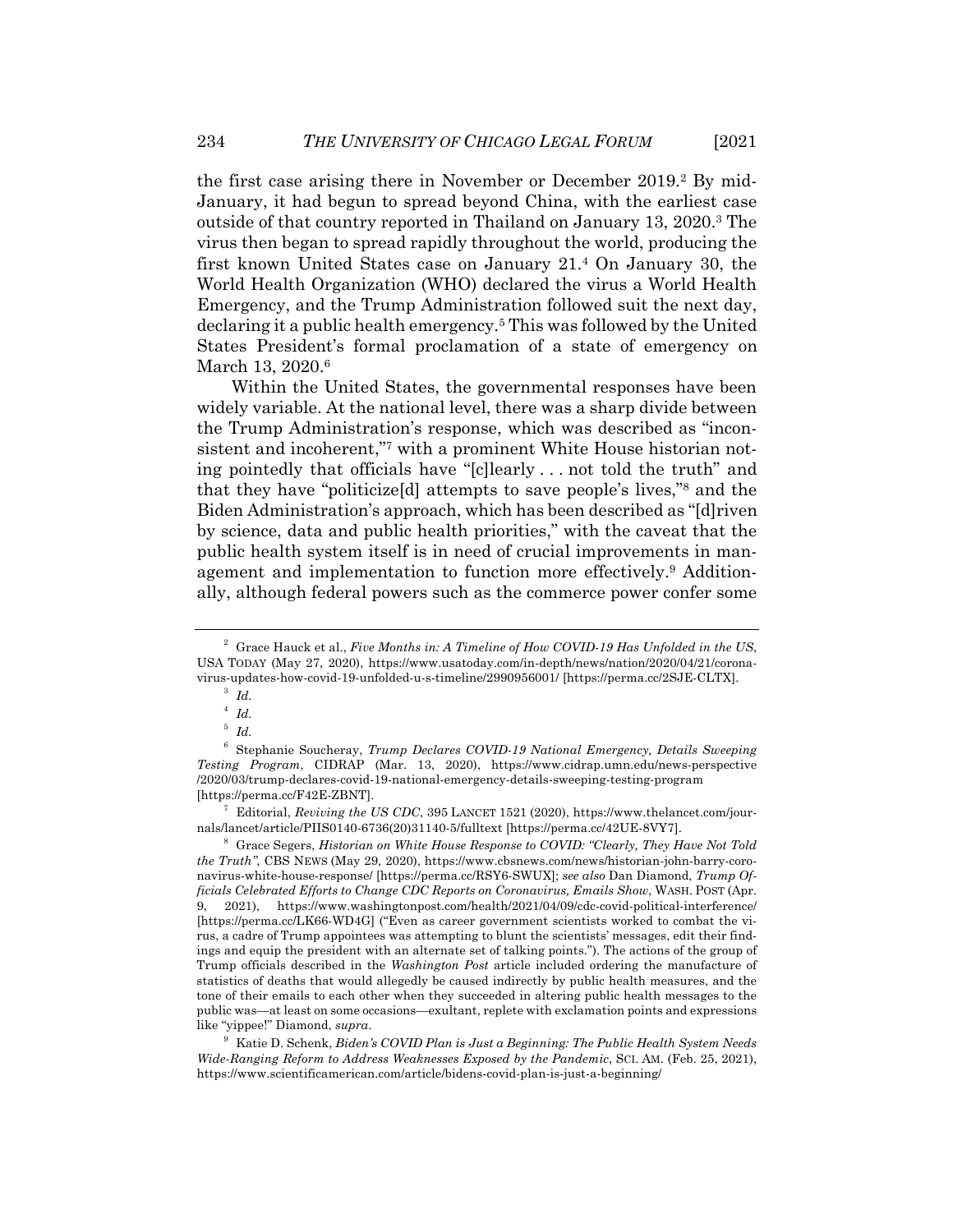level of authority on the federal government to regulate public health, most public health measures in the United States have historically been enacted by state and local governments pursuant to broadly defined state police power.10

States and tribes were left for roughly the first year of the pandemic to individually determine what measures to enact to best protect public health within their own jurisdictions, a framework that produced wide-ranging results.<sup>11</sup> This variability was partly due to the Trump Administration's rudderless response to the pandemic—which included legally dubious orders to states to eliminate some public health protections12 and federal favoritism among, and competition with, states for medical supplies13—and partly due to the fact that states' police power has traditionally been the most frequently invoked source of authority to regulate public health.14 Several states have imposed stringent

<sup>11</sup> Kamran Rahman & Alice Miranda Ollstein, *How States are Responding to Coronavirus, in 7 Maps*, POLITICO (Mar. 25, 2020), https://www.politico.com/news/2020/03/24/coronavirus-state-response-maps-146144 [https://perma.cc/W7SB-SJX2].

<sup>[</sup>https://perma.cc/L3AP-F8U4].

<sup>10</sup> *See, e.g.*, JOHN FABIAN WITT, AMERICAN CONTAGIONS: EPIDEMICS AND THE LAW FROM SMALLPOX TO COVID-19 4–5 (2020). Questions about the scope of federal authority to protect public health under the commerce power may well explain President Biden's cautious response to putting public health mandates in place once he entered into office. Although, as a presidential candidate, President Biden voiced support for a national mask mandate, he later clarified that what he actually meant was that he would attempt to convince all fifty state governors (and, failing that, individual counties, cities, and towns) to institute mask mandates, eventually suggesting that a president lacks the authority to order a nationwide mask mandate in the United States. Grace Hauck, *Biden Wants Mask Mandates Nationwide, but He Can't Actually Enforce Them. Here's What He Could Do Instead.*, USA TODAY (Nov. 11, 2020), https://www.usatoday.com/story/news/nation/2020/11/11/joe-biden-national-face-mask-mandate-covid/6233249002 [https://perma.cc/P3C6- HSYG]; Andrew Solender, *Biden Backtracks on Mask Mandate Legality, Would Call Mayors to Circumvent Hostile Governors*, FORBES (Sept. 18, 2020), https://www.forbes.com/sites/andrewsolender/2020/09/18/biden-backtracks-on-mask-mandate-legality-would-call-mayors-to-circumvent-hostile-governors/?sh=4076fdd033ef [https://perma.cc/8QSA-YR6H]. Within the first two days of his presidential tenure, he did issue, as expected, executive orders requiring the wearing of masks in federal buildings and on federal lands and requiring the wearing of masks on public transportation. Exec. Order No. 13,991, 86 Fed. Reg. 7,045 (Jan. 20, 2021); Exec. Order No. 13,998, 86 Fed. Reg. 7,205 (Jan. 21, 2021).

<sup>12</sup> *See, e.g.*, Peter Baker, *Firing a Salvo in Culture Wars, Trump Pushes for Churches to Reopen*, N.Y. TIMES (May 22, 2020), https://www.nytimes.com/2020/05/22/us/politics/trump-churchescoronavirus.html [https://perma.cc/LT3Y-LBTK].

<sup>13</sup> Jonathan Allen et al., *Want a Mask Contract or Some Ventilators? A White House Connection Helps*, NBC NEWS (Apr. 24, 2020), https://www.nbcnews.com/politics/white-house/political-influence-skews-trump-s-coronavirus-response-n1191236 [https://perma.cc/SP3A-WF5E]; Keya Vakil, *Trump Told States to Get Their Own Medical Supplies. Then the Feds Started Seizing Them.*, COURIER NEWSROOM (May 12, 2020), https://couriernewsroom.com/2020/04/21/trump-toldstates-to-get-their-own-medical-supplies-then-the-feds-started-seizing-them/ [https://perma.cc/2KB7-UBM6].

<sup>14</sup> WITT, *supra* note 10, at 4–5; *see also* Santiago Legarre, *The Historical Background of the Police Power*, 9 U. PA. J. CONST. L. 745, 745–48, 778–79 (2007) (describing the origin of the notion of police power in United States Supreme Court jurisprudence and tying it to the powers reserved to the states in the Tenth Amendment of the United States Constitution).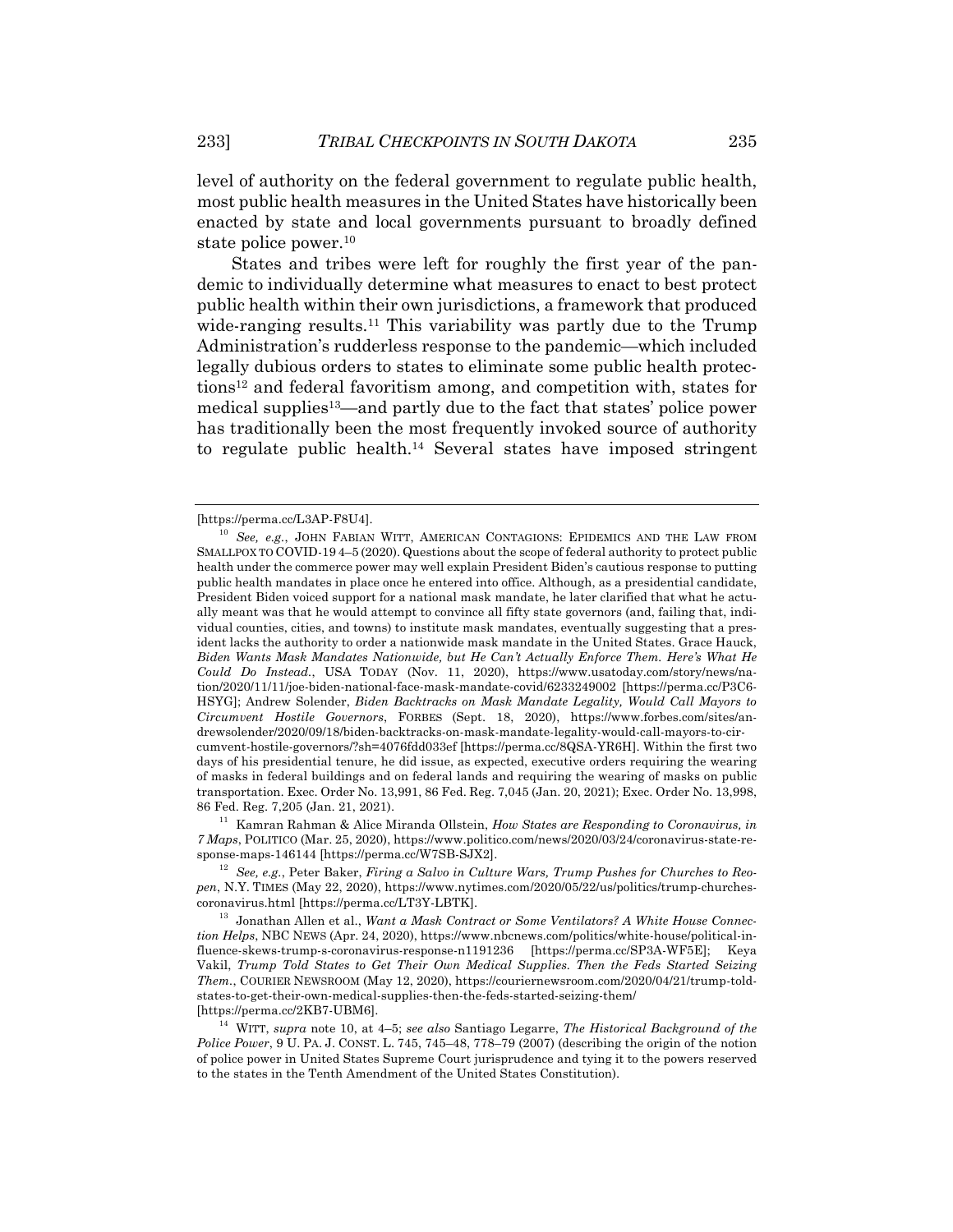measures, with others taking a more lax approach.15 Tribes have also varied in their responses,  $16$  although their decisions generally have been less widely reported. For example, several tribes in South Dakota and throughout the country have implemented checkpoints, including the Makah Tribe, Zia Pueblo and other Pueblo tribes, the Crow Tribe, the Navajo Nation, and the Northern Cheyenne Tribe, as well as the two tribes that are the focus of this essay, the Cheyenne River Sioux Tribe and the Oglala Sioux Tribe or Oglala Lakota Nation.17 Tribal approaches to the checkpoints vary, with some tribes preventing entry by those who are neither tribal members nor reservation residents and others briefly stopping vehicles and then allowing most traffic to proceed.18 And many of the nation's 574 federally recognized tribes19 have

<sup>17</sup> *See, e.g.*, Mitch Lagge, *Crow Tribe Puts up Roadside Checkpoints to Curb Travel to Reservation,* KTVQ (Mar. 31, 2020), https://www.ktvq.com/news/coronavirus/crow-tribe-puts-up-roadside-checkpoints-to-curb-travel-to-reservation [https://web.archive.org/web/20200718054625 /https://www.ktvq.com/news/coronavirus/crow-tribe-puts-up-road-side-checkpoints-to-curb-travelto-reservation]; Kathleen McLaughlin, *Montana's Tribal Nations Preserve COVID Restrictions to Preserve Their Cultures*, MONT. FREE PRESS (June 5, 2020), https://montanafreepress.org /2020/06/05/montanas-tribal-nations-preserve-covid-restrictions-to-preserve-their-cultures/ [https://perma.cc/F2VT-YMRZ]; Marjorie Childress, *State Says It Will Help Erect Roadblocks to Pueblo Land*, N.M. IN DEPTH (Apr. 8, 2020), https://nmindepth.com/2020/04/08/state-says-it-willhelp-erect-roadblocks-to-pueblo-land/ [https://perma.cc/37AW-LC6W]; Simon Romero, *New Mexico Invokes Riot Law to Control Virus Near Navajo Nation*, N.Y. TIMES (May 4, 2020), https://www.nytimes.com/2020/05/04/us/coronavirus-new-mexico-gallup-navajo.html [https://perma.cc/2ULE-8MB2]; *Makah Tribe Public Announcement* (June 16, 2021), https://makah.com/ [https://perma.cc/MME5-Q3GR]*;* OGLALA SIOUX TRIBE, ORDINANCE OF THE OGLALA SIOUX TRIBAL COUNCIL OF THE OGLALA SIOUX TRIBE ADOPTING A COVID-19 PINE RIDGE RESERVATION BORDER MONITORING HEALTH ORDER & COORDINATED BORDER MONITORING PROGRAM, No. 20-28 (Apr. 1, 2020); Arielle Zionts, *Cheyenne River Sioux Tribe Creates Checkpoints to Protect Against COVID-19*, RAPID CITY J. (May 9, 2020), https://rapidcityjournal.com/news/local/cheyenne-river-siouxtribe-creates-checkpoints-to-protect-against-covid-19/article\_948aee93-5131-5027-ad1f-2e4dd1783dd5.html [https://perma.cc/ATV8-A77Y].

<sup>18</sup> *Compare* Makah Tribe Public Announcement, *supra* note 17 (reservation closed to nonmembers generally), *and* HEALTH ORDER 02-21 OF THE MAKAH TRIBAL COUNCIL (Feb. 16, 2021), https://makah.com/wp-content/uploads/2021/02/health-order-02-21.pdf [https://perma.cc/5QM3- 9QN6] (same but delineating limited exceptions), *with* Lisa Kaczke, *Oglala Spokesman: Noem Is Putting Lives at Risk in Checkpoint Dispute*, SIOUX FALLS ARGUS LEADER (May 21, 2020), https://www.argusleader.com/story/news/politics/2020/05/21/oglala-sioux-tribe-gov-kristi-noemputting-lives-risk-checkpoint-dispute-coronavirus/5235329002/ [https://perma.cc/CYC8-FWXF] (noting that Oglala Spokesman Chase Iron Eyes has stated that over 99 percent of people are allowed to pass through the Oglala Lakota checkpoints after answering a few questions).

 $19$  85 Fed. Reg. 5,462 (Jan. 30, 2020) (listing federally recognized tribes and stating that there are currently 574).

<sup>15</sup> *Id.*

<sup>16</sup> *See, e.g.*, Kirsten Carlson, *Tribal Leaders Face Great Need and Don't Have Enough Resources to Respond to the Coronavirus Pandemic*, CONVERSATION (Mar. 25, 2020), https://theconversation.com/tribal-leaders-face-great-need-and-dont-have-enough-resources-to-respond-to-thecoronavirus-pandemic-134372 [https://perma.cc/D5E7-6W62]; *see also Issues Affecting Native American Communities During the COVID-19 Crisis*, A.B.A. (Apr. 7, 2020), https://www.americanbar.org/groups/crsj/events\_cle/recent/covid-native-americans/ [https://perma.cc/WKB4-2YQK].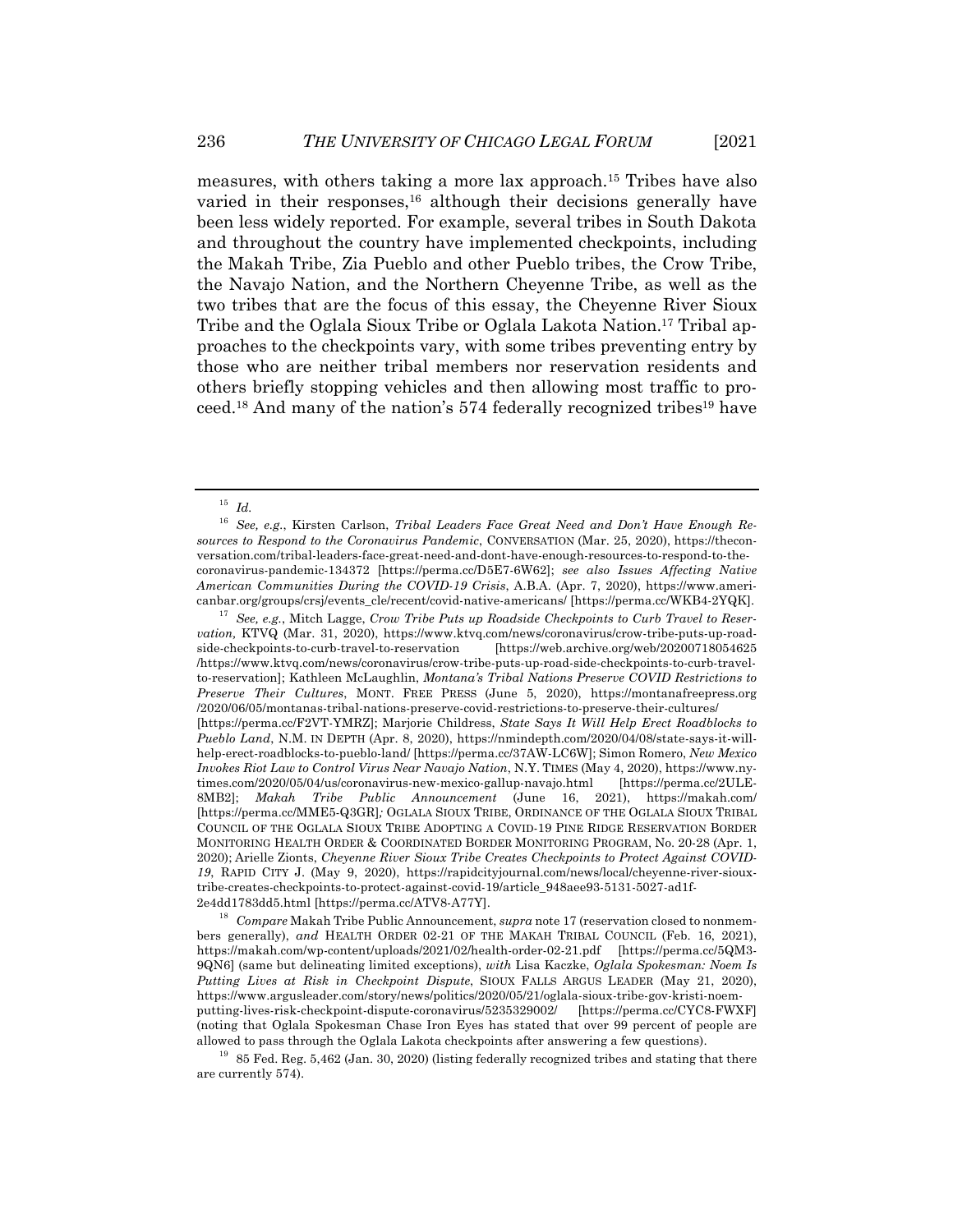adopted numerous other public health measures in response to COVID- $19$  as well.<sup>20</sup>

In South Dakota, as further explained in Parts II and III, the state and many of the tribes whose reservations are within its borders have been at loggerheads due to diametrically opposed approaches to the necessity of public health measures.

This Article explores what measures tribal governments can take to enforce regulations and policies designed to protect their own citizens and others within their territories from COVID-19. Specifically, are the tribes in South Dakota legally able to operate checkpoints on state and federal highways running through their reservations to enforce regulatory measures designed to curb the spread of COVID-19? The short answer appears to be yes.

Part II examines South Dakota's approach to the pandemic and the State's resistance to tribal public health measures that affect nonmembers. Part III describes regulatory measures enacted by the Oglala Lakota Nation and the Cheyenne River Sioux Tribe in response to the pandemic. Part IV explains the Supreme Court's common law test for tribal civil regulatory jurisdiction and argues that its strictures are met in the unique circumstances of the pandemic. Part V elucidates the reasons that tribal members are particularly vulnerable to COVID-19. Part VI describes and critiques the Bureau of Indian Affairs' interim guidance relating to tribal checkpoints, and Part VII briefly explores the requirement that seizures be conducted reasonably. Part VIII discusses the difficulties posed by the *Montana* test in less exigent circumstances, and, finally, Part IX offers some concluding thoughts.

# II. SOUTH DAKOTA'S APPROACH TO THE PANDEMIC AND ITS RESISTANCE TO TRIBAL PUBLIC HEALTH MEASURES THAT AFFECT **NONMEMBERS**

As further described below, South Dakota has taken an extremely hands-off approach to protecting its citizens from the pandemic, an approach that is in sharp contrast to the much more cautious approaches

<sup>20</sup> *See, e.g.*, Press Release, Havasupai Tribal Council, The Havasupai Tribal Council to Suspend Tourism for 30 Days in Response to COVID-19 Pandemic (Mar. 14, 2020) (on file with journal); NAVAJO DEP'T OF HEALTH, PUBLIC HEALTH EMERGENCY ORDER NO. 2020-007 (Apr. 17, 2020), https://turtletalk.files.wordpress.com/2020/04/ndoh-public-health-emergency-order-2020-007-

dikos-ntsaaigii-19.pdf [https://perma.cc/QC87-2LWV]; Press Release, Hopi Tribe, Hopi Tribe Voices Support for the Navajo Nation's 57-Hour Curfew (Apr. 8, 2020) (on file with journal); Tohono O'odam Nation Exec. Order No. 2020-03 (Mar. 30, 2020), https://turtletalk.files.wordpress.com /2020/03/authorizing-action-for-covid-19-public-health-emergency-2020-03.pdf

<sup>[</sup>https://perma.cc/45RT-BGEQ] (stating that visitors are not allowed in the borders of the reservation).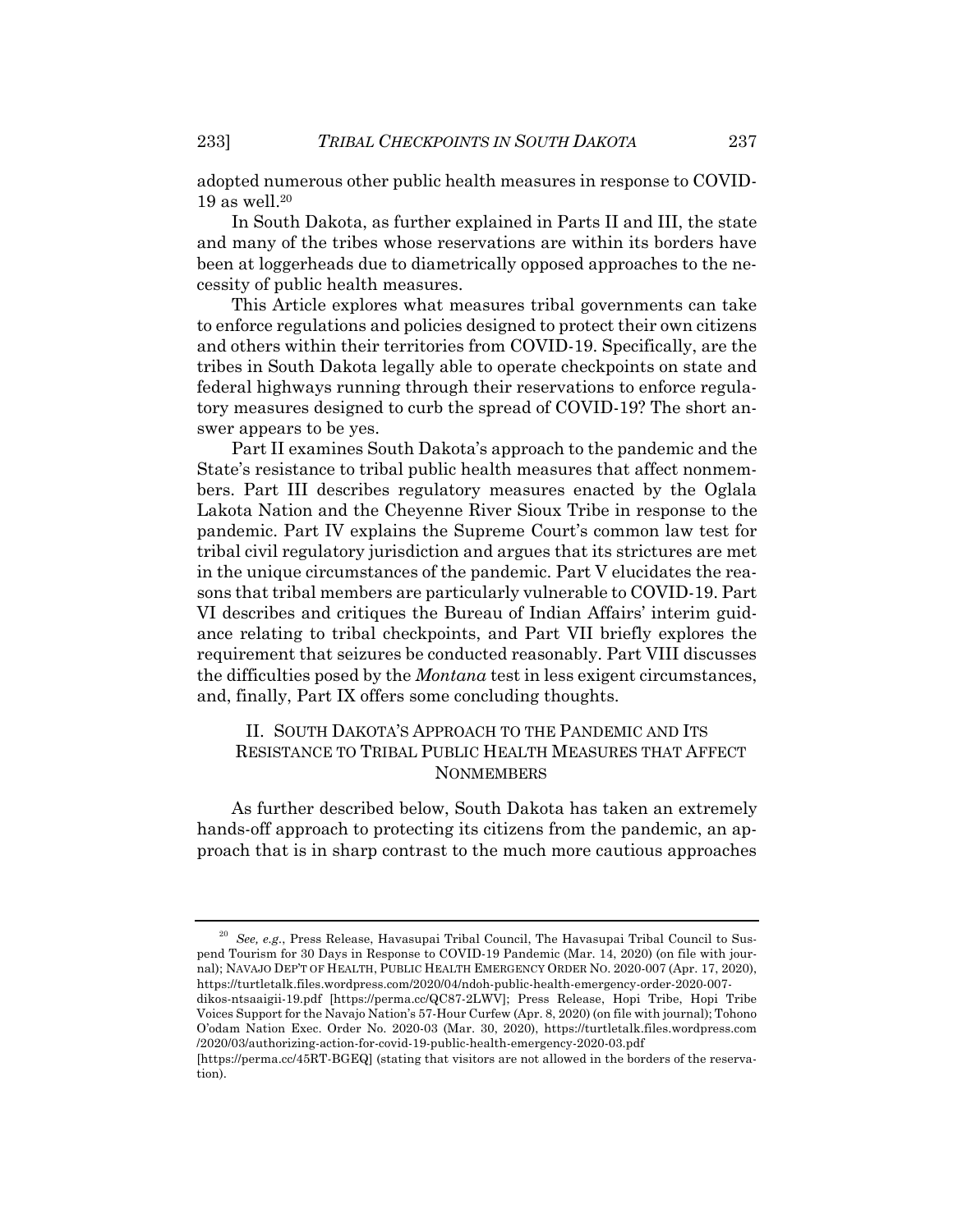of the tribes within South Dakota's borders.21 Moreover, the State has not been content to refuse to impose public health protections in areas within which it has jurisdiction. Instead, as further described below, it has challenged tribal public health measures as well, particularly those that affect nonmembers attempting to enter or pass through tribal reservations.<sup>22</sup>

### A. South Dakota's Response to the Pandemic

South Dakota has been described as the state with the "least restrictive COVID-19 policy environment."23 Throughout the pandemic, the state governor Kristi Noem has almost without fail refused to impose mandatory public health measures, $24$  even going so far as to disparage the efficacy of masks.25 Although Governor Noem has insisted that the rural character of South Dakota obviated the need for mandatory protective measures, pointedly claiming that "South Dakota is not New York City,"26 over the course of the pandemic, the state went from being home to a single, notorious hotspot, the Smithfield meatpacking plant, to its status in April 2021 as the state with the second-highest per capita total number of COVID-19 infections in the country.27 The

<sup>21</sup> *See generally* Parts II.A and B, *infra*, and Part III, *infra*.

<sup>22</sup> *See generally* Part II.B, *infra*.

<sup>&</sup>lt;sup>23</sup> Dhaval Dave et al., *The Contagion Externality of a Superspreading Event: The Sturgis Motorcycle Rally and COVID-19*, 87 S. ECON. J. 769, 772 (2021); *see also id.* at 769–772.

<sup>24</sup> Chris Cillizza, *This GOP Governor Has It All Wrong on COVID-19*, CNN POLITICS (Mar. 2, 2021), https://www.cnn.com/2021/03/02/politics/kristi-noem-covid-19-south-dakota-cpac/index.html [https://perma.cc/V3UN-5S56]. *But see* Joe Sneve, *As Noem Scores Points for Her Pro-Liberty Approach to COVID-19, Here's a Look at What She's Done*, ARGUS LEADER (Mar. 2, 2021), https://www.argusleader.com/story/news/2021/03/02/how-governor-kristi-noem-handled-covid-19 south-dakota/6876347002/ [https://perma.cc/XH8F-85EH] (detailing limited measures Governor Noem undertook in the early days of the pandemic).<br> $\frac{25}{100}$  Starley Gaussian Disk is School to

<sup>25</sup> Stephen Groves, *Governor Pushes Schools to Remain Open, Disparages Masks*, AP NEWS (July 28, 2020), https://apnews.com/article/sioux-falls-school-boards-south-dakota-kristi-noem-virus-outbreak-faedb1d1cb9faf7ac2046391466f461a [https://perma.cc/JS2H-374R]; Governor Kristi Noem, *Gov. Noem: Update on South Dakota's COVID-19 Response*, RAPID CITY J. (Oct. 20, 2020), https://rapidcityjournal.com/opinion/gov-noem-update-on-south-dakota-s-covid-19-response/article\_586e2456-23c0-5ba0-bb06-5fc78d084593.html [https://perma.cc/S45R-QY6S]; Joel Shannon, *The Dakotas Are 'As Bad As It Gets Anywhere in the World' for COVID-19*, USA TODAY (Nov. 14, 2020), https://www.usatoday.com/story/news/health/2020/11/14/covid-19-north-south-dakotamasks-kristi-noem/6237635002/ [https://perma.cc/9V26-YWAK]; *see also* Kurtenbach v. Howell, 509 F. Supp. 3d 1145, 1152 (D.S.D. 2020) ("South Dakota has done little, if anything, to curtail the spread of the virus. The Governor has steadfastly refused to impose a statewide mask mandate. She has often questioned publicly the scientific fact that mask wearing prevents the virus from spreading.").

<sup>26</sup> Griff Witte, *South Dakota's Governor Resisted Ordering People to Stay Home. Now It Has One of the Nation's Largest Coronavirus Hot Spots.*, WASH. POST (Apr. 13, 2020), https://www.washingtonpost.com/national/south-dakotas-governor-resisted-ordering-people-tostay-home-now-it-has-one-of-the-nations-largest-coronavirus-hot-spots/2020/04/13/5cff90fe-7daf-11ea-a3ee-13e1ae0a3571\_story.html [https://perma.cc/DR8G-MLD6]*.*

<sup>27</sup> Pam Louwagie, *South Dakota Under Fire for Stance on Fighting COVID-19*, STAR TRIB.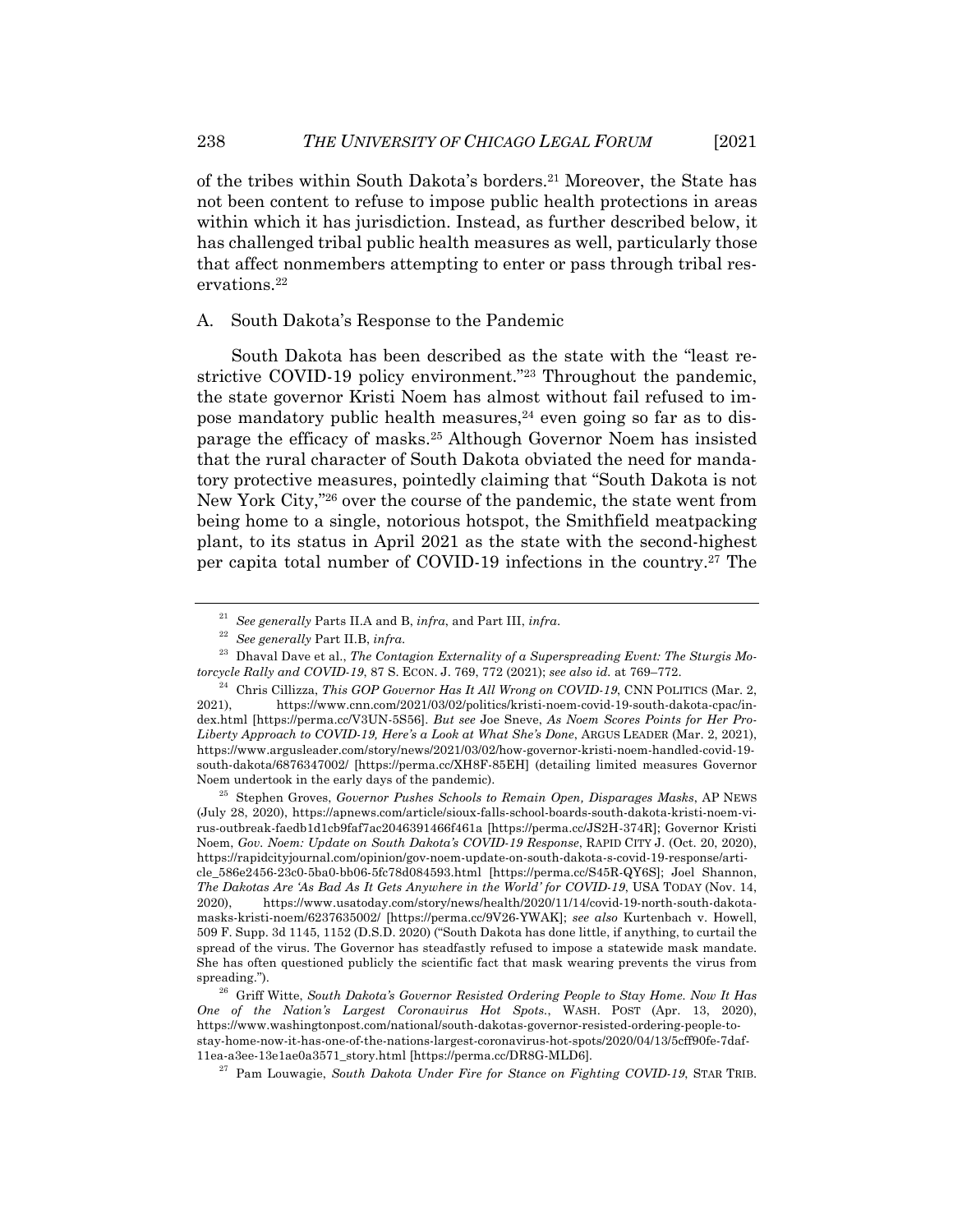rural state, which is home to only about 885,000 people,<sup>28</sup> experienced a peak in new cases per day in mid-November 2020, when, on November 12, over two thousand new cases were identified.29 Its peak in deaths per day came slightly later, with fifty-four deaths occurring on November 28, 2020.30

In mid-November 2020, over 42 percent of the state's COVID-19 tests were coming back positive, which was well over four times higher than the national positivity rate at the time.<sup>31</sup> There was a shortage of adult intensive care unit beds in the state, and South Dakota's largest

<sup>28</sup> *Quick Facts: South Dakota*, U.S. CENSUS BUREAU, https://www.census.gov/quickfacts/SD [https://perma.cc/4SXG-WGNL].

<sup>(</sup>Apr. 24, 2020), https://www.startribune.com/south-dakota-s-stance-on-fighting-covid-19-drawscriticism/569897642/ [https://perma.cc/M6UZ-GK3H]; *Novel Coronavirus (Covid-19) Updates and Information*, S.D. DEP'T OF HEALTH, https://doh.sd.gov/news/coronavirus.aspx [https://perma.cc/8K9Z-MU98] (last accessed June 17, 2021); John Elflein, *Death Rates from Coronavirus (COVID-19) in the United States as of April 8, 2021, by State*, STATISTA, https://www.statista.com/statistics/1109011/coronavirus-covid19-death-rates-us-by-state/ [https://web.archive.org /web/20210408231621/https://www.statista.com/statistics/1109011/coronavirus-covid19-deathrates-us-by-state/] (updated Apr. 8, 2021) [hereinafter "Elfein, April 8, 2021"]; *see also* John Elflein,

*Rate of Coronavirus (COVID-19) Cases in the United States as of October 30, 2020, by State*, STATISTA, https://www.statista.com/statistics/1109004/coronavirus-covid19-cases-rate-us-americans-by-state/ [https://web.archive.org/web/20201101004856/https://www.statista.com/statistics/1109004/coronavirus-covid19-cases-rate-us-americans-by-state/] (updated Oct. 30, 2020) (reflecting that South Dakota was ranked as the second state for total cases per capita as of October 30, 2020).

<sup>29</sup> *Impact of Opening and Closing Decisions by State: South Dakota – New Confirmed Cases*, JOHNS HOPKINS UNIV. OF MED. CORONAVIRUS RES. CTR., https://coronavirus.jhu.edu/data/statetimeline/new-confirmed-cases/south-dakota/0 [https://perma.cc/8EWW-DWBD] (last accessed June 17, 2021).

<sup>30</sup> *Impact of Opening and Closing Decisions by State: South Dakota – New Deaths*, JOHNS HOPKINS UNIV. OF MED. CORONAVIRUS RES. CTR., https://coronavirus.jhu.edu/data/state-timeline/new-deaths/south-dakota/0 [https://perma.cc/69Z2-C5R4] (last accessed June 17, 2021).

<sup>31</sup> Connor Perrett, *South Dakota's Governor Encouraged People to Go Shopping the Same Day the State Reported Its Highest Single-Day COVID-19 Death Total*, BUS. INSIDER (Nov. 29, 2020), https://www.businessinsider.com/noem-shopping-south-dakota-coronavirus-death-total-2020-11 [https://perma.cc/EAP5-9QCW]; *see also* Tracy Connor, *S. Dakota COVID-19 Deaths Bust Record and Noem Tweets About Shopping*, DAILY BEAST (Nov. 28, 2020), https://www.thedailybeast.com /south-dakota-covid-19-deaths-bust-record-and-noem-tweets-about-shopping

<sup>[</sup>https://perma.cc/P74P-WDFX] (reporting a 43 percent positivity rate on November 28, 2020). The WHO prefers to see a percent positive rate of less than five percent, and "[a] higher percent positive suggests [both] higher transmission and that there are likely more people with coronavirus in the community who haven't been tested." David Dowdy & Gypsyamber D'Souza, *COVID-19 Testing: Understanding the "Percent Positive"*, JOHNS HOPKINS BLOOMBERG SCH. OF PUB. HEALTH (Aug. 10, 2020), https://www.jhsph.edu/covid-19/articles/covid-19-testing-understanding-the-percent-positive.html [https://perma.cc/C56S-NYQG].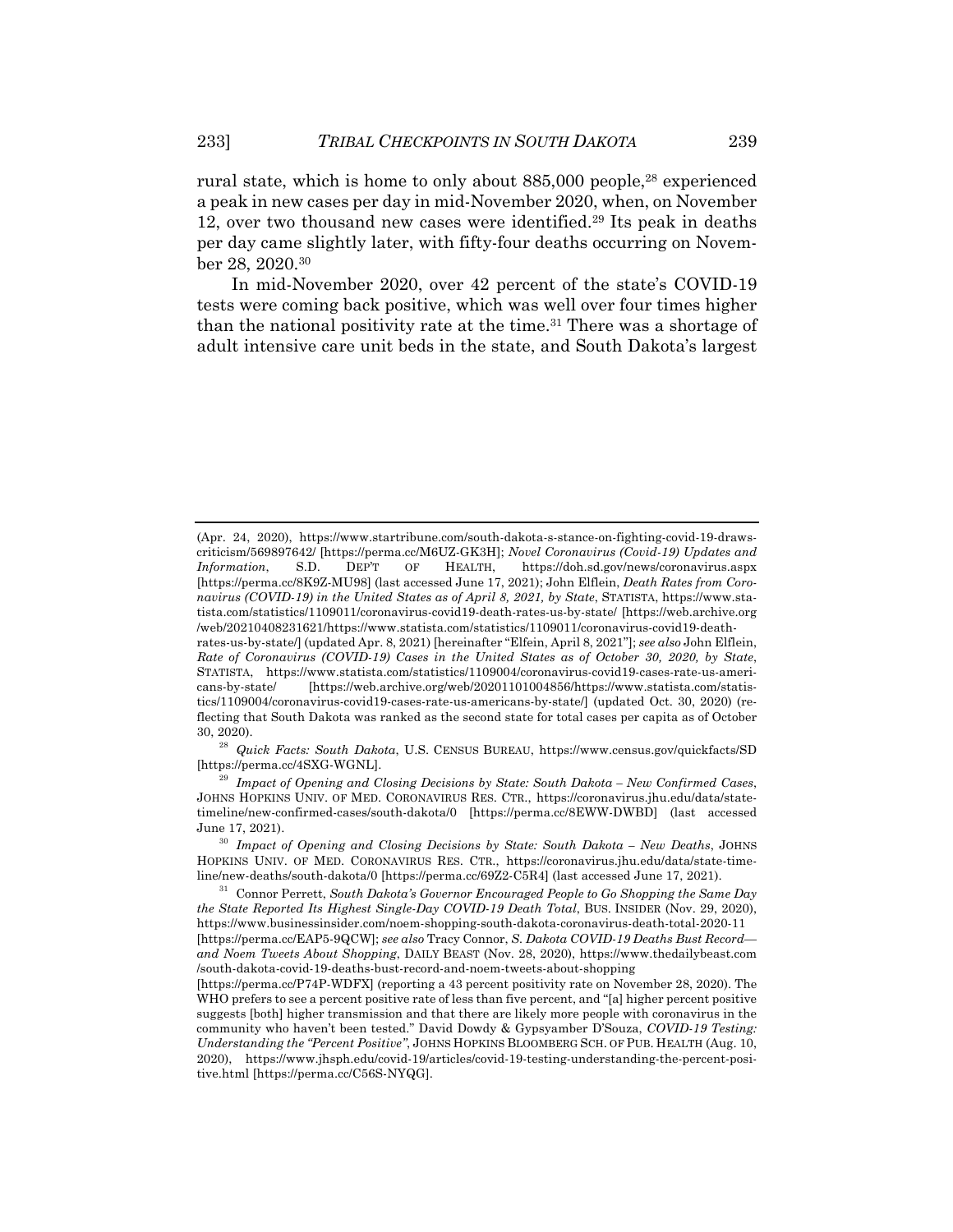healthcare systems reported that "they were operating at or above capacity."32 As of April 2021, South Dakota was ranked ninth in the country for per capita deaths from COVID-19,33 a per capita death rate that was roughly "four times" that of "similarly populated but tightly compacted San Francisco."34 Dr. Ali Mokdad, a public health expert at the University of Washington, compared South Dakota's approach to the disease and the resulting public health outcomes in the state to the approaches and outcomes in third world countries like Yemen and Soma- $\ln 35$ 

Although the pandemic got a relatively slow start in South Dakota, the state, as shown by the statistics cited above, had made up for lost time by late fall 2020.36 Beyond Governor Noem's aversion to public health directives, the explosion of cases in the state<sup>37</sup> was also undoubtedly attributable to her encouragement of large-scale public events, such as the Sturgis motorcycle rally,<sup>38</sup> the fireworks display at Mount Rushmore over the Fourth of July,<sup>39</sup> and a large country music concert

<sup>36</sup> *See, e.g.*, Editorial Board, *Our View: Maine Needs No Advice about COVID from South Dakota*, PORTLAND PRESS HERALD (Oct. 29, 2020), https://pressherald.com/2020/10/29/our-viewmaine-needs-no-advice-from-south-dakota/ [https://perma.cc/ESJ6-L38V].

<sup>38</sup> *See, e.g.*, Rodrick, *supra* note 34.

<sup>39</sup> *See, e.g.*, Betsy Klein, *Trump Uses Mount Rushmore Address to Rail Against Removal of Monuments*, CNN POLITICS (July 4, 2020), https://www.cnn.com/2020/07/03/politics/trump-mountrushmore-fireworks/index.html [https://perma.cc/8AWM-N6VW]. The fireworks display was particularly disrespectful to the tribes whose reservations are located within the boundaries of South Dakota because of the sacredness of the Black Hills. Juliet Eilperin et al., *Rocket's Red Glare and Protests: Trump's Mount Rushmore Fireworks Anger Tribes*, WASH. POST (July 2, 2020), https://www.washingtonpost.com/climate-environment/2020/07/02/mount-rushmore-protestsioux-trump/ [https://perma.cc/DGR7-VUYV]; *see also* Ann E. Tweedy, *How Allotment-Era Literature Can Inform Current Controversies about Tribal Jurisdiction and Reservation Diminishment*, 82 U. TORONTO Q. 924, 936 (2013) (citing John P. LaVelle, *Rescuing Paha Sapa: Achieving Environmental Justice by Restoring the Great Grasslands and Returning the Sacred Black Hills to the Great Sioux Nation*, 5 GREAT PLAINS NAT. RES. 40 (2001) (describing the sacredness of the Black Hills)). Moreover, the state appeared to retaliate against Native protesters—one activist was charged with four felonies for writing on a police shield, and nineteen other protesters were also charged. Rodrick, *supra* note 34; Darren Thompson, *All Charges Dropped Against Mt. Rushmore Protesters Except NDN Collective's Nick Tilsen Who Must Fulfill Diversion Program*, NATIVE NEWS ONLINE (Mar. 24, 2021), https://nativenewsonline.net/currents/all-charges-dropped-against-mtrushmore-protesters-except-ndn-collective-s-nick-tilsen-who-must-fulfill-diversion-program

<sup>32</sup> Stephen Groves, *South Dakota's Noem Defends Forgoing Masks as Virus Surges*, BILLINGS GAZETTE (Nov. 18, 2020), https://billingsgazette.com/news/state-and-regional/govt-and-politics/south-dakotas-noem-defends-forgoing-masks-as-virus-surges/article\_beaa2929-7041-5281 acce-c6bdd01171d2.html [https://perma.cc/6Y39-3S5K] [hereinafter Groves, *South Dakota's Noem Defends*].

<sup>33</sup> Elflein, April 8, 2021, *supra* note 27.

<sup>34</sup> Stephen Rodrick, *The Covid Queen of South Dakota*, ROLLING STONE (Mar. 16, 2021), https://www.rollingstone.com/politics/politics-features/south-dakota-kristi-noem-covid-1142068/ [https://perma.cc/SSH4-VPZ7]; *accord Bay Area COVID-19 Death Rates*, ABC 7 NEWS (Apr. 10, 2021), https://flo.uri.sh/visualisation/5118310/embed [https://perma.cc/4HND-ANGD] (reporting 57 deaths per 100,000 people due to COVID-19 in San Francisco County as of April 10, 2021).

<sup>35</sup> Groves, *South Dakota's Noem Defends*, *supra* note 32.

See *id.* (reporting that cases had "exploded" in South Dakota by fall 2020).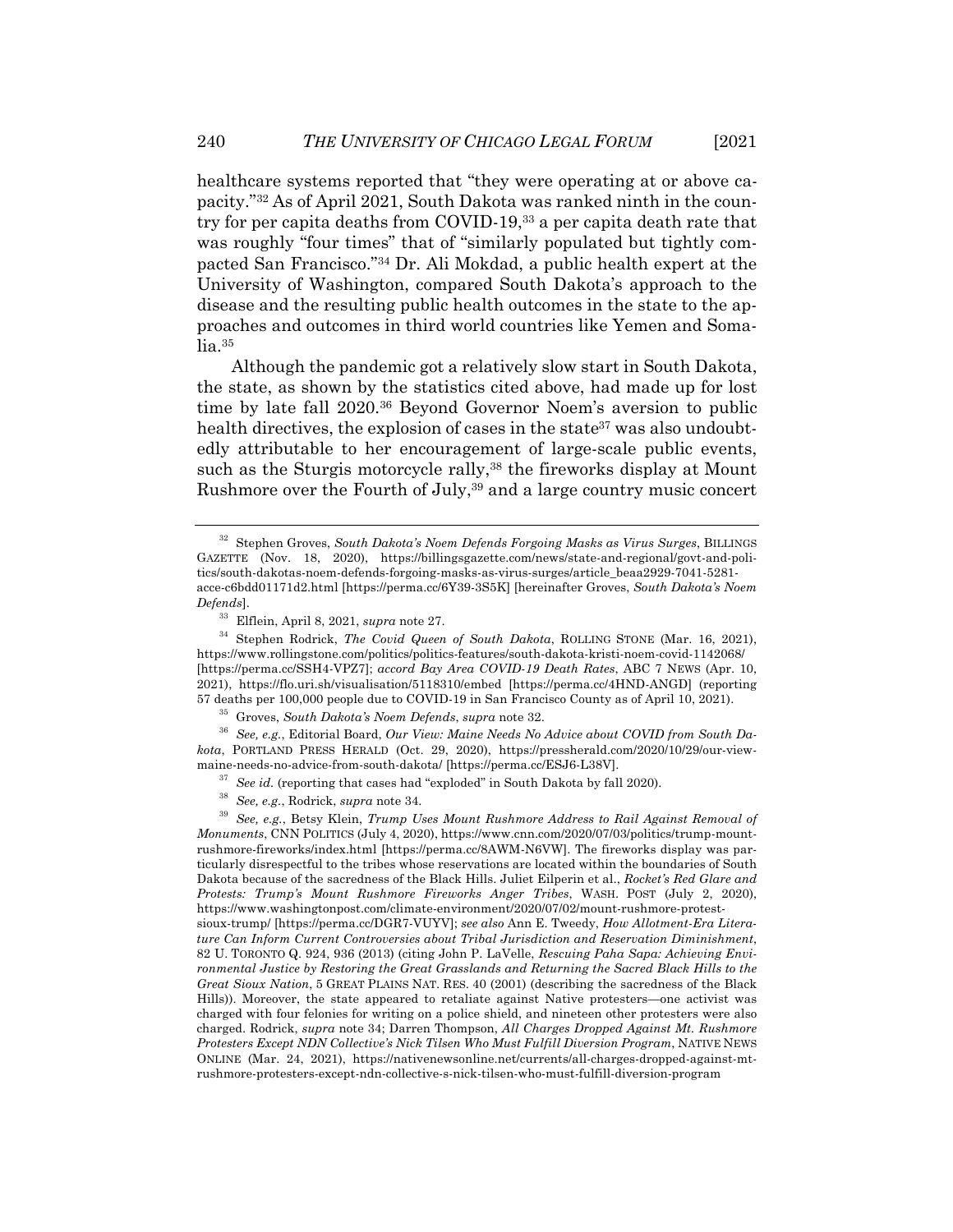that served as the centerpiece to an annual hunting trade show, which Governor Noem organized and hosted in October 2020.40 In addition to serving as vehicles for Noem to project her trademark defiant attitude, these events—held at a time when much of the rest of the country was following stay-at-home orders and adhering to other protective measures—indisputably had far-ranging public health consequences. For instance, scientists from the Centers for Disease Control and Prevention (CDC) and other public health organizations definitively traced 649 cases—including one that resulted in death—to the 2020 Sturgis motorcycle rally.41 And at least 118 South Dakota residents who attended the rally tested positive in the weeks following it.42 More dramatically, a group of economists estimated, using cell phone and other data, that the Sturgis motorcycle rally may have resulted in total public health costs in the range of \$3.8 to \$8.7 billion, with cases rising between 100 and 200 percent in Meade County (the site of the event) as a result of the rally.43 Dr. William A. Haseltine, a former professor at Harvard Medical School and Harvard School of Public Health and chair and president of the non-profit ACCESS Health International, suggested that Governor Noem's actions in "encouraging large-scale events in a pandemic . . . [were] equivalent to manslaughter."44

<sup>[</sup>https://perma.cc/Z295-NERD]. The vast majority of the charges were later dropped. Thompson, *supra*. The saga continued in 2021, with Noem suing the National Park Service to permit the fireworks display to go forward after her permit request was denied due to potential dangers to the park and staff, concerns about COVID-19, and tribal opposition. *See, e.g.*, Tommy Beer, *S. Dakota Gov. Noem Sues Biden Administration for Canceling Mount Rushmore Fireworks*, FORBES (Apr. 30, 2021), https://www.forbes.com/sites/tommybeer/2021/04/30/s-dakota-gov-noem-suesbiden-administration-for-canceling-mount-rushmore-fireworks/ [https://perma.cc/BJ4J-D7DF].

<sup>40</sup> *See, e.g.*, Cory Allen Heidelberger, *Noem Show Goes on in Sioux Falls Today with New Singers, No Masks Required*, DAKOTA FREE PRESS (Oct. 24, 2020), https://dakotafreepress.com /2020/10/24/noem-show-goes-on-in-sioux-falls-today-with-new-singers-no-masks-required/ [https://perma.cc/U4KG-6UM5]; *Governor Noem's Sportmen's Showcase*, S.D. DEP'T OF TOURISM https://southdakotashowcase.com/media/ [https://perma.cc/5VFJ-RWXF] (last accessed Aug. 30, 2021); Joel Shannon, *South Dakota Dismisses 'Elite Class of So-Called Experts,' Carries on with State Fair After Sturgis Rally Fueled COVID-19 Surge*, USA TODAY (Sept. 4, 2020), https://www.usatoday.com/story/news/nation/2020/09/03/south-dakota-covid-19-sturgis-rallystate-fair-kristi-noem/5709042002/ [https://perma.cc/7477-6P5F] (noting that Governor Noem also permitted the State Fair to go forward in early September 2020).

<sup>41</sup> Rosalind J. Carter et al., *Widespread SARS-CoV-2 Transmission among Attendees at a Large Motorcycle Rally and their Contacts, 30 US Jurisdictions, August–September, 2020*, 73 *CLINICAL INFECTIOUS DISEASES* S106, S106, S109 (2021)*.* The cases identified in the Carter et al. study that were linked to the rally included secondary and tertiary cases (i.e., those affecting close contacts of attendees and such contacts' own close contacts). *Id*. Fifty-six percent of the cases identified arose in South Dakota or neighboring states. *Id*. at S107.

<sup>42</sup> Shannon, *supra* note 40.

<sup>43</sup> Dave et al., *supra* note 23, at 772, 787.

<sup>44</sup> Shannon, *supra* note 25.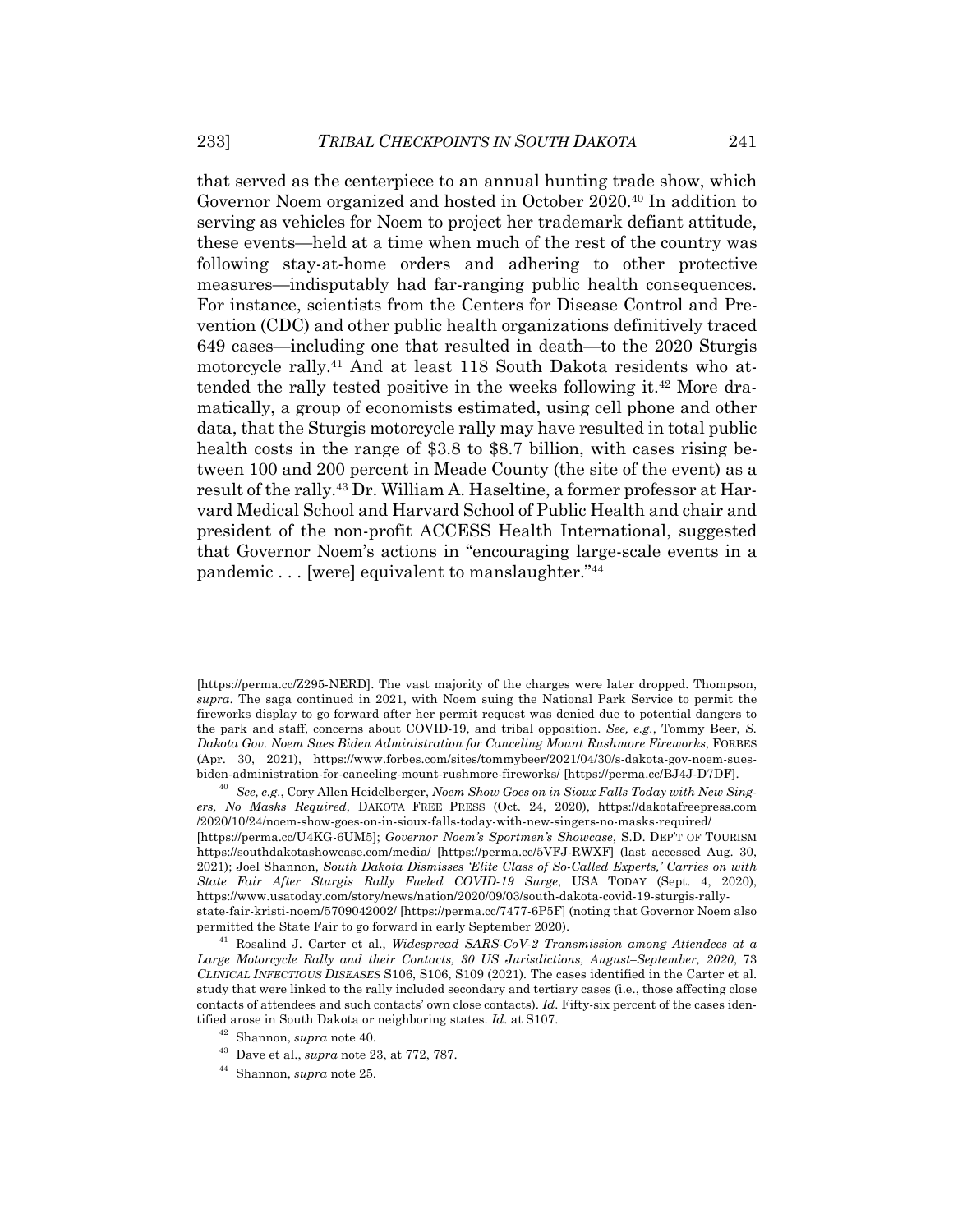#### B. The State's Response to Tribal Public Health Measures

Understandably, the tribes whose reservations are located within the boundaries of South Dakota have tended to adopt a much more cautious approach.45 Tribes have numerous reasons to appreciate the grave risks posed by the pandemic,46 and, as further explained below, Native individuals are significantly more at risk of catching and dying from COVID-19 than are white individuals.47 Some Tribes located within the borders of South Dakota have issued curfews and have prohibited nonessential travel.48 A few Tribes have also utilized highway checkpoints

<sup>45</sup> *See* Kalen Goodluck, *Tribes Defend Themselves Against a Pandemic and South Dakota's State Government*, HIGH COUNTRY NEWS (Oct. 2, 2020), https://www.hcn.org/articles/indigenousaffairs-covid19-tribes-defend-themselves-against-a-pandemic-and-south-dakotas-state-government [https://perma.cc/Q4WA-G826] ("Tribal nations, whose citizens have been disproportionately impacted by the pandemic, have often maintained strict COVID-19 measures, including lockdowns, for protection, while non-Native governments in the U.S. and beyond have been loosening their public health orders.").

<sup>46</sup> *See, e.g.*, WITT, *supra* note 10, at 38 ("Government authorities left Native Americans to suffer infectious disease without help on countless occasions. Military officials deliberately spread disease among Native Americans by sending them infected materials."); *id.* at 6 (noting that diseases brought by Europeans "killed as many as 90 percent of the 70 million or more people living in the Americas in 1492"); Matthew L.M. Fletcher, *Indian Lives Matter: Pandemics and Inherent Tribal Powers*, 73 STAN. L. REV. ONLINE 38, 42–43 (2020) (detailing the effects on Tribes and Native individuals caused by the influenza pandemic of 1918 and 1919 and the federal government's "abysmally inadequate" response); Talha Burki, *COVID-19 among American Indians and Alaska Natives*, 21 LANCET NEWSDESK 325, 325 (2021), https://www.thelancet.com/action/showPdf?pii=S1473-3099%2821%2900083-9 [https://perma.cc/9A2U-ZJNM] (noting that "pandemics tend to be particularly hard on American Indians and Alaska Natives" and that "[t]heir mortality rate from the 2009 H1N1 influenza was four times greater than the general population"); Alfred J. Sciarrino, *The Grapes of Wrath, Part II*, 8 J. MED. & L. 1, 5–6 (2004) (describing the outbreaks among Native Americans of smallpox and other diseases in the 1600s, 1700s, and 1800s).

 $47$  For example, a CDC report examining data from twenty-three states found that Native Americans and Alaska Natives were 3.5 times more likely to contract COVID-19 than whites and that Native Americans and Alaska Natives tended to become infected at a younger age than whites. Sarah M. Hatcher et al., *COVID-19 among American Indian & Alaska Native Persons—23 States, January 31–July 3, 2020*, 69 MORBIDITY & MORTALITY WKLY. REP. 1166, 1167 (2020). Data specific to South Dakota show a 67 percent higher death rate from COVID-19 among Native Americans compared to whites. S.D. DEP'T OF HEALTH, OFF. OF HEALTH STATS., PROVISIONAL MORTALITY REPORT, 2020-2021 7, https://doh.sd.gov/documents/statistics/Mortality-Report-2020- 2021.pdf [https://perma.cc/J5EP-VGPH]; *see also* Aila Hoss, *COVID-19 & Tribes: The Structural Violence of Federal Indian Law*, 2 ARIZ. ST. L.J. ONLINE 162, 162–63, 168, 172–73 (2021) (explaining that, in May 2020, Navajo Nation had the highest per capita rate of COVID-19 infections in all of the United States and further noting that factors like the greater prevalence of diabetes among Native Americans, the prevalence of which is linked to historical trauma, and the lower prevalence of access to an adequate water supply make Native individuals at greater risk of complications from COVID-19 in the case of diabetes and at greater risk of contracting the disease in the case of lack of access to an adequate water supply).

<sup>48</sup> *See, e.g.*, OGLALA SIOUX TRIBE, ORDINANCE NO. 20-26 (Mar. 31, 2020); Oglala Sioux Tribe Exec. Order 20-03 (Apr. 26, 2020) (imposing fourteen-day lockdown); *see also* Oglala Sioux Tribe Exec. Order 20-02 (Mar. 10, 2020) (imposing 72-hour lockdown); Cheyenne River Sioux Tribe Emergency Exec. Order No. 2.6-2020-CR (May 21, 2020); Cheyenne River Sioux Tribe, Emergency Exec. Order No. 2.5-2020-CR (undated); *Summary of CRST COVID-19 Emergency Executive Orders*, CHEYENNE RIVER SIOUX TRIBE (Apr. 20, 2020), https://www.crstcoronavirusupdates.com/wp-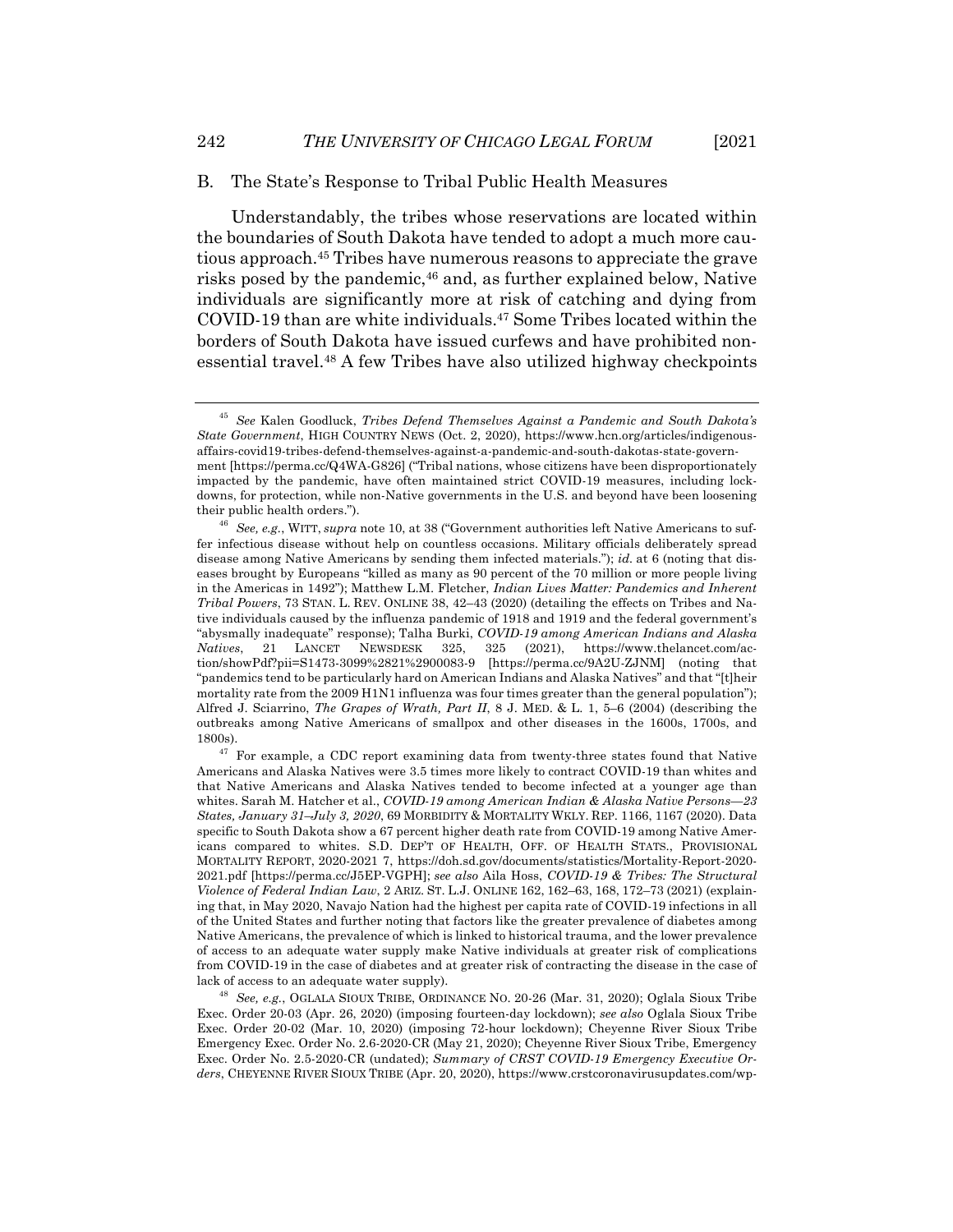to enforce these and other requirements.49 However, the protections these tribal governments have adopted have been hampered by the state's decision to take a minimalist approach to protecting its citizens, instead favoring economic activity and a notion of personal freedom that takes no account of harms caused to others.<sup>50</sup>

Moreover, the governor of South Dakota, instead of simply accepting these Tribes' differing policy choices, has, as further explained below, responded aggressively and challenged tribal sovereignty to enact public health measures, particularly checkpoints on state and federal highways that run through the Tribes' reservations.<sup>51</sup> Governor Noem's response is somewhat surprising because, at some points during the pandemic, she has voiced respect for tribal sovereignty in the context of public health regulations relating to the pandemic.52 However, it is possible that part of her outrage has been due to the fact that tribal checkpoints designed to keep nonmembers and non-residents from infecting tribal members constitute a role reversal of sorts. This is because, in the United States, historically, white communities have often painted Native persons and other subjugated minorities as a source of disease and have therefore enacted quarantine laws targeting such groups.53 To at least some extent, this mentality that tribes are the source of disease (rather than its victims or potential victims) continues today.54 It is possible that part of the reason that Governor Noem was determined to thwart the two Tribes' stringent public health measures was because, against this historical backdrop, the regulations may have been seen as

<sup>54</sup> The continued salience of this race-biased conception is exemplified by the comments of the mayor of Grants, New Mexico, as reported by the *New York Times:*

Romero, *supra* note 17.

content/uploads/2020/04/Summary-of-COVID-19-Exec-Orders.pdf [https://perma.cc/LP2U-NLE4]. <sup>49</sup> *See, e.g.*, *Summary of CRST COVID-19 Checkpoint Policies*, CHEYENNE RIVER SIOUX TRIBE

<sup>(</sup>Apr. 20, 2020), https://www.crstcoronavirusupdates.com/wp-content/uploads/2020/04/Summaryof-CRST-COVID-19-Checkpoint-Policies-F.pdf [https://perma.cc/MV5Y-97QJ]; OGLALA ORDINANCE NO. 20-28, *supra* note 17; Telephone Interview with Lloyd Guy, Gen. Couns., Rosebud Sioux Tribe (June 16, 2020).

<sup>50</sup> Goodluck, *supra* note 45; Perrett, *supra* note 31; Rodrick, *supra* note 34.

<sup>51</sup> *See infra* notes 56–63 and accompanying text.

<sup>52</sup> *See, e.g.*, S.D. Exec. Order No. 2020-20 (Apr. 28, 2020), https://sdsos.gov/general-information/executive-actions/executive-orders/assets/2020-20.PDF [https://perma.cc/FQJ8-ZBRL] (acknowledging that tribal nations should "make their own decisions" with respect to whether to follow Noem's "Back to Normal Plan").

<sup>53</sup> WITT, *supra* note 10, at 38–40.

<sup>[</sup>Mayor Martin Hicks] asserted that Navajos were to blame for spreading the virus, openly expressing an unsubstantiated position that seems to be gaining traction in towns near Native American reservations.

<sup>&</sup>quot;We didn't take it to them, they brought it to us," Mr. Hicks said in a telephone interview, without offering any proof. "So how are we going to spread it amongst them when they're the ones that brought it to us?"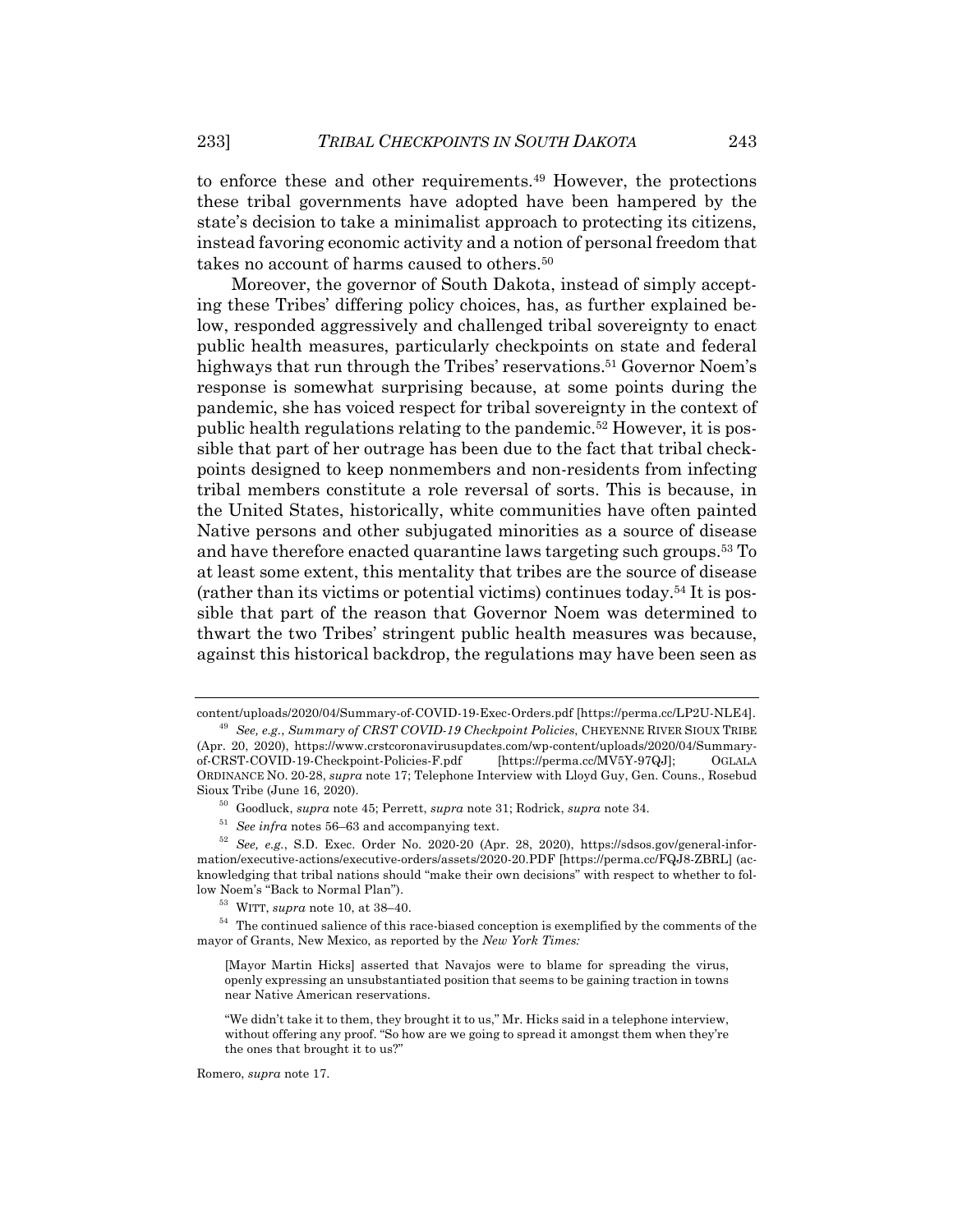a power grab by the Tribes, under which they were wrongfully appropriating white racialized power to exclude undesirables. Understood in this vein, the Tribes' actions, through a white colonialist lens, could be viewed as twistedly painting whites as the dirty outsiders who put others at risk of disease.55

In May 2020, the state ordered the Tribes to remove the checkpoints and threatened suit if they did not.56 In tweets, the Governor claimed to have sent the letters to the Oglala Sioux Tribe (also known as the Oglala Lakota Nation) and the Cheyenne River Sioux Tribe, but, in fact, it appears that she sent them only to news outlets.57 While the threatened suit did not materialize, the Governor did enlist the Trump Administration's help in her attempt to cajole the Cheyenne River Sioux Tribe into closing its checkpoints.58 When threats and persuasion did not work, the Trump Administration ultimately sought to do the state's bidding by suspending the Cheyenne River Sioux Tribe's 638 contract<sup>59</sup> to provide its own law enforcement services in lieu of the federal government's provision of such services.<sup>60</sup> Before the Bureau of Indian Affairs actually moved to suspend the contract, Mark Meadows, then-President Trump's Chief of Staff, was brought in to try to intimidate the Cheyenne River Sioux Tribe into closing its checkpoints.61 In addressing Cheyenne River Sioux Tribal Chairman Harold Frazier, Mark Meadows stated, without legal authority, that he couldn't "'have checkpoints' on

<sup>55</sup> *Accord id.* (describing the comments of Mayor Martin Hicks).

<sup>56</sup> Madeleine Carlisle, *South Dakota Governor Demands Tribe Leaders Remove Checkpoints Set Up to Prevent the Spread of COVID-19*, TIME (May 9, 2020), https://time.com/5834749/southdakota-governor-native-american-tribes-coronavirus/ [https://perma.cc/LQ4E-DKN4]; Nina Lakhani, *South Dakota Governor Threatens to Sue over Sioux's Coronavirus Roadblocks, GUARDIAN (May 14, 2020)*, https://www.theguardian.com/us-news/2020/may/14/sioux-coronavirusroadblocks-south-dakota-governor [https://perma.cc/VTC8-2ZYP]*.*

<sup>57</sup> Lakhani, *supra* note 56 (reproducing tweet); Nikki Ducheneaux, Panelist Remarks on Tribal Checkpoints & the Pandemic, at U.S.D. Knudson School of Law NALSA Symposium Program: Recent Indian Law Developments: In the Courts and on the Ground (Apr. 2, 2021); Compl. for Injunctive and Declaratory Relief at 17–18 ¶ 55 & n.28, Cheyenne River Sioux Tribe v. Trump, No. 1:20-cv-01709 (D.D.C. June 23, 2020).

<sup>58</sup> Arielle Zionts, *Noem Asks President Trump to Help Resolve Checkpoint Dispute with Tribes*, RAPID CITY J. (June 25, 2020), https://rapidcityjournal.com/news/local/noem-asks-presidenttrump-to-help-resolve-checkpoint-dispute-with-tribes/article\_3b5c4154-9b61-5091-a8df-78ea8409bb73.html/ [https://perma.cc/8J4B-QR5G]; Letter from Kristi Noem, Governor of South Dakota, to Donald Trump, President of the United States (May 20, 2020) (on file with journal).

<sup>59</sup> The term "638 contract" refers to a contract between a tribe and the federal government pursuant to the Indian Self-Determination and Education Assistance Act, 25 U.S.C. § 5321. As explained in AMERICAN INDIAN LAW IN A NUTSHELL, the Indian Self-Determination and Education Assistance Act, 25 U.S.C. § 5301–5423, "directed the Secretaries of Interior and of Health, Education, and Welfare, when presented with tribal proposals meeting certain requirements, to enter contracts under which the tribes themselves would assume responsibility for the administration of federal Indian programs." WILLIAM CANBY, JR., AMERICAN INDIAN LAW IN A NUTSHELL 34 (7th ed. 2020) (citing 25 U.S.C. § 5321(a)(1)).

<sup>60</sup> Compl. for Injunctive & Declaratory Relief, *supra* note 57, at 19 ¶¶ 62–63.

 $61$  *Id.* at 21 | 65.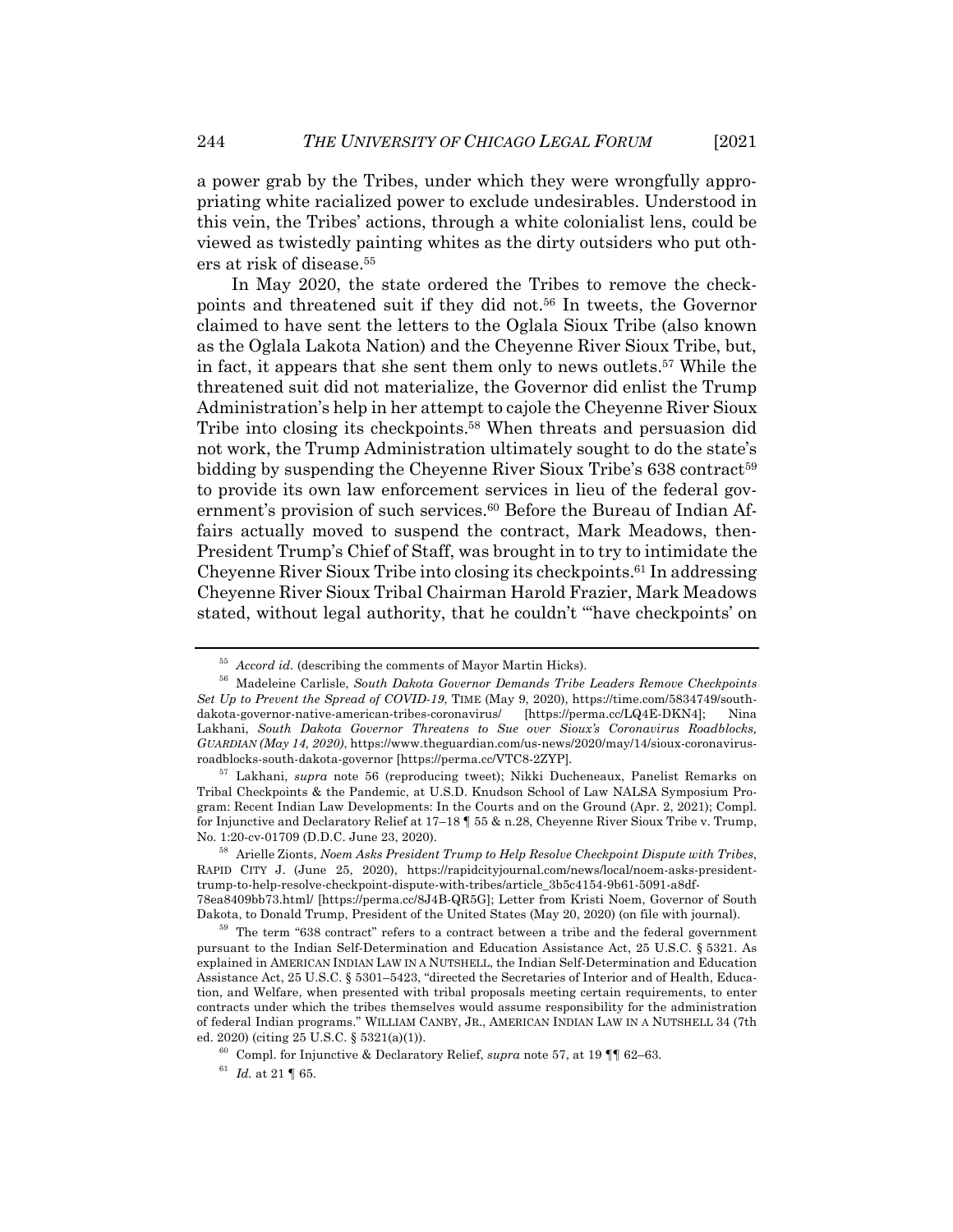a federal road" and proceeded to threaten the withholding of the Tribe's COVID-19 relief money, which Congress had set aside by statute.62 The conversations between White House staff members and tribal officials at times got even uglier. During a later phone conversation, Douglas Hoelscher, then Deputy Assistant to the President and Director of Intergovernmental Affairs, told Chairman Frazier that, by not conducting proper background checks of tribal law enforcement officers, he was "endanger[ing] . . . the people that [he was] elected to serve."63 One has to wonder if the irony of making such an accusation against Chairman Frazier in an attempt to get him to abandon badly needed public health measures designed to curb the spread of a deadly pandemic was lost on Mr. Hoelscher.

The logic of the federal government's attempt to suspend the Tribe's law enforcement contract was apparently that the Tribe could not operate the checkpoints if it no longer had law enforcement power.<sup>64</sup> The Tribe brought a declaratory judgment action in an attempt to preclude the suspension of the law enforcement contract and to prevent other unlawful actions against the Tribe.65 This declaratory judgment case was stayed pending administrative proceedings regarding the legality of the contract suspension, which, as of this writing, are ongoing.66 In March 2021, the Cheyenne River Sioux Tribe ceased operation of its checkpoints, citing low infection rates and widespread availability of the vaccine.67 As of this writing, the Oglala Lakota Nation continues to operate its checkpoints.68

<sup>64</sup> *See* Compl. for Injunctive & Declaratory Relief, *supra* note 57, at 20 ¶ 64.

<sup>62</sup> *Id.* at 21 ¶¶ 65–66; 42 U.S.C. § 801.

<sup>&</sup>lt;sup>63</sup> Transcript of Teleconference between Tara Sweeney, Assistant Secretary of Indian Affairs, United States Dept. of Interior, Harold Frazier, Chairman, Cheyenne River Sioux Tribe, and others, 9 (June 17, 2020) (on file with journal).

<sup>65</sup> *See generally id.*

<sup>66</sup> Minute Ord. Entering Stay, Cheyenne River Sioux Tribe v. Trump, No. 1:20-cv-01709 (D.D.C. Dec. 6, 2020); Minute Ord. Continuing Stay, Cheyenne River Sioux Tribe v. Trump, No. 1:20-cv-01709 (D.D.C. Mar. 3, 2021); E-mail from Sarah Kammer, Head of Public, Faculty and Student Services at University of South Dakota Law Library to author (Apr. 20, 2021 9:50 am CST) (on file with journal) (describing information obtained from phone call to the Interior Board of Indian Appeals).

<sup>67</sup> *Tribe Removes Disputed Coronavirus Reservation Checkpoints*, ASSOCIATED PRESS (Mar. 26, 2021), https://apnews.com/article/joe-biden-police-south-dakota-coronavirus-pandemic-kristinoem-dd5ee196986decd0c504a21a55255bbb [https://perma.cc/C2U7-QPEC].

<sup>68</sup> Personal communication with Josey Johnson (Mar. 27, 2021) (on file with journal); *COVID-19 Travel Delays on Tribal Lands in South Dakota*, S.D. DEP'T OF TOURISM (Mar. 31, 2021), https://dot.sd.gov/media/Tribal%20Checkpoints.pdf [https://perma.cc/WE8T-R2T7].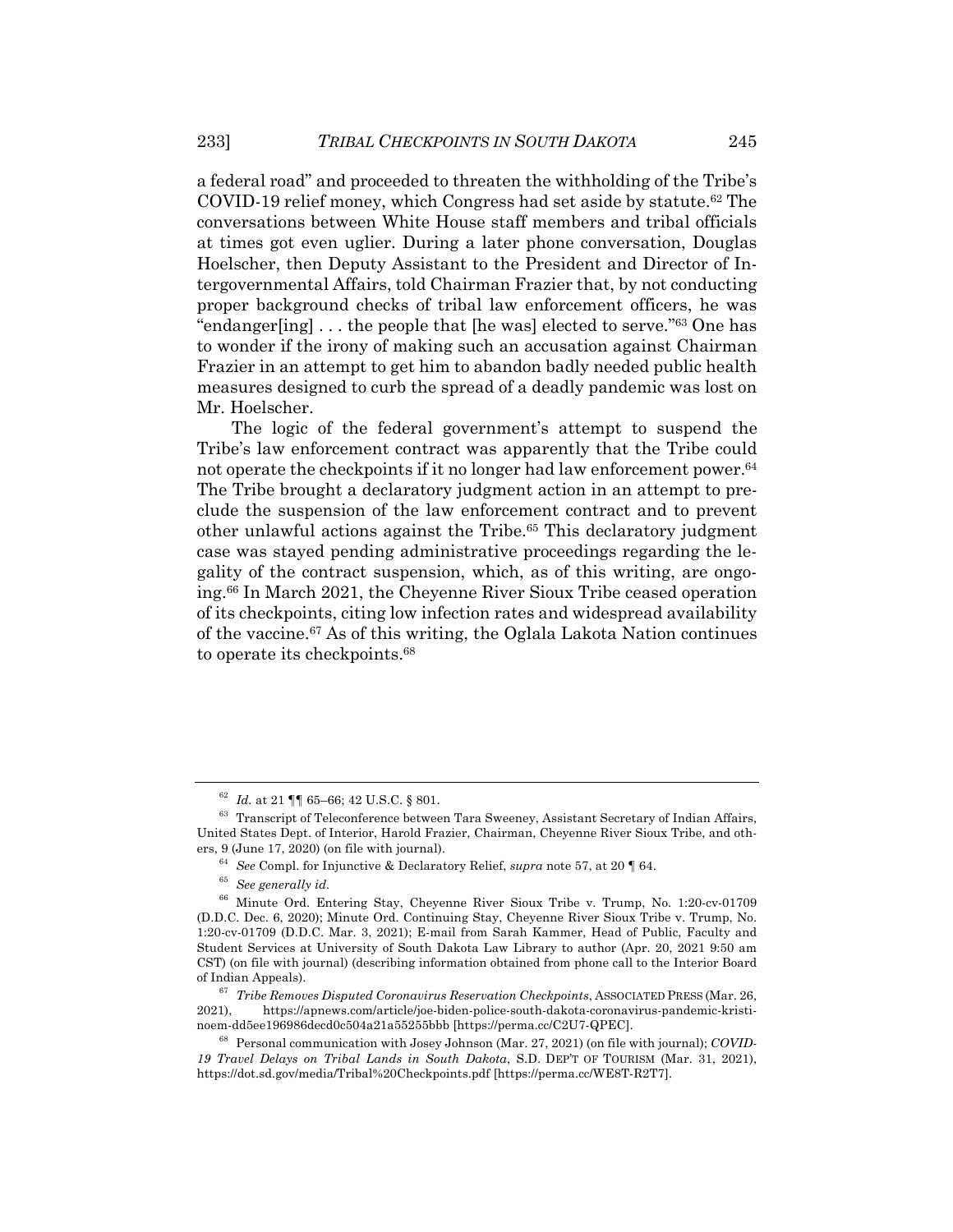III.MEASURES ENACTED BY THE OGLALA LAKOTA NATION AND THE CHEYENNE RIVER SIOUX TRIBE

Two tribes whose reservations are located within the borders of South Dakota, the Oglala Lakota Nation<sup>69</sup> and the Cheyenne River Sioux Tribe, have adopted numerous measures to protect their peoples and territories from COVID-19, the most controversial of which appear to be checkpoints on state and federal highways running through their reservations. Such checkpoints have met with widespread approval in public health circles,70 and their primary function, at least for the Cheyenne River Sioux Tribe, was contact tracing.71 As explained above, the Cheyenne River Sioux Tribe closed its checkpoints in late March 2021, after having operated them for nearly an entire year,72 whereas, as of late March 2021, the Oglala Lakota Nation continued to operate its checkpoints.73 The Rosebud Sioux Tribe has implemented protective measures and initially operated checkpoints as well, but Rosebud elected to take them down after operating them for a few weeks.74 The decision to take them down was largely based on the expense of operating them, although the Tribe did experience non-Native resistance to checkpoints in some locations, which drew the attention of the State Attorney General.75

As explained above, in Part II.B, the South Dakota governor ordered the Cheyenne River Sioux Tribe and the Oglala Lakota Nation to

 $69$  The official name of the Oglala is the Oglala Sioux Tribe, but, since the Tribe on its website refers to itself as the Oglala Lakota Nation, the latter term will be used in the text of this essay.

<sup>&</sup>lt;sup>70</sup> Frank Pommersheim, Panelist Remarks on Tribal Checkpoints & the Pandemic, at U.S.D. Knudson School of Law NALSA Symposium Program: Recent Indian Law Developments: In the Courts and on the Ground (Apr. 2, 2021); *accord Considerations for Health Screening for COVID-19 at Points of Entry*, CTRS. FOR DISEASE CONTROL & PREVENTION (Feb. 24, 2021), https://www.cdc.gov/coronavirus/2019-ncov/global-covid-19/migration-border-health/considerations-border-health-screening.html [https://perma.cc/6LJ3-UMAH].

<sup>71</sup> Nicole Ducheneaux, Panelist Remarks on the Impact of COVID on Indian Country from Indian Country, at Federal Bar Association's D.C. Indian Law Conference (Nov. 5, 2020).

<sup>72</sup> Press Release, Cheyenne River Sioux Tribe, Cheyenne River Sioux Tribe to Begin Checkpoints to Protect Tribal Members & Residents from COVID-19 Pandemic (Apr. 1, 2020) https://turtletalk.files.wordpress.com/2020/04/crst-to-begin-checkpoints-to-protect-tribal-members-and-residents-from-covid-19-pandemic-04-01-2020.pdf [https://perma.cc/9XMK-AUQ6] (noting that the checkpoints would begin to be implemented on April 2, 2020).

<sup>73</sup> Personal communication with Josey Johnson, *supra* note 68.

<sup>74</sup> Telephone Interview with Lloyd Guy, *supra* note 49. The Rosebud Sioux Tribe's checkpoints were only operated during the evenings. *Id.*

<sup>75</sup> *Id.*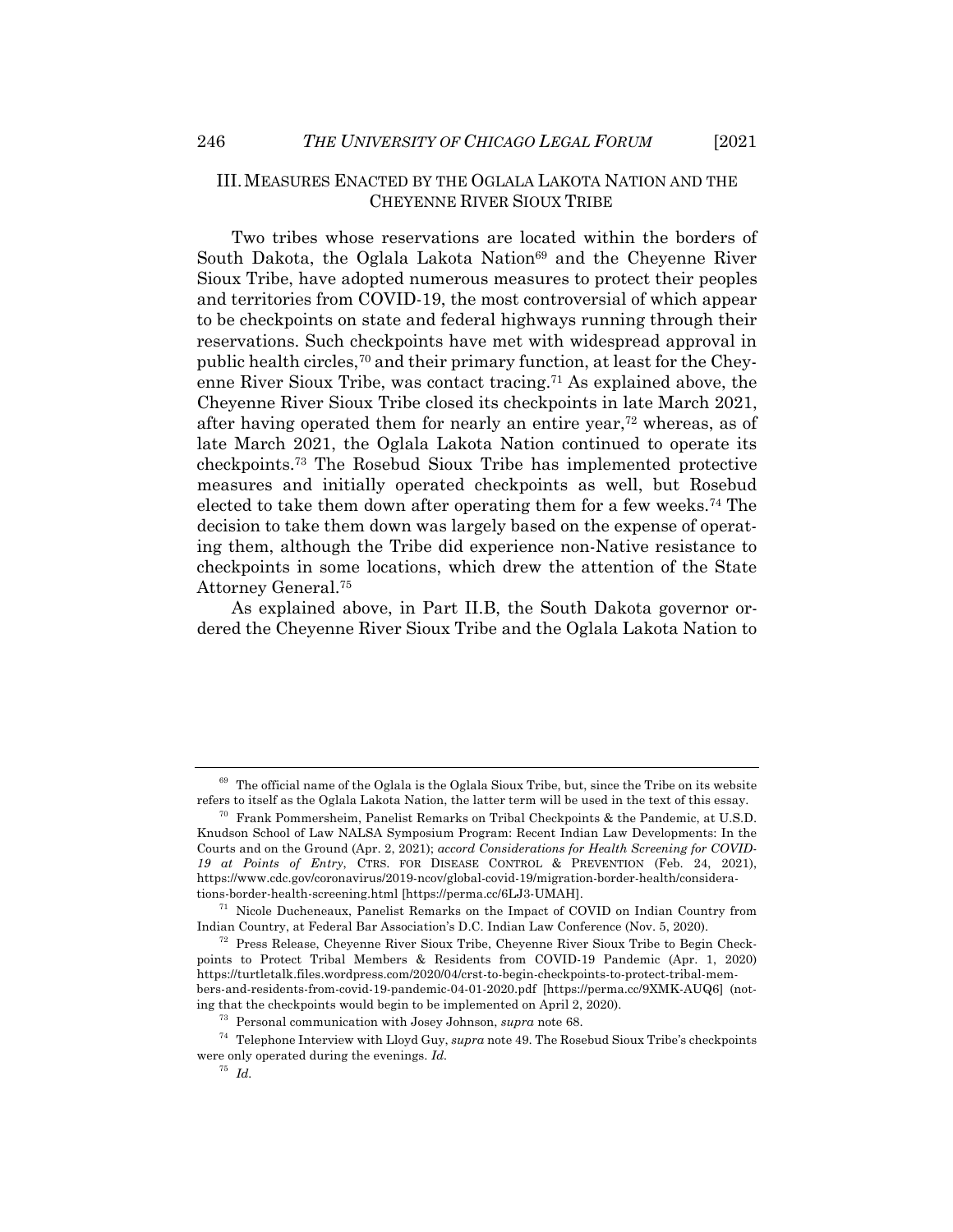close the checkpoints, threatened suit, and deployed the Trump Administration's help in her efforts.<sup>76</sup> Her confrontational response is emblematic of the "difficult and checkered history" of the State's approach to tribes.77

The measures the Oglala Lakota Nation has adopted to protect its citizens from the pandemic include closing the Reservation "to all nonresidents for non-essential travel, except for all state highway entrances for pass-through vehicles."78 The Tribe has further imposed a daily curfew on "all individuals and businesses" within the Reservation.79 Additionally, it has imposed temporary lockdowns via executive order that apply to Reservation residents and that limit travel off-reservation except for essential purposes, including work (with a permit), procurement of essential supplies, and medical appointments.<sup>80</sup>

Similarly, the Cheyenne River Sioux Tribe has imposed curfews, stay-at-home orders, and mandatory quarantine requirements for residents who have traveled out of state or visited hotspot areas, and, as noted above, it also operated checkpoints.81 The Cheyenne River Sioux Tribe allowed business travelers to pass through its checkpoints once they filled out a health questionnaire. Similarly, essential workers coming from non-hotspot counties were required to fill out a health questionnaire at the checkpoints unless they had procured a travel permit. Essential workers coming from out-of-state or hotspot counties were required to have travel permits to come onto the reservation. Persons leaving the Reservation to go to medical appointments in non-hotspot counties had to fill out health questionnaires upon leaving and upon returning. Those residents traveling to medical appointments out-ofstate or in hotspot counties were required to quarantine themselves for fourteen days upon their return. Similarly, residents were able to travel to non-hotspots for goods and services, as long as they filled out a health questionnaire upon their return. Travelers to hotspot areas and out-ofstate for essential goods and services that could not be purchased on the reservation were required to quarantine for fourteen days upon their

<sup>76</sup> Carlisle, *supra* note 56; Letter from Kristi Noem, *supra* note 58.

<sup>77</sup> Lori Walsh, *Prof Pommersheim Talks Checkpoints*, S.D. PUB. BROAD. (June 3, 2020), https://listen.sdpb.org/post/prof-pommersheim-talks-checkpoints [https://perma.cc/8K5V-SJBA].

<sup>78</sup> OGLALA SIOUX TRIBE, ORDINANCE OF THE OGLALA SIOUX TRIBAL COUNCIL OF THE OGLALA SIOUX TRIBE ADOPTING A COVID-19 PINE RIDGE RESERVATION BORDER MONITORING HEALTH ORDER & COORDINATED BORDER MONITORING PROGRAM, No. 20-28 (Apr. 1, 2020).

<sup>79</sup> OGLALA SIOUX TRIBE, ORDINANCE NO. 20-26 (Mar. 31, 2020).

<sup>80</sup> *See, e.g.*, Oglala Sioux Tribe Exec. Order No. 20-03 (Apr. 26, 2020) (imposing fourteen-day lockdown); *see also* Oglala Sioux Tribe Exec. Order No. 20-02 (Mar. 10, 2020) (imposing 72-hour lockdown).

<sup>&</sup>lt;sup>81</sup> Cheyenne River Sioux Tribe Emergency Exec. Order No. 2.6-2020-CR (May 21, 2020); Cheyenne River Sioux Tribe Emergency Exec. Order No. 2.5-2020-CR (undated); *see also Summary of CRST COVID-19 Emergency Executive Orders*, *supra* note 48.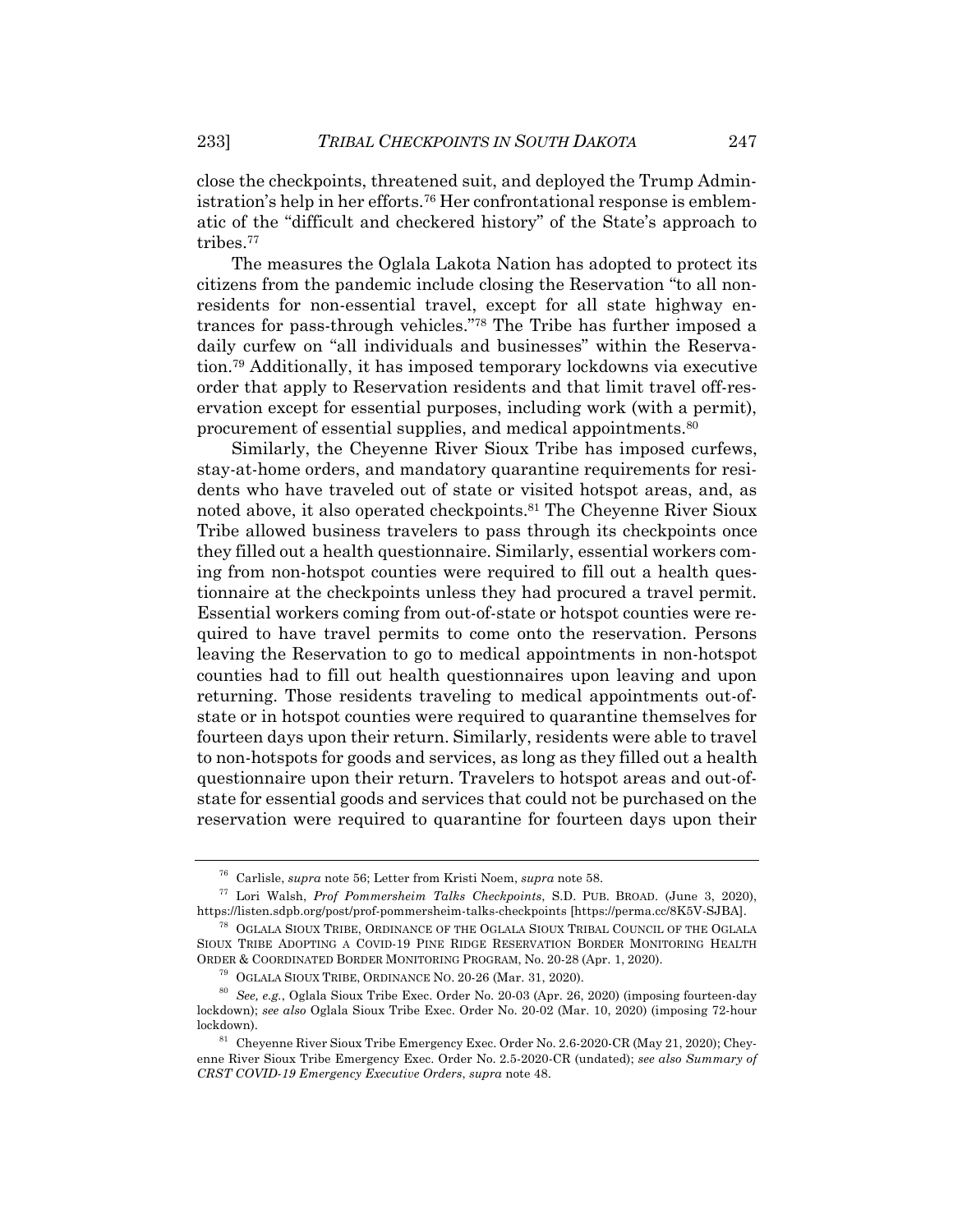return unless they had a travel permit. Travel permits lasted for thirty, sixty, or ninety days. Finally, those nonresidents traveling from hotspots or from out-of-state were asked to take an alternate route around the reservation.82

Both Tribes' measures were initially quite successful. The nearly 3,500 square mile Pine Ridge Reservation, which is home to the Oglala Lakota Nation, had only seen a small handful of COVID-19 cases by June 2020, and the first cases among tribal citizens did not begin to appear until well into May.83 The nearly 4,300 square mile Cheyenne River Sioux Reservation had had only had one case by June 2020, involving a woman who is now recovered.84 These Tribes' initial successes appear to be due to the strictness of the measures adopted and, especially in the case of the Cheyenne River Sioux Tribe, the fact that the measures were adopted early.85 However, as the pandemic wore on, the number of cases on both reservations escalated, a change that may be partly reflective of state trends and partly the result of tribal members' greater likelihood of contracting the virus.<sup>86</sup> As of April 17, 2021, the Cheyenne River Sioux Tribe had had 1,791 cases among its roughly 8,600 reservation residents, resulting in thirty-six deaths.87 The larger Oglala Lakota Nation had experienced roughly 2,500 cases among its members who lived on-reservation and sixty deaths.88 The infection rates per capita for both reservations appear to be higher than that for South Dakota, with the infection rate for those living on the Cheyenne River Sioux reservation being about 50 percent higher.<sup>89</sup> The fact that

<sup>82</sup> *Summary of CRST COVID-19 Checkpoint Policies*, *supra* note 49.

<sup>83</sup> Kevin Abourezk, *'It's Really Scary for Us': Oglala Sioux Tribe Orders Lockdown After COVID-19 Hits Reservation*, INDIANZ (May 12, 2020), https://www.indianz.com/News/2020/05/12 /pine-ridge-reservation-coronavirus-lockdown.asp [https://perma.cc/KGZ4-4393]; Oglala Sioux Tribe (@OSTOfficial1), TWITTER (May 28, 2020, 10:45 AM), https://twitter.com/OSTOfficial1/status /1266395165511606272/photo/1 [https://perma.cc/M8DT-8LPU].

<sup>84</sup> Bart Pfankuch, *How a S.D. Native American Tribe Is Protecting Its People from COVID-19*, ARGUS LEADER (May 20, 2020), https://www.argusleader.com/story/news/2020/05/20/how-s-d-native-american-tribe-protecting-its-people-covid-19/5232458002/ [https://perma.cc/SXZ7-VWKH].

<sup>85</sup> *Id.*

<sup>86</sup> *See, e.g.*, Hatcher, *supra* note 47; *see generally* Part II.A.

<sup>87</sup> *CRST COVID-19 Statistics—Saturday, April 17, 2021*, CHEYENNE RIVER SIOUX TRIBE CORONAVIRUS UPDATES (Apr. 17, 2021), https://www.crstcoronavirusupdates.com/ [ https://perma.cc/ZFW2-LKF5]; *Cheyenne River Reservation and Off-Reservation Trust Land*, MY TRIBAL AREA, U.S. CENSUS BUREAU, https://www.census.gov/tribal/?aianihh=0605 [https://perma.cc/Q4UW-YRGT] (last accessed June 17, 2021). The Cheyenne River COVID-19 statistics cover all residents (i.e., Native members and nonmembers, as well as non-Natives) of the reservation. *See CRST COVID Statistics—Saturday, April 17, 2021*, *supra* (table with the heading "Cases in Communities on Cheyenne River"); E-mail from Tracy Zephier, Attorney General for Cheyenne River Sioux Tribe, to Josey Johnson (Apr. 21, 2021 3:42 pm CST) (on file with journal).

<sup>88</sup> Oglala Sioux Tribe (@OSTOfficial1), TWITTER (Apr. 14, 2021, 1:21 PM CST), https://twitter.com/OSTOfficial1/status/1382398560818266118 [https://perma.cc/4W7T-PESZ] (hereinafter "April 14 Tweet").

<sup>89</sup> As noted above, the Cheyenne River Sioux Tribe had 1,791 total cases of COVID-19 on its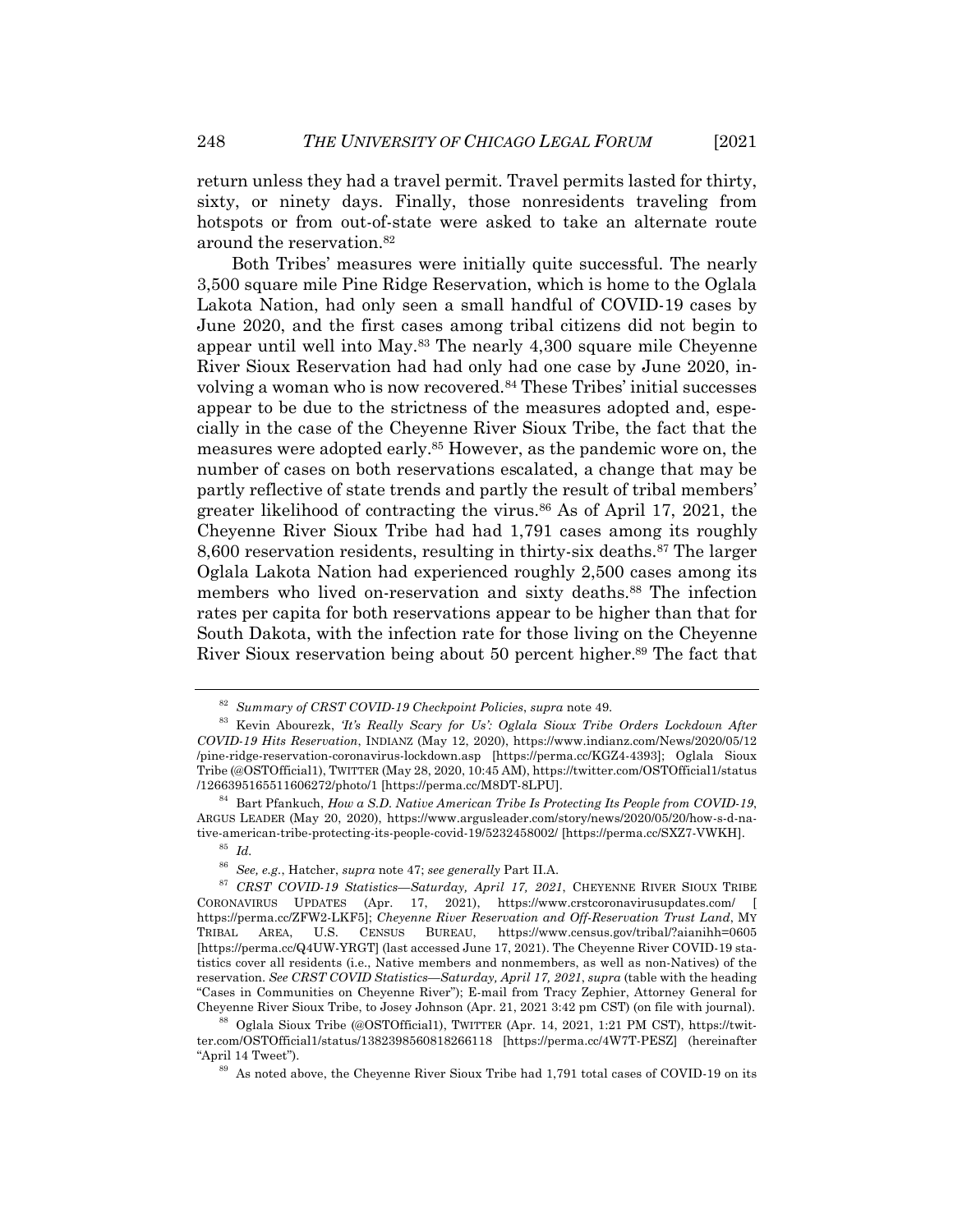the on-reservation infection rates are higher is not surprising given that a CDC study found that Native Americans are 3.5 times more likely to contract COVID-19 than are whites.<sup>90</sup> While the reasons that tribal members are more likely to contract the virus are not definitively known, poverty, lack of access to a reliable water supply, lack of indoor plumbing, and intergenerational and sometimes overcrowded housing on reservations all may play a role.91 The fact that the rates on these two reservations are nowhere near 3.5 times higher than the infection rate for whites in South Dakota tends to suggest that the protective measures that these two Tribes adopted were effective.<sup>92</sup>

# IV. THE SUPREME COURT'S COMMON LAW TEST FOR TRIBAL CIVIL REGULATORY JURISDICTION

The tribal checkpoints at issue here affect (and, in the case of the Cheyenne River Sioux Tribe, affected) both nonmembers and members of the Cheyenne River Sioux Tribe and the Oglala Lakota Nation, and

reservation as of April 17, 2021, *see CRST COVID Statistics—Saturday, April 17, 2021*, *supra* note 87, and the reservation has a total population of 8,594. *See Cheyenne River Reservation and Off-Reservation Trust Land*, *supra* note 87. This amounts to an infection rate of 0.208. About 78 percent of the residents of the Cheyenne River Sioux Reservation are Native American. *Id*.

As of April 17, 2021, South Dakota had a total of 121,056 total cases. *April 17th: 200 New COVID-19 Cases in South Dakota*, SIOUXLAND NEWS (Apr. 17, 2020), https://siouxlandnews.com /news/coronavirus/april-17th-covid-19-in-south-dakota [https://perma.cc/XT7D-MSBB]. Based on a population of 884,659, *Quick Facts: South Dakota*, *supra* note 28, this amounts to an infection rate of 0.137. It is worth noting that South Dakota has been accused of undercounting other metrics in the COVID-19 context. *See, e.g.*, Rodrick, *supra* note 345 (accusing Governor Noem of deliberately undercounting COVID-19 deaths for PR purposes). As of April 13, 2021, the Oglala Lakota Nation reported 2,547 on-reservation cases among its members and others who were tested by the Indian Health Service (IHS) on the reservation. April 14 Tweet, *supra* note 88. A tribal employee explained that the April 14, 2021 report on the number of cases primarily represented infections contracted by tribal members who lived on the reservation but that a small number of nonmembers who had tested at IHS were also included (probably no more than fifty). Phone call between author and Oglala Sioux Tribe Public Health Administration (May 3, 2021, 3:30 pm CST). The United States Census Bureau reports that there are 17,179 Native Americans and Alaska Natives living on the Tribe's reservation. *Pine Ridge Reservation*, MY TRIBAL AREA, U.S. CENSUS BUREAU, https://www.census.gov/tribal/?aianihh=2810 [https://perma.cc/XC93-FGXK] (last accessed June 17, 2021). If we use that number as a rough proxy for the population represented by the April 13, 2021 case report (Oglala tribal members living on the reservation plus a small number of other individuals who tested at IHS), the infection rate among such persons would be 0.148, which is higher than that of the State of South Dakota.

<sup>&</sup>lt;sup>90</sup> Sarah M. Hatcher et al., *supra* note 47.<br><sup>91</sup> See e.g. Burki, *supra* note 46: Hoss *su* 

<sup>91</sup> *See, e.g.*, Burki, *supra* note 46; Hoss, *supra* note 47, at 170; *see generally* Part V.

 $92$  The infection rate for whites in South Dakota appears to be 0.121. According to the U.S. Census Bureau, whites are 84.6 percent of the population in South Dakota, which has a total population of 884,659. *Quick Facts: South Dakota*, *supra* note 28. This means there are approximately 748,422 white people who live in South Dakota. South Dakota Department of Health reports that, as of April 17, 2021, 90,920 whites had been infected with COVID-19 (although it is unclear if this data includes probable infections as well as confirmed infections). *South Dakota COVID-19 Dashboard*, S.D. DEP'T OF HEALTH (Apr. 18, 2021), https://doh.sd.gov/COVID/Dashboard.aspx [https://perma.cc/J4Q5-67HC]. Dividing 90,920 by 748,422 yields an infection rate of 0.12 for whites in South Dakota.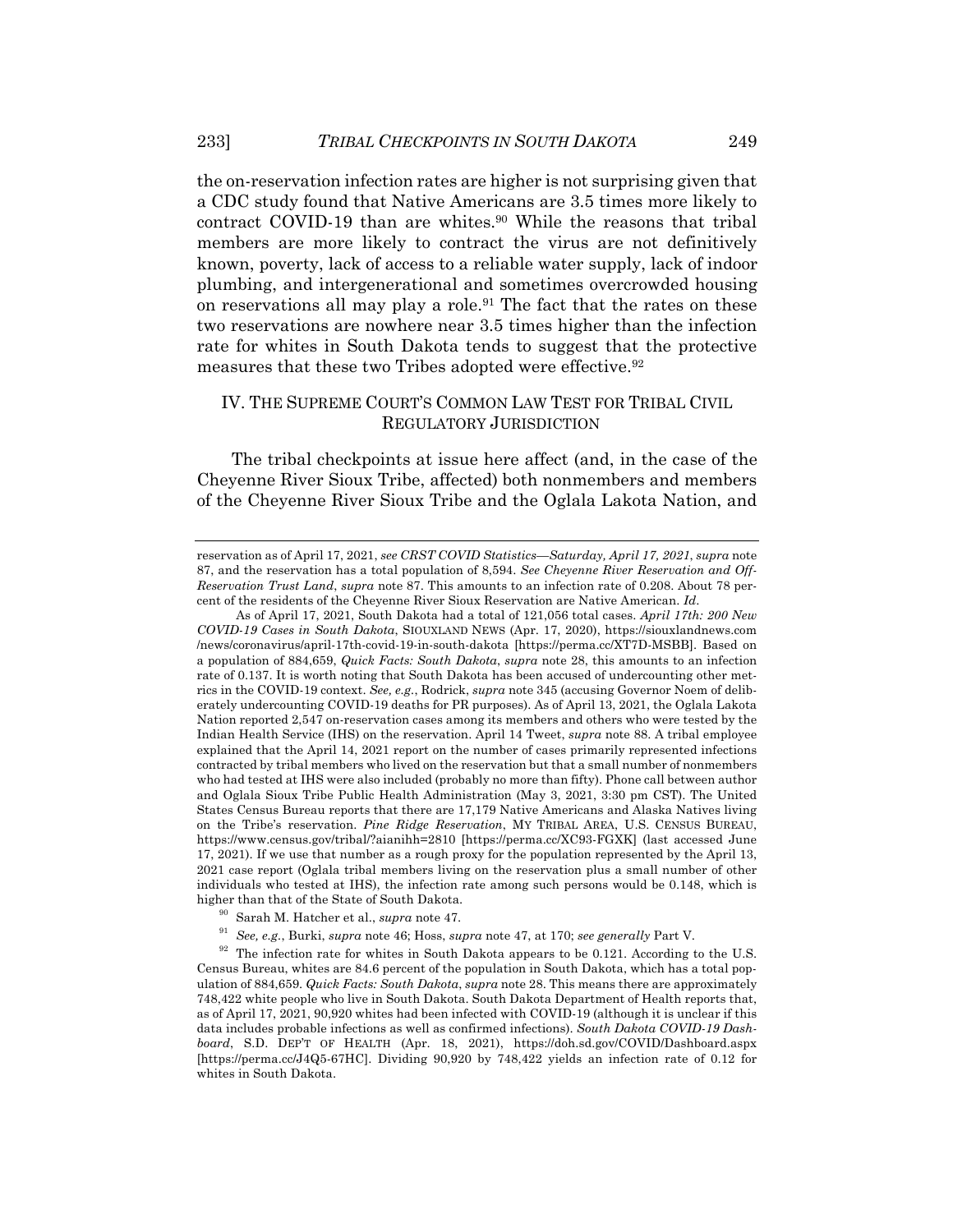they appear to be an exercise of tribal civil (rather than criminal) regulatory authority.93 Tribal civil jurisdiction over tribal citizens is generally upheld, so the only serious question concerns tribal civil jurisdiction over nonmembers. Moreover, in the context of tribal civil jurisdiction, the relevant question is whether one is a member of the tribe at issue, rather than, as in the criminal jurisdiction context, whether one is considered an Indian under federal law.<sup>94</sup>

#### A. Tribal Civil Jurisdiction over Tribal Citizens

Tribes are recognized as having civil jurisdiction over their members for activities occurring on the reservation.95 The contours of this jurisdiction are defined by tribal law.96 In some subject areas, tribal civil jurisdiction over tribal citizens extends to off-reservation activities as well.<sup>97</sup> Thus, the authority of the Oglala Lakota Nation and the Cheyenne River Sioux Tribe to stop their own citizens at checkpoints pursuant to tribal law is not in question.

<sup>93</sup> *See, e.g.*, OGLALA SIOUX TRIBE, OGLALA ORDINANCE No. 20-28 (Apr. 1, 2020) (closing the reservation to non-residents for non-essential travel with exceptions and imposing a \$1,000 civil fine for violation); Cheyenne River Sioux Tribe, Emergency Exec. Order No. 2.5-2020-CR (undated) (defining violation of the curfew and stay-at-home orders as a civil infraction). At any rate, it is clear that the tribes would not have criminal jurisdiction over non-Indians in this context, although they would presumably have criminal jurisdiction over nonmember Indians, i.e., Indians from other tribes. *See, e.g.*, Ann Tweedy, *Indian Tribes and Gun Regulation: Should Tribes Exercise Their Sovereign Rights to Enact Gun Bans or Stand-Your-Ground Laws?*, 78 ALB. L. REV. 885, 893– 896 (2015) (explaining the contours of tribal criminal jurisdiction). Nonetheless, tribes could presumably still utilize checkpoints on state and federal highways for valid purposes relating to criminal jurisdiction, as long as non-Indians were only detained as long as necessary to determine that they were not subject to tribal criminal jurisdiction. *See, e.g.*, Bressi v. Ford, 575 F.3d 891, 896–97 (9th Cir. 2009); *cf.* United States v. Cooley, 141 S. Ct. 1638 (2021) (allowing for longer detention of potentially dangerous criminal suspects outside of the checkpoint context, but rejecting a requirement that the tribal office first determine whether or not the suspect qualifies as an Indian for criminal jurisdiction purposes). Indeed, as to state jurisdiction, the Eighth Circuit has determined that South Dakota generally lacks criminal jurisdiction pertaining to crimes arising on state highways within reservations in the state. *See generally* Rosebud Sioux Tribe v. South Dakota, 900 F.2d 1164 (8th Cir. 1990) (invalidating South Dakota's retroactive attempt to undertake jurisdiction over crimes occurring on state highways running through reservations under P.L. 280). While *Rosebud Sioux Tribe* refers to civil jurisdiction as well, P.L. 280 has been held not to afford states civil regulatory jurisdiction over tribes and tribal members within Indian country, so the *Rosebud Tribe* court's references to civil jurisdiction are not strictly relevant to the questions of tribal civil regulatory jurisdiction we are examining here. *See, e.g.*, Bryan v. Itasca County, 426 U.S. 373 (1976).

<sup>94</sup> *See* Smith v. Salish Kootenai Coll., 434 F.3d 1127, 1132–33 (9th Cir. 2006); Tweedy, *supra* note 93, at 898; *accord* Washington v. Confederated Tribes of the Colville Rsrv., 447 U.S. 134, 160– 61 (1980).

<sup>95</sup> *See generally* Fisher v. District Court, 424 U.S. 382 (1976).

<sup>96</sup> 1 COHEN'S HANDBOOK OF FEDERAL INDIAN LAW § 7.02[1][a] (2020) [hereinafter COHEN].

<sup>97</sup> *Id.* at 7.02[1][c].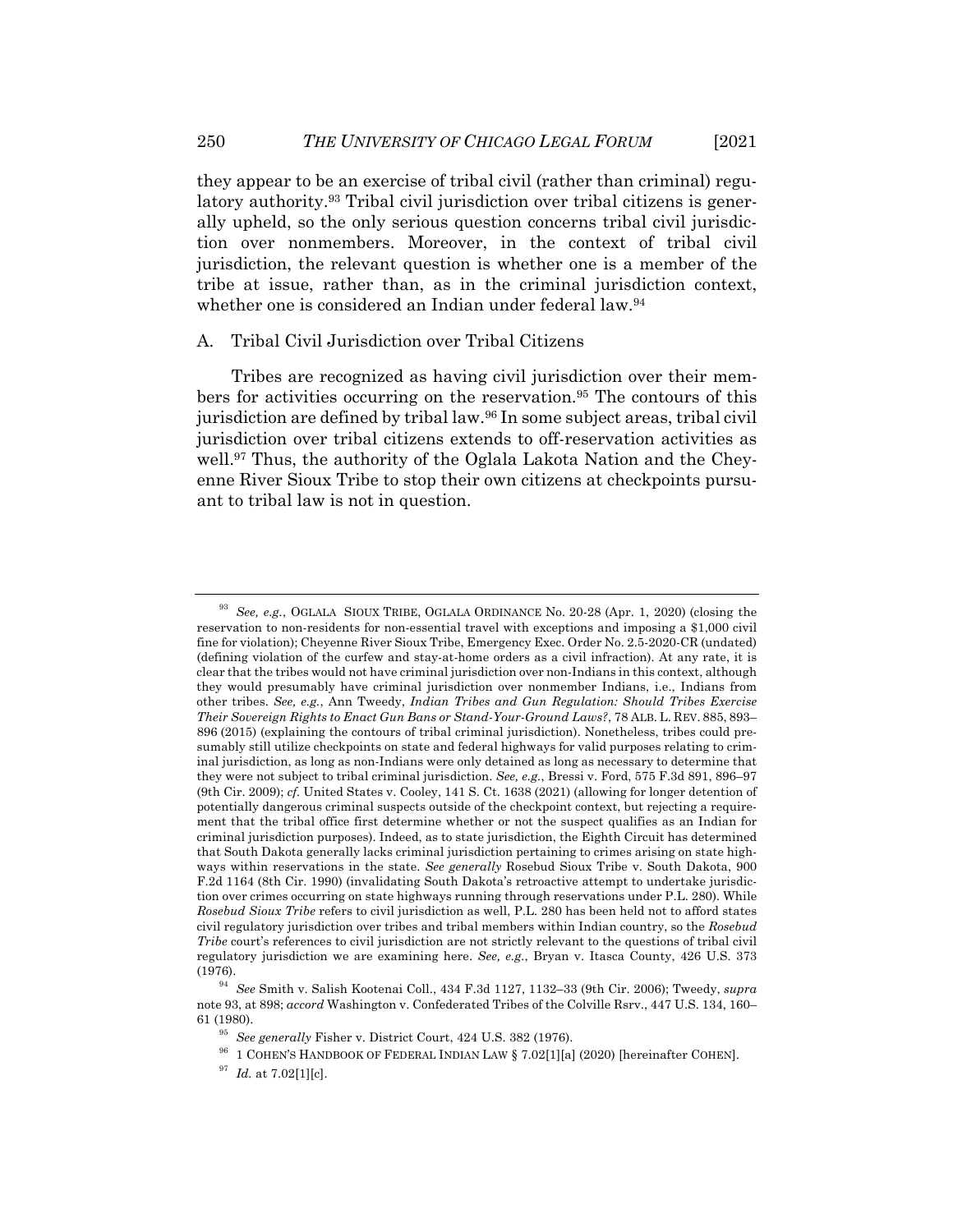- B. Jurisdiction over Nonmembers on State and Federal Highways within the Reservation
	- 1. The framework for tribal civil jurisdiction over nonmembers

In *Montana v. United States*,<sup>98</sup> the Court's path-marking case on tribal civil jurisdiction, the Supreme Court established, based on federal common law, that tribes generally lack civil regulatory and adjudicatory jurisdiction over nonmembers' on-reservation activities that occur on nonmember-owned fee lands unless one of two exceptions is met:

A tribe may regulate, through taxation, licensing, or other means, the activities of nonmembers who enter consensual relationships with the tribe or its members, through commercial dealing, contracts, leases, or other arrangements. A tribe may also retain inherent power to exercise civil authority over the conduct of non-Indians on fee lands within its reservation when that conduct threatens or has some direct effect on the political integrity, the economic security, or the health or welfare of the tribe.99

The decision was based primarily on the judicially-created implicit divestiture doctrine, which maintains that some powers—particularly concerning nonmembers—are now inconsistent with the tribes' sovereign status, but the Court in *Montana* also alluded to fairness concerns rooted in the state's augmentation of the reservation's natural resources, which the Crow Tribe was seeking to regulate.100 Later cases have often included fairness to nonmembers as part of the justification for denying jurisdiction.101

<sup>&</sup>lt;sup>98</sup> 450 U.S. 544 (1981).

<sup>99</sup> Montana v. United States, 450 U.S. 544, 565–66 (1981) (internal citations omitted); Ann E. Tweedy, *Connecting the Dots Between the Constitution, the Marshall Trilogy, and United States v.* Lara*: Notes Toward a Blueprint for the Next Legislative Restoration of Tribal Sovereignty*, 42 U. MICH. J.L. REFORM 651, 676 (2009). The Supreme Court has held that "a tribe's adjudicative jurisdiction does not exceed its legislative jurisdiction." Strate v. A-1 Contractors, 520 U.S. 438, 453 (1997). While it is conceivable that the Court could ultimately hold that tribes' legislative (or regulatory) jurisdiction exceeds their adjudicative jurisdiction, *see* Katherine Florey, *Toward Tribal Regulatory Sovereignty in the Wake of the COVID-19 Pandemic*, 63 ARIZ. L. REV. 399, 426 (2021), such a result would be surprising because, with other sovereigns such as states, adjudicatory authority generally exceeds regulatory authority. *See* Alexander Tallchief Skibine, *Incorporation Without Assimilation: Legislating Tribal Jurisdiction over Nonmembers*, 67 UCLA L. REV. DISCOURSE 166, 190 (2019); Katherine Florey, *Beyond Uniqueness: Reimagining Tribal Courts' Jurisdiction*, 101 CAL. L. REV. 1499, 1536 (2013).

<sup>100</sup> *Montana*, 450 U.S. at 548, 564–65.

<sup>101</sup> *See, e.g.*, *Strate*, 520 U.S. at 459 (expressing concern about requiring nonmembers to defend against plaintiff's claims in "an unfamiliar court"); Ann Tweedy, *The Liberal Forces Driving the Supreme Court's Divestment & Debasement of Tribal Sovereignty*, 18 BUFF. PUB. INT. L.J. 147, 164–65 (2000).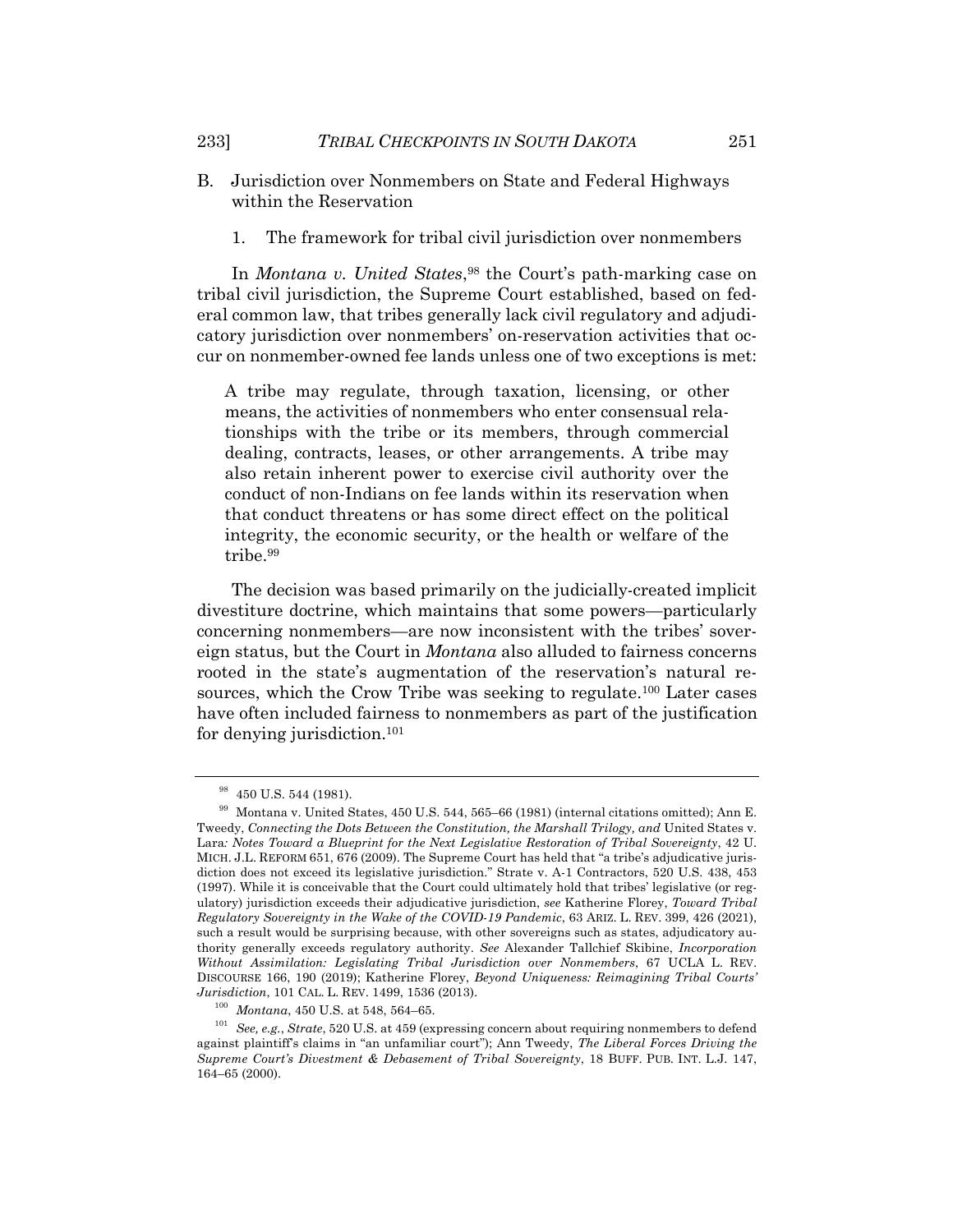It is *Montana*'s second exception that is most obviously likely to be applicable here because COVID-19 plainly presents a public health issue, and infected nonmembers could unquestionably directly affect the health of the Tribes and their members.102 By its terms, *Montana* itself applies to nonmember activities on nonmember-owned fee lands within the reservation, so roads through tribal trust lands would not appear to be within its purview. However, a Supreme Court case called *Strate v. A-1 Contractors*<sup>103</sup> extended the applicability of *Montana*'s limitations on tribal jurisdiction and its exceptions to those limitations to rights-ofway for state highways within reservations.<sup>104</sup> Lower court cases have applied the same analysis to on-reservation rights-of-way for federal highways.<sup>105</sup> Significantly, the Eighth Circuit has recognized that the tribes located within the borders of South Dakota have a "vested interest in self-government" that extends to *all* highways within their reservations.106

Additionally, while the Oglala Lakota also operates checkpoints on Bureau of Indian Affairs (BIA) roads,<sup>107</sup> South Dakota Governor Kristi Noem's objections have focused on the checkpoints located on state and federal highways.108 Moreover, consistent with *Montana*'s applicability solely to nonmember-owned fee lands and state and federal rights-ofway, courts have upheld tribal jurisdiction on BIA roads without analyzing whether either *Montana* exception is met.109 Thus, generally speaking, for tribal civil jurisdiction over nonmembers on state and federal highways running through a reservation to obtain, one of the *Montana* exceptions must be met.

As other scholars and I have explained, the Court has narrowed the *Montana* exceptions over time to such an extent that, in the vast majority of cases, it is difficult to predict whether they will be viewed to apply in any given case.110 This unpredictability is due in large part to the

 $102$  It is conceivable that the consensual relationship exception could be applicable in some instances, but, for the purposes of this essay, I focus on the second exception.

<sup>&</sup>lt;sup>103</sup> 520 U.S. 438 (1997).

<sup>104</sup> *Id.* at 454; Tweedy, *supra* note 101, at 171.

<sup>105</sup> *See, e.g.*, Wilson v. Marchington, 127 F.3d 805 (9th Cir. 1997).

<sup>106</sup> Rosebud Sioux Tribe v. South Dakota, 900 F.2d 1164, 1174 (8th Cir. 1990) (invalidating the state's attempt to assume jurisdiction over the highways on reservations under P.L. 280); *see also* S.D. CODIFIED LAWS § 31-1-1 (2010) (defining "highway" for purposes of state law).

<sup>&</sup>lt;sup>107</sup> Letter from Julian Bear Runner, President, Oglala Sioux Tribe, to Kristi Noem, Governor, State of S.D., 1 (May 8, 2020) (on file with journal).

<sup>108</sup> Kaczke, *supra* note 18; Letter from Kristi Noem, *supra* note 58.

<sup>109</sup> *See, e.g.*, McDonald v. Means, 309 F.3d 530 (9th Cir. 2002). While the Court did suggest in *Nevada v. Hicks* that the ownership status of land was merely a factor to consider in the *Montana* test (rather than the test's applicability actually turning on land ownership status, as the Court had previously held), that statement in *Hicks* is best viewed as dicta that was tied to the unique facts of that case. *See, e.g.*, COHEN, *supra* note 96, at § 4.02[3][c][i]; *Means*, 309 F.3d at 540.

<sup>110</sup> Tweedy, *supra* note 99, at 677–83; Tweedy, *supra* note 93, at 897; Leah Jurss, *Halting the*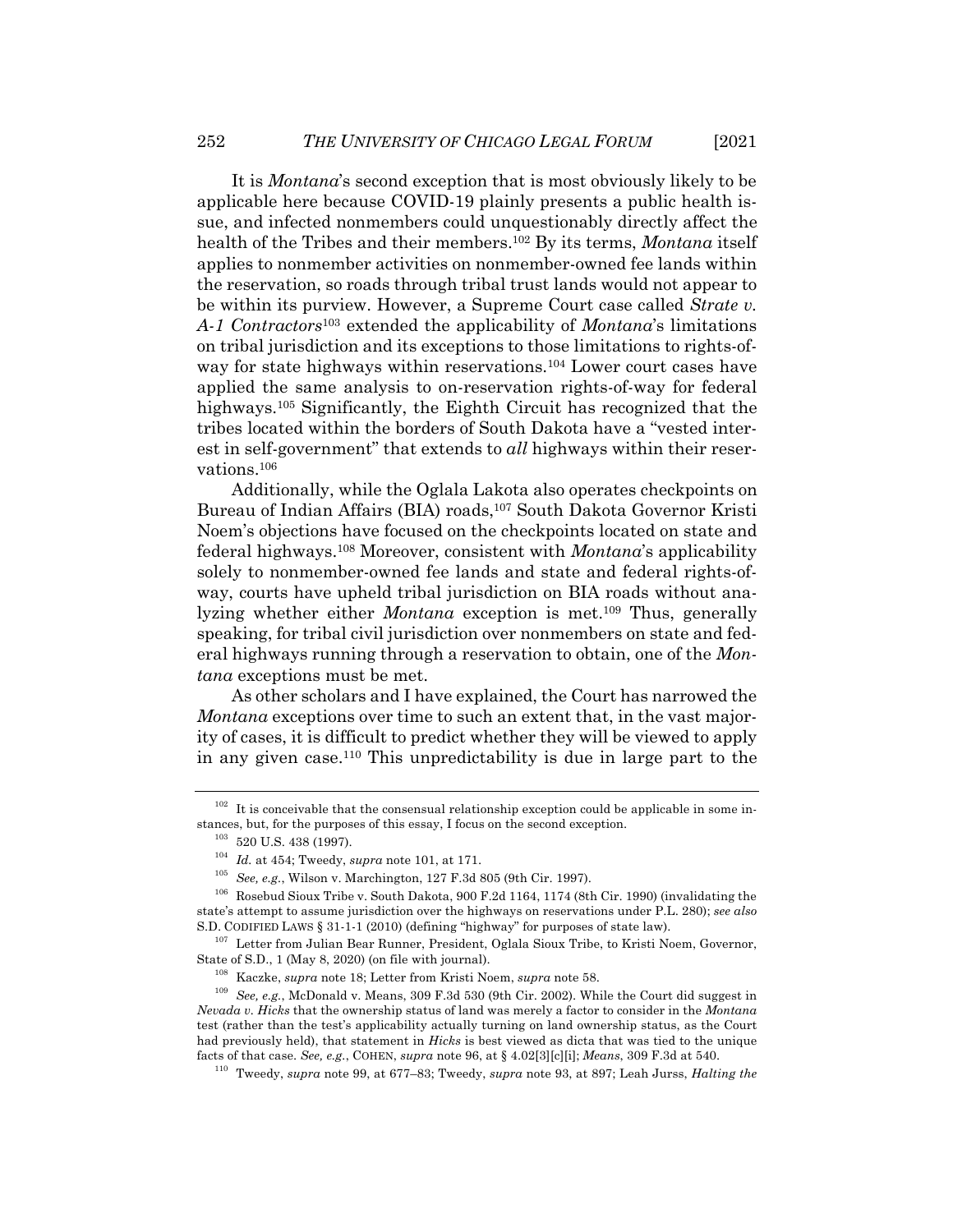Court's practice of coming up with new ad hoc exceptions to the *Montana* exceptions, apparently in order to foreclose tribal jurisdiction over nonmembers.111 In the years since *Montana*, the Court has increasingly moved from a territorially based conception of tribal sovereignty—under which tribes would have expansive jurisdiction over their entire territories—to a consent-based conception—under which tribal membership is seen as evidencing the consent that is generally understood as a prerequisite to jurisdiction. <sup>112</sup> Nonmember activities that affect tribal health or welfare in a general sense, such as reckless driving or hotel occupancy that will undoubtedly sometimes trigger the need for tribal police, fire, and ambulance services, are rejected as insufficient to establish the threat or direct effect necessary to validly invoke *Montana*'s second exception, with the Court sometimes noting that applying the exception in such circumstances would allow it to "severely shrink the rule."113 On the other hand, however, the Court very recently approved the use of the exception to allow tribes to detain drunk drivers, transporters of contraband, and others who pose egregious threats to a tribe's health or welfare.<sup>114</sup>

The narrowness of the exceptions as generally conceived is exemplified in *Long Family Land and Cattle v. Plains Commerce Bank*. <sup>115</sup> In *Long Family Land and Cattle*, after rejecting the applicability of the first exception, the Court described the high bar that a tribe would have to meet to satisfy *Montana*'s second exception: "The [nonmember's] conduct must do more than injure the tribe, it must 'imperil the subsistence' of the tribal community."116 The Court further suggested that a tribe (or other proponent of tribal jurisdiction) may need to show that the tribe's exercise of jurisdiction is "necessary to avert catastrophic consequences."117 Importantly, however, the Court in *Long Family Land and Cattle* did recognize that a tribe could legitimately regulate "noxious uses" under *Montana*'s second exception;<sup>118</sup> the noxious nature of COVID-19 creates an analogous problem requiring the regulation of

*<sup>&</sup>quot;Slide down the Sovereignty Slope": Creative Remedies for Tribes Extending Civil Infraction Systems over Non-Indians*, 16 RUTGERS RACE & L. REV. 39, 49–54 (2015).

<sup>111</sup> Tweedy, *supra* note 99, at 677–83; Tweedy, *supra* note 93, at 897; Jurss, *supra* note 110, at 51–54.

<sup>112</sup> Tweedy, *supra* note 99, at 675.

 $^{113}\,$  Strate v. A-1 Contractors, 520 U.S. 438, 457–58 (1997); Atkinson Trading Co. v. Shirley, 532 U.S. 645, 657 (2001).

<sup>114</sup> United States v. Cooley, 141 S. Ct. 1638, 1643 (2021).

 $^{\rm 115}$  554 U.S. 316 (2008).

<sup>&</sup>lt;sup>116</sup> *Id.* at 341 (internal citations omitted).

<sup>117</sup> *Id.* (internal citations omitted); *see also* Fletcher, *supra* note 46, at 42 (discussing *Long Family Land & Cattle*'s catastrophic consequences language and lower court decisions holding the standard to be met).

<sup>118</sup> Plains Com. Bank v. Long Family Land & Cattle, 554 U.S. 316, 336 (2008).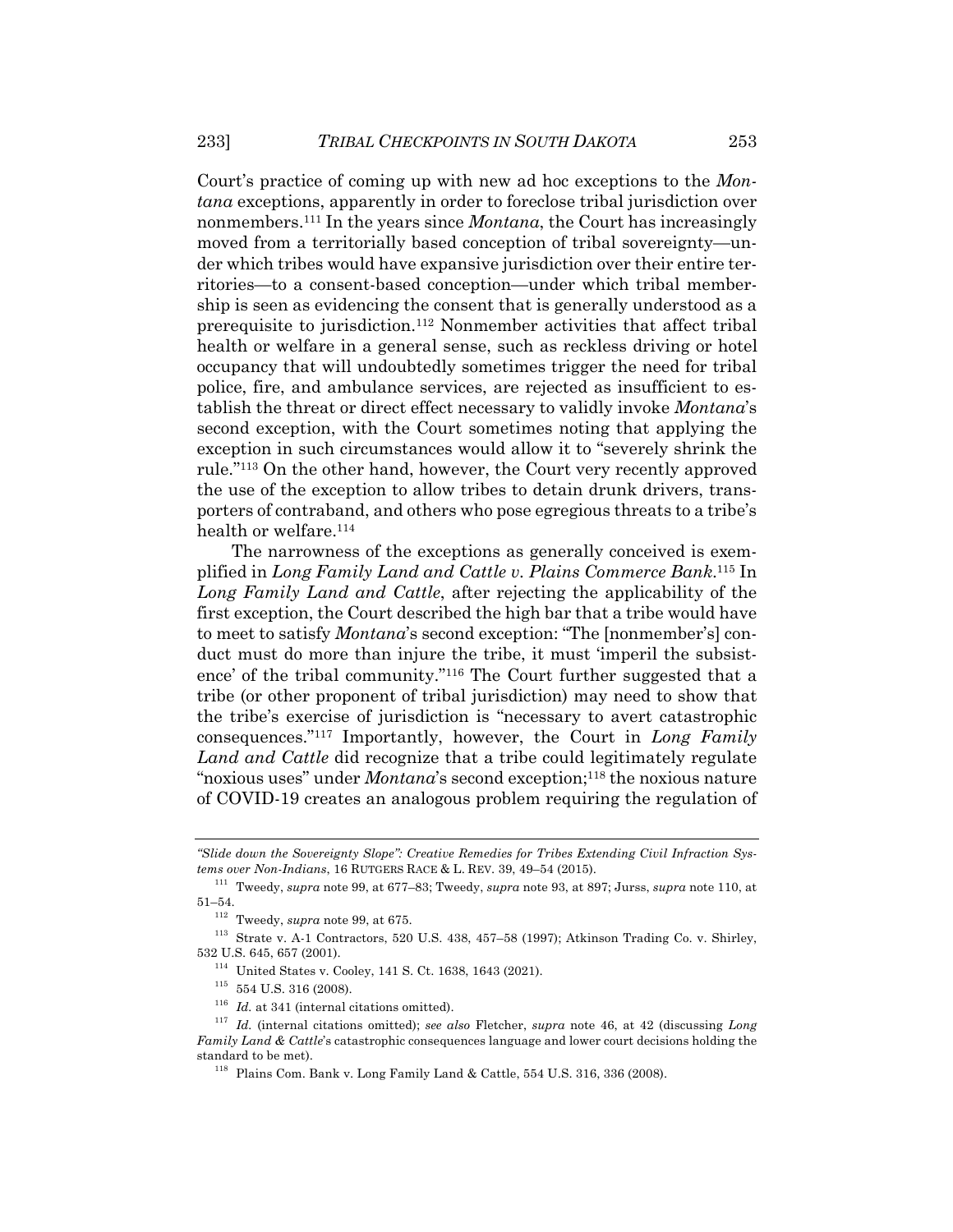nonmember interaction and movement to protect tribal health and welfare.

Although I have argued previously that a tribe's ability to meet the *Montana* exceptions would necessarily be extremely uncertain under any given set of facts,119 I did not anticipate the COVID-19 pandemic or the lamentable circumstances that it, combined with many other factors, would create for tribes. Sadly, given the inadequacy of their healthcare resources, the delayed provision of relief monies, the tenuousness of tribal finances, and the underlying health conditions of many tribal members that increase their vulnerability to COVID-19, there is little doubt that the Cheyenne River Sioux Tribe's and the Oglala Lakota Nation's subsistence have been imperiled by COVID-19 and the constellation of factors that heightens their vulnerability to it.120 Moreover, in light of South Dakota's grossly inadequate response to COVID-19, the tribal checkpoints were and are necessary to avert catastrophic consequences. A large-scale outbreak on either reservation would be catastrophic, not only because of the lethality of COVID-19, which is exacerbated among Natives due the prevalence of preexisting conditions that increase their risk of serious illness and death from the disease, but also because the healthcare systems for each Tribe lack the capacity and equipment to handle such an outbreak.121 The remoteness of the two reservations only adds to these difficulties. In short, there should be little doubt that the two Tribes' checkpoints meet the requirements of the second *Montana* exception.<sup>122</sup>

It is true that there is no Supreme Court equivalent to *Jacobson* in the context of tribal jurisdiction. Florey, *Toward Tribal Regulatory Authority*, *supra* note 99, at 407. However, given tribes' heightened vulnerabilities in the face of the pandemic, it would be extremely egregious for

<sup>119</sup> Tweedy, *supra* note 93, at 898.

<sup>&</sup>lt;sup>120</sup> *Accord* Elliott v. White Mountain Apache Tribal Ct., 566 F.3d 842, 850 (9th Cir. 2009) (holding, in the alternative, that a tribe had a colorable claim to jurisdiction under *Montana*'s second exception where a nonmember had inadvertently started a forest fire on the reservation that resulted in the destruction of "millions of dollars of the tribe's natural resources").

 $121$  For a discussion of the prevalence of preexisting conditions and other factors that exacerbate health risks to Native Americans from COVID-19, see *supra* note 47 and *infra* notes 151–163 and accompanying text. For a discussion of the inadequacy of tribal on-reservation healthcare systems, see *infra* notes 191–193 and accompanying text.

 $122$  While the Supreme Court has recently expressed a willingness to cabin the extremely broad public health authority of states set forth in Jacobson v. Massachusetts, 197 U.S. 11 (1905), in the context of religion, South Bay United Pentecostal Church v. Newsom, 141 S. Ct. 716 (2021), this approach seems to be of a piece with the current Court's deference to religion, *see generally* Lee Epstein & Eric A. Posner, *The Roberts Court and the Transformation of Constitutional Protections for Religion: A Statistical Portrait*, SUP. CT. REV. (forthcoming 2021), https://papers.ssrn.com /sol3/papers.cfm?abstract\_id=3825759 [https://perma.cc/ZG48-YYWC], rather than an indication that it is inclined to limit state public health authority more broadly. Although some courts have suggested that the limitations on state public health authority imposed in *South Bay United Pentecostal Church* may be extended to select contexts beyond religion, such as racial discrimination and content-based suppression of speech, *see, e.g.*, Cnty. of Los Angeles Dep't of Pub. Health v. Super. Ct. of Los Angeles Cnty., 61 Cal. App. 5th 478, 489–490 (2021), such extensions, even if eventually made by the Supreme Court, would likely be quite narrow.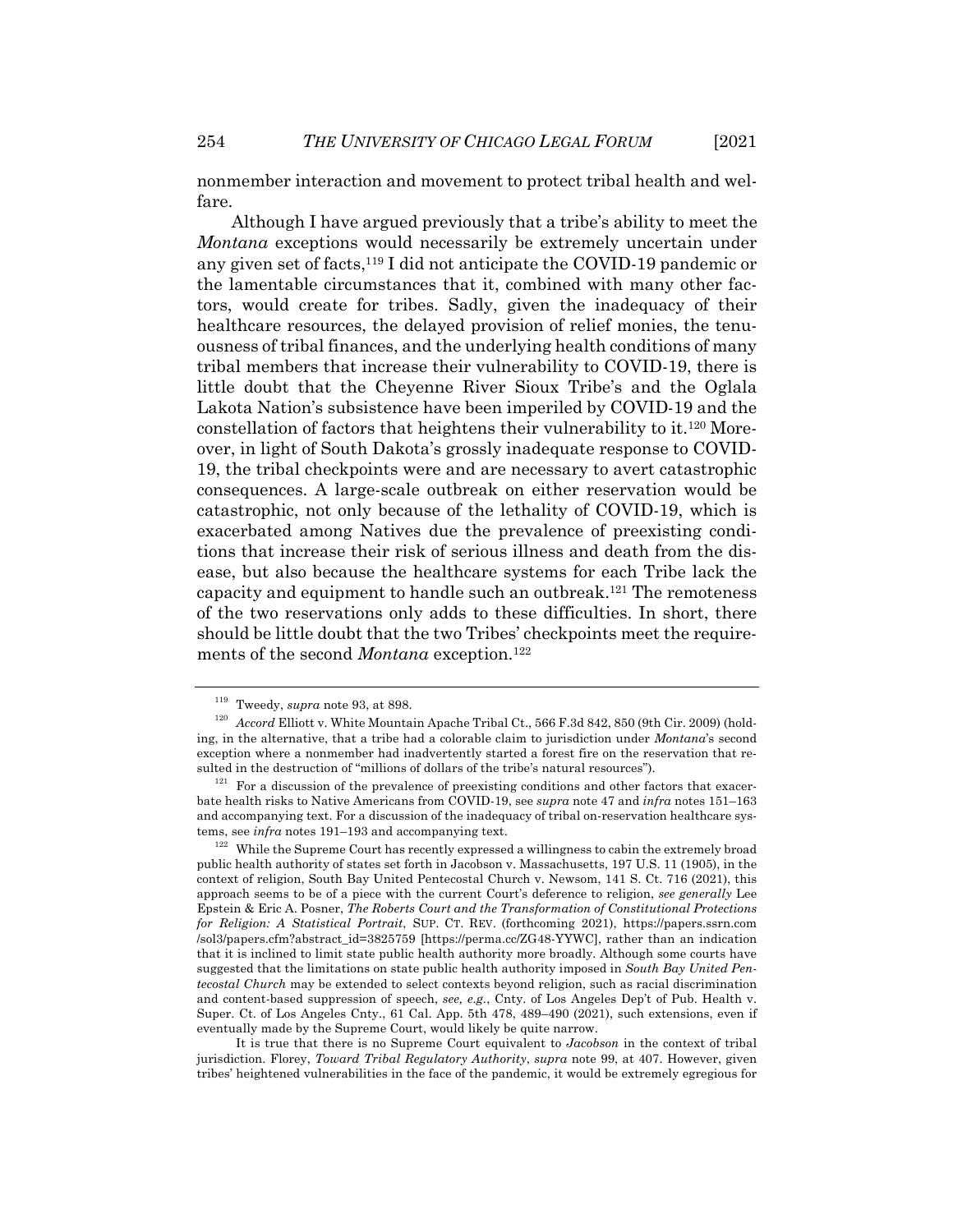This conclusion is fortified by the Supreme Court's June 2021 decision in *United States v. Cooley*. <sup>123</sup> While the Court's opinion in *Cooley* is puzzling in that, without explanation, it takes the unprecedented step of applying *Montana* in the criminal context,124 the opinion nonetheless conclusively demonstrates that *Montana*'s second exception does important work.125 In *Cooley*, the Court applied the exception to uphold a tribal police officer's authority to detain and search a non-Native motorist who appeared to be impaired, had a loaded, semiautomatic weapon in close proximity, had drug paraphernalia, and had been traveling with his young child.126 In upholding tribal jurisdiction under *Montana*, the Court recognized tribes' need "to protect themselves against ongoing threats."127 It elaborated that such threats "may be posed by . . . non-Indian drunk drivers, transporters of contraband, or other criminal offenders operating on roads within the boundaries of a tribal reservation."128 As a result of the extreme vulnerability of Native individuals and tribal communities to the harms posed by the pandemic,129 potentially infected individuals attempting to enter a reservation appear to pose a greater threat to tribes and Native individuals than would a single criminal suspect.

In most cases, the intrusion posed by the checkpoints is also similar in its temporary nature to the tribal officer's detention of the suspect in *Cooley*. In *Cooley*, the Court placed importance on the fact that the criminal suspect was only detained by the tribal officer while awaiting arrival of federal and state law enforcement.<sup>130</sup> The checkpoints similarly merely created a delay for many travelers, while most others faced the relatively minor inconvenience of having to travel around a reservation rather than pass through it.<sup>131</sup> In both the checkpoint situation and that

a court to hold that the requirements of *Montana*'s direct-effects exception were not met. <sup>123</sup> 141 S. Ct. 1638 (2021).

<sup>124</sup> *See, e.g.*, Ann E. Tweedy, *Has Federal Indian Law Finally Arrived at "The Far End of the Trail of Tears"?*, 37 GA. ST. U. L. REV. 739, 774 (2021).

<sup>125</sup> *Cooley*, 141 S. Ct. at 1643.

<sup>126</sup> *Id.* at 1642, 1646; Tweedy, *supra* note 124, at 35–36 (citing United States v. Cooley, 919 F.2d 1135, 1139–40 (9th Cir. 2019) (reciting the facts of the case), *rev'd* 141 S. Ct. 1638 (2021)).

<sup>127</sup> *Cooley*, 141 S. Ct. at 1643.

<sup>128</sup> *Id*.

<sup>129</sup> *See supra* note 47 and *infra* notes 147–154 and accompanying text (addressing greater vulnerability of Native Americans to COVID-19), 191–193 and accompanying text (addressing the inadequacy of tribal healthcare systems, particularly those of the Cheyenne River Sioux and the Oglala Lakota Nation, to deal with COVID-19).

<sup>130</sup> *Cooley*, 141 S. Ct. at 1644–1645.

<sup>131</sup> *See supra* notes 78–82 and accompanying text. This similarity would not exist for nonmember reservation residents who lacked a travel permit and who had traveled to hotspot areas or out of state and who then had to quarantine for fourteen days. *See Summary of CRST COVID-19 Checkpoint Policies*, *supra* note 49. However, as residents of the reservation, such persons would also appear to pose a greater risk to the reservation community than someone who simply wanted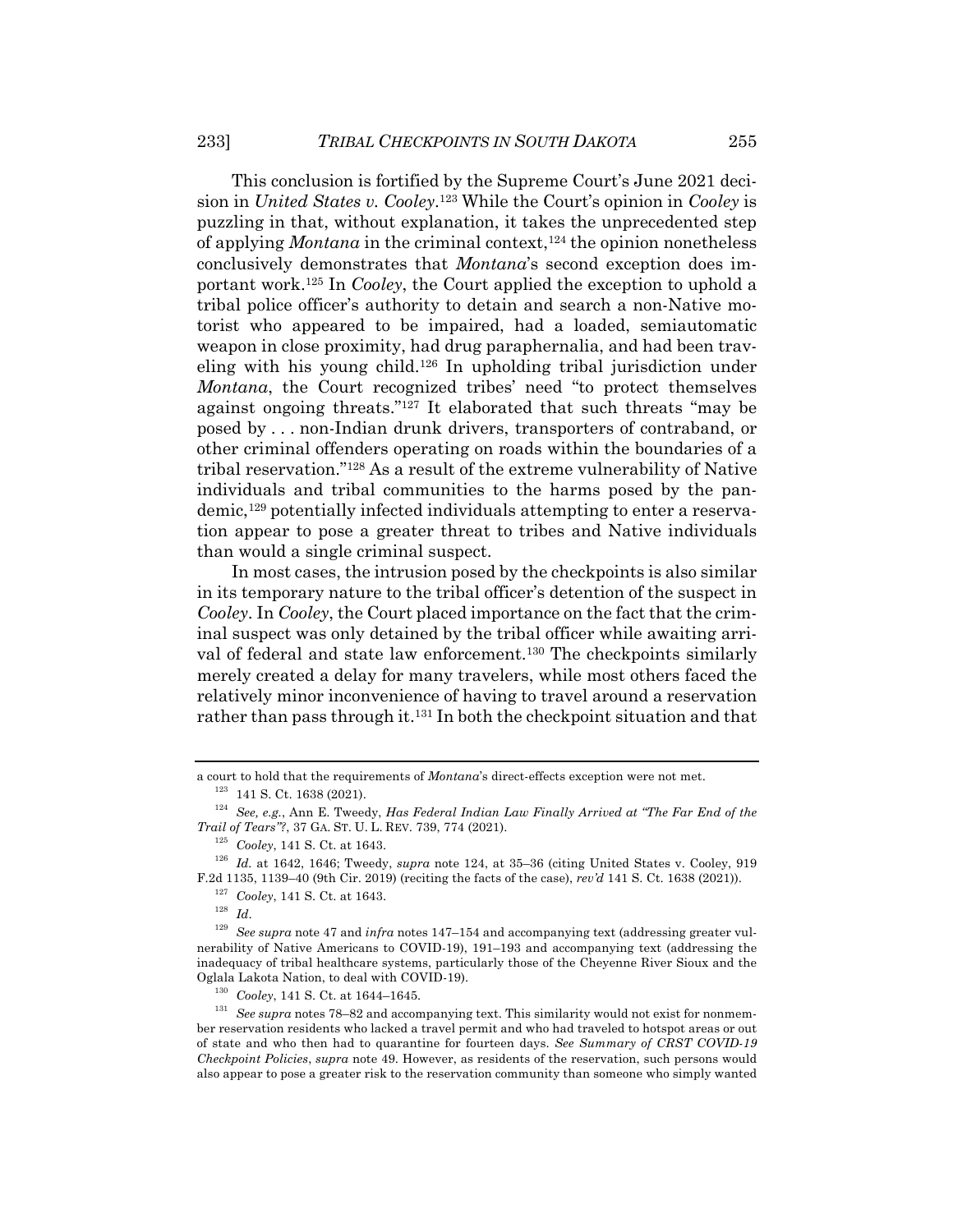of detention of the criminal suspect in *Cooley*, then, the length of time the nonmember had to spend under tribal jurisdiction was relatively brief. Thus, *Cooley* strengthens the conclusion that, under *Montana* and its progeny, tribes are empowered to operate checkpoints to avert or at least minimize pandemic-related threats.

2. Given the fact-based quality of the *Montana* test, some travelers may argue that they do not pose the necessary risk to trigger *Montana*'s second exception

Akin to an as-applied constitutional challenge, the *Montana* test has been described as exceedingly fact-based to such an extent that civil jurisdiction in any given instance depends on the particular activities of the individual nonmember whose activities a tribe is seeking to regulate.132 Thus, it is conceivable that travelers who intended to simply pass through either reservation without stopping would not have posed a substantial risk to the applicable Tribe, particularly—especially in the early months of the pandemic—if they were not coming from a hotspot area or from out of state, and such travelers could therefore have argued that the second *Montana* exception did not apply.

One problem with such an argument is that humans can never be sure they will be able to follow through with their own intentions. A driver could have car trouble or experience a medical emergency while passing through a reservation and in such a circumstance could well pose a risk of infection to those who stopped to help. Less dramatically, a driver who intended to simply pass through Pine Ridge Reservation could unexpectedly experience a hunger pang and decide to stop on U.S. Highway 18 at Taco John's or Pizza Hut. Such a stop could also pose a risk of infection to the restaurant workers that the driver interacted with. Finally, Tribes in South Dakota and elsewhere have experienced open resistance to their checkpoints, particularly by non-Native motorists,133 and those who are angry about the checkpoints may well hide their true intentions.134 Indeed, these concerns have been borne out. The Cheyenne River Sioux Tribal Chairman, Harold Frazier, has stated that he has observed—and photographed—commercial trucks whose

to pass through.

<sup>132</sup> *See, e.g.*, Tweedy, *supra* note 93, at 898; Katherine Florey, *Making It Work: Tribal Innovation, State Reaction, and the Future of Tribes as Regulatory Laboratories*, 92 WASH. L. REV. 713, 765–66 (2017).

<sup>133</sup> *See, e.g.*, Telephone Interview with Lloyd Guy, *supra* note 49 (recounting that one individual "blew through" a Rosebud checkpoint); Florey, *supra* note 99, at 407–08, 420.

<sup>134</sup> *Accord Considerations for Health Screening for COVID-19 at Points of Entry*, *supra* note 70 (recognizing that travelers stopped at checkpoints may be dishonest).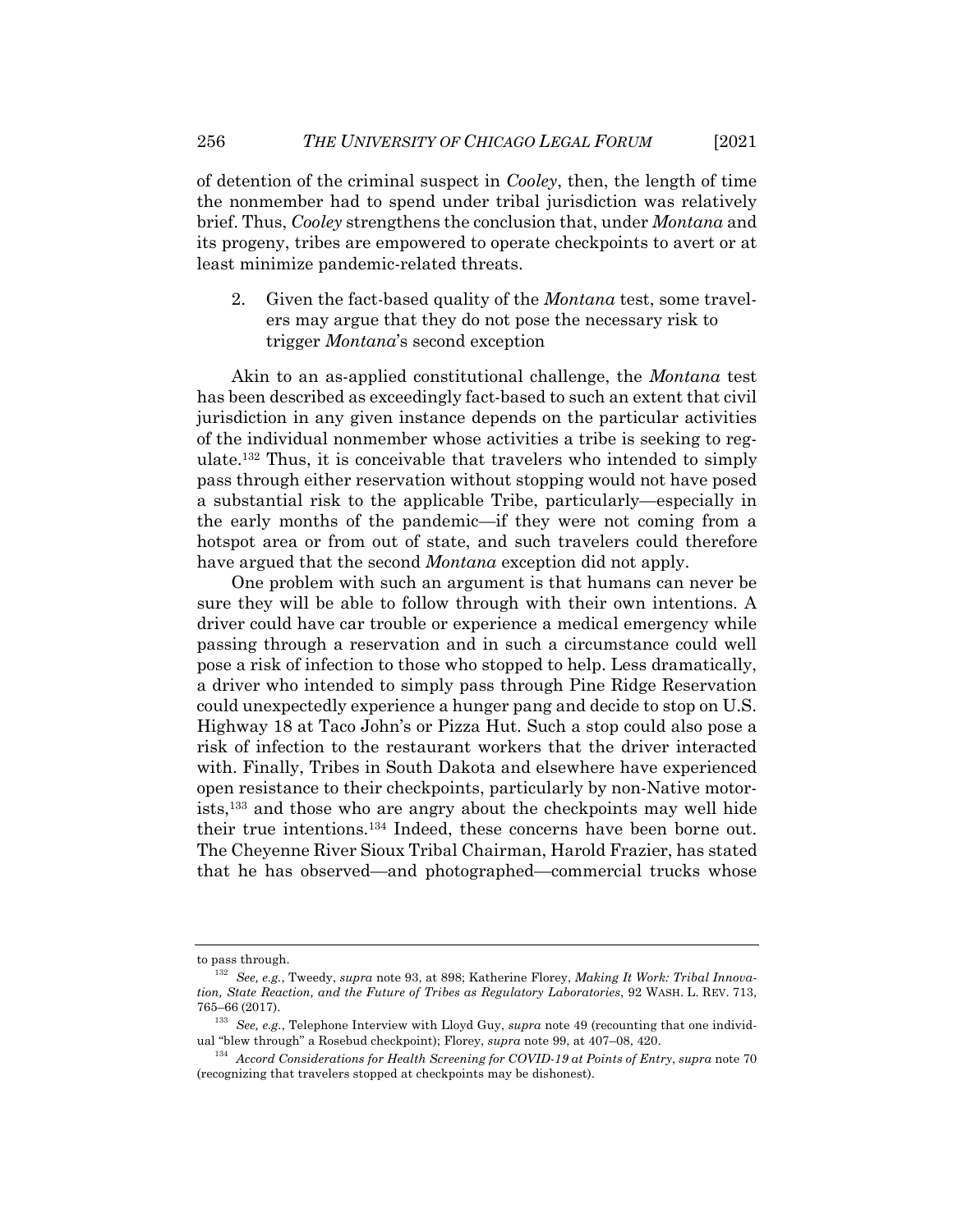drivers claimed to intend to drive straight through the reservation without stopping instead buying fuel from an on-reservation gas station and purchasing items from a store on the reservation.135

Therefore, the risks posed by a pass-through driver may be diminished (if we assume that a good percentage of such drivers will in fact adhere to their stated intentions) but not nonexistent. Such a driver could argue that the risks he or she poses are not sufficient to meet the second *Montana* exception. Even if we accept that contention for the sake of argument, it does not follow that these drivers cannot be stopped and inconvenienced by a tribal checkpoint. Rather, the Ninth Circuit has acknowledged in the context of a tribal checkpoint to apprehend intoxicated drivers and to verify drivers' licenses and registrations that tribal officers can stop non-Indian drivers at such a checkpoint long enough to determine whether they are Indian and therefore subject to tribal criminal jurisdiction.136 Tribal jurisdiction over nonmembers is generally broader in the civil context than in the criminal context,137 so this rule should apply in the civil context as well, thus affording tribal checkpoint operators the authority to stop all drivers long enough, in the case of those who are not tribal members, to determine whether they have jurisdiction. Unlike in the criminal context, where the determination of jurisdiction is based on Indian status, in the civil context, with respect to nonmembers, it is based on the degree of potential threat the nonmember poses to reservation residents based on their intended activities. Indeed, the Supreme Court has approved the placement of administrative burdens on tribal members to facilitate collection of state taxes, a type of civil regulation, from their nonmember customers, even though the state would generally lack jurisdiction over the tribal member or tribe on whom the burden was imposed.138 Being stopped briefly at a checkpoint is simply another type of administrative burden, and, because it is necessary to ensure enforcement of valid tribal regulatory authority, it should not be viewed as problematic.

<sup>&</sup>lt;sup>135</sup> Transcript of Teleconference between Douglas L. Hoelscher, Deputy Assistant to the President and Director of Intergovernmental Affairs, Harold Frazier, Chairman, Cheyenne River Sioux Tribe, and others 33–34 (June 15, 2020) (on file with journal).

<sup>136</sup> Bressi v. Ford, 575 F.3d 891, 896–97 (9th Cir. 2009); *cf.* United States v. Cooley, 141 S. Ct. 1638 (2021) (allowing for longer detention of potentially dangerous criminal suspects outside of the checkpoint context, but rejecting a requirement that the tribal officer first determine whether or not the suspect qualifies as an Indian for criminal jurisdiction purposes).

<sup>&</sup>lt;sup>137</sup> *Tweedy*, supra note 93, at 898–899.<br><sup>138</sup> Washington y, Confederated Tribe

<sup>138</sup> Washington v. Confederated Tribes of the Colville Rsrv., 447 U.S. 134, 159–160 (1980); COHEN, *supra* note 96, at § 6.03[1][a] ("A state ordinarily may not regulate the property or conduct of tribes or tribal-member Indians in Indian country."). Some of the tribes in *Confederated Tribes* retained ownership of the cigarettes at issue until their ultimate sale to the consumer, so the administrative burden for those particular tribes appears to have fallen on the tribes themselves. *Confederated Tribes of the Colville Rsrv.*, 447 U.S. at 144.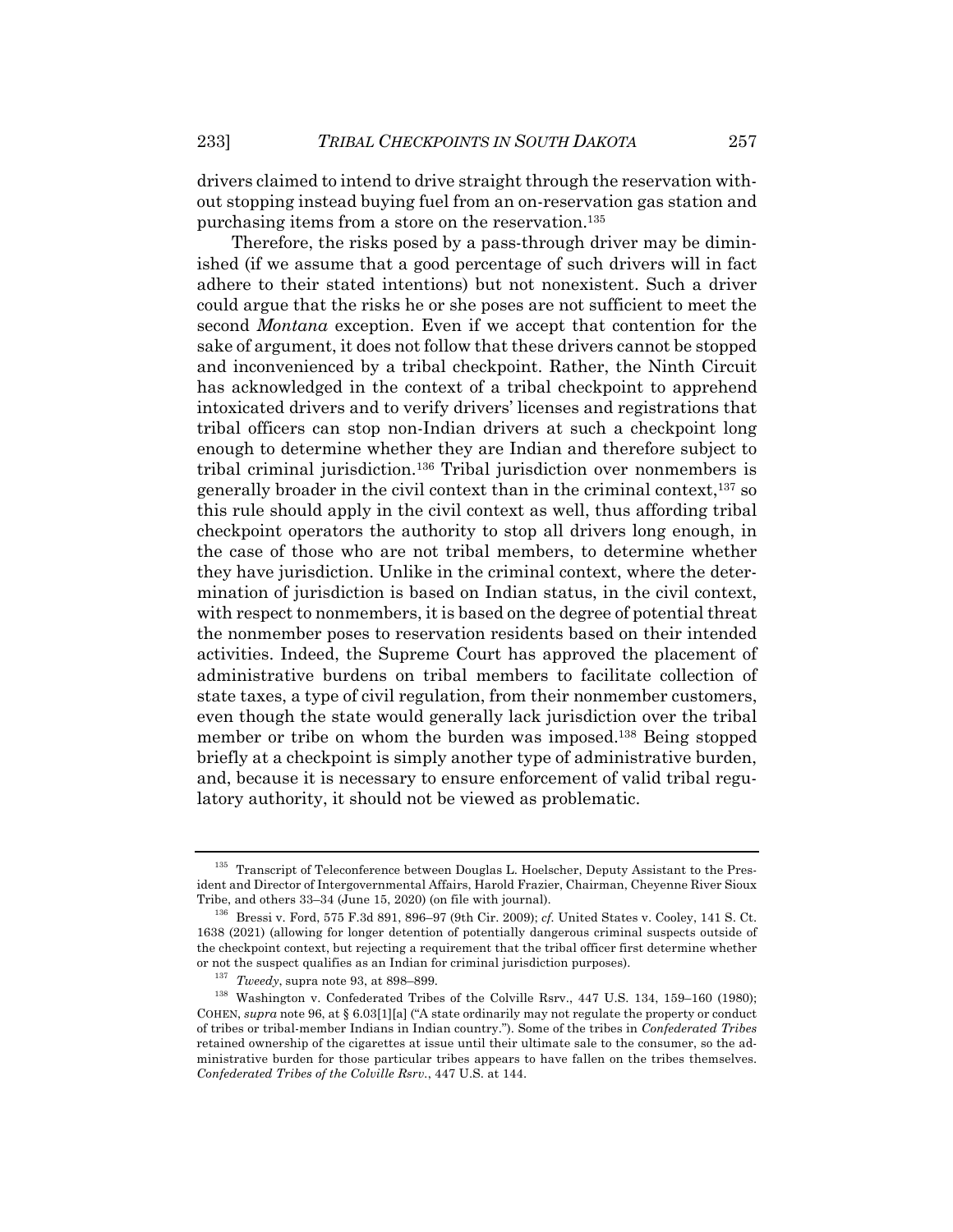3. Where nonmember activities are intended to occur may be determinative of whether *Montana* applies in an individual case

While the checkpoints are located on state and federal highways and (less controversially) on other roads, these roads are not necessarily the loci of the activities that each Tribe is seeking to regulate. For example, imagine a young woman who is not a tribal member traveling from Sioux Falls (once the primary hotspot location in the state and an area that has continued to see high numbers of cases off and on throughout the pandemic)139 to the Cheyenne River Sioux Reservation to visit her grandmother, who is a tribal member and who lives on tribal trust land. If the Tribe turned her away at a state highway checkpoint, it does not follow that it was regulating her activity on the highway—rather the Tribe would be more properly seen as regulating her access to onreservation trust land for purposes of a family visit. In such a case, the tribal regulation is valid irrespective of any *Montana* analysis. This is because the challenged activities are intended to occur on on-reservation trust land, and the *Montana* analysis solely applies to nonmember owned fee lands (and possibly tribal lands in unique circumstances involving heightened state interests, which are not present here).140 Additionally, tribes generally maintain a sovereign right to exclude individuals from tribal trust lands,<sup>141</sup> as well as from reservations and portions of reservations that are mostly comprised of trust lands and other tribal lands.142 Thus, even where a stop of a motorist occurs on a state right-of-way, courts have recognized that, when the motorist's activities that the tribe seeks to regulate occurred on tribal trust lands, *Montana* may not apply.<sup>143</sup> Therefore, just as some individual motorists who are passing through the reservations may be able to argue that their activities do not result in a risk of sufficient magnitude to trigger *Montana* (although this would not exempt them from the minimal burden of stopping at the checkpoint, as discussed above), the Tribes may be able to argue that some nonmembers can be excluded irrespective of *Montana*.

<sup>143</sup> *See, e.g.*, Wilson v. Horton's Towing, 906 F.3d 773, 780 (9th Cir. 2018).

<sup>139</sup> Lisa Kaczke, *Smithfield Foods Now Largest Coronavirus Hot Spot in US, CDC in Sioux Falls to Investigate*, ARGUS LEADER (Apr. 15, 2020), https://www.argusleader.com/story/news/politics/2020/04/15/cdc-sioux-falls-smithfield-foods-becomes-largest-coronavirus-hotspotus/5138372002/ [https://perma.cc/F6LT-QKDM]; *Sioux Falls Considered COVID-19 Hotspot in Latest White House Report*, KELOLAND MEDIA GRP. (Mar. 21, 2021), https://www.keloland.com /news/healthbeat/coronavirus/sioux-falls-considered-covid-19-hotspot-in-latest-white-house-re-

port [https://perma.cc/RU5S-XFWP].

<sup>140</sup> *See supra* note 109.

<sup>141</sup> *See, e.g.*, Window Rock Unified Sch. Dist. v. Reeves, 861 F.3d 894, 899–903 (9th Cir. 2017).

<sup>142</sup> *See, e.g.*, Brendale v. Confederated Tribes of the Yakima Rsrv., 492 U.S. 408, 434–435, 441 (plurality opinion).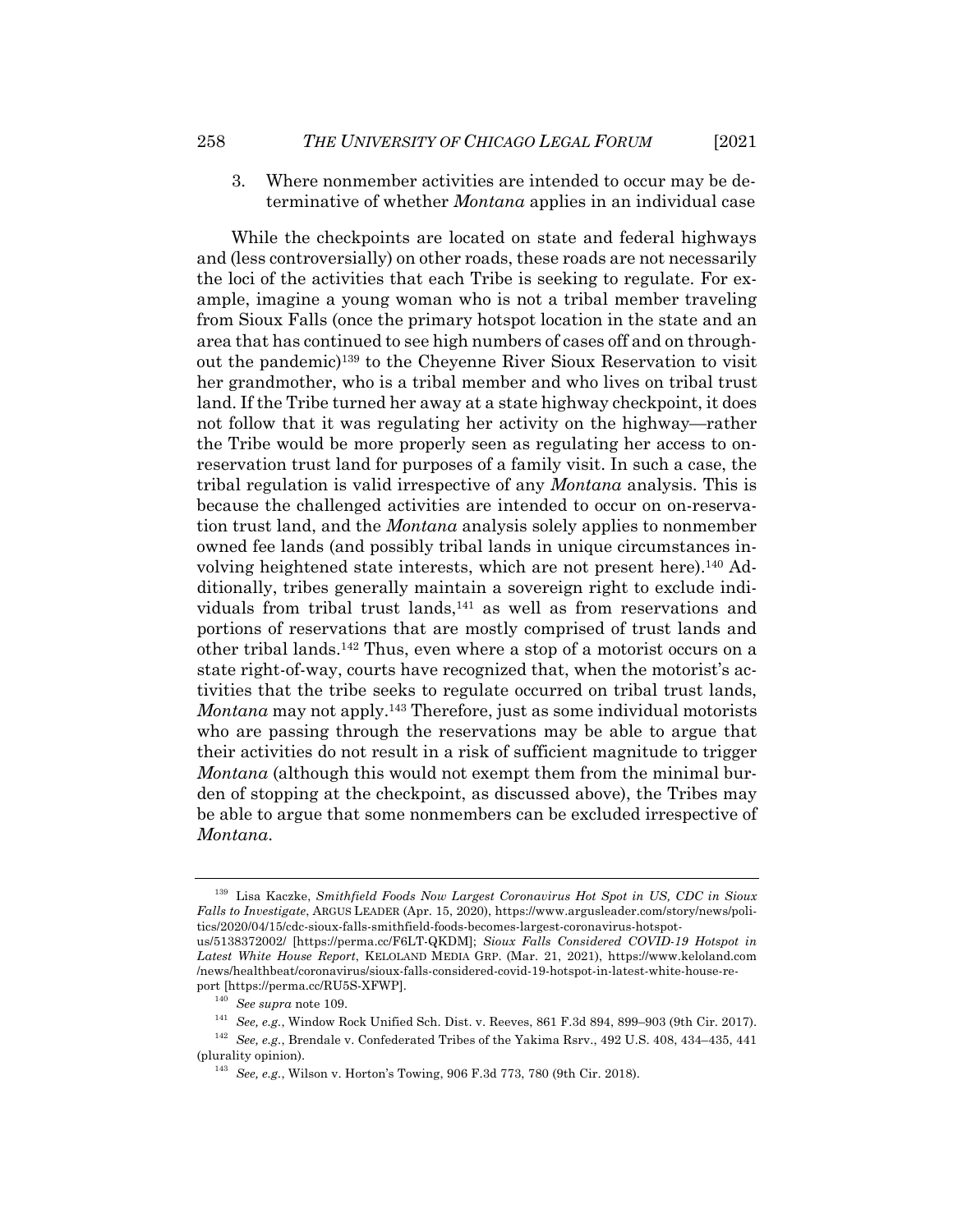# V. THE VULNERABILITY OF TRIBAL MEMBERS TO COVID-19

Ideally, tribes should be able to adopt policies and regulations for their peoples and their territories that match their societal values, regardless of whether their citizens are more or less vulnerable to a particular threat than the rest of the population.<sup>144</sup> As I have argued elsewhere, this is part of their governmental prerogative.<sup>145</sup> Unfortunately, as explained above, the limitations on tribal jurisdiction adopted by the Supreme Court have seriously undermined tribes' capacity to effectuate governmental policies and to protect their citizens from societal ills generally.146 It therefore behooves tribes to be able to justify the need for regulations, particularly those that will affect noncitizens.

In the case of COVID-19, tribal governments (as well as other sovereigns) indisputably have a strong need to protect their citizens. Coronavirus is "significantly more lethal than the seasonal flu," with the Case Fatality Rate in the United States being 1.8 percent as of April 17, 2021.147 Because it is a new virus, there was no preexisting immunity

<sup>144</sup> *See, e.g.*, Florey, *supra* note 132, at 748 (noting that "[m]any distinct features of tribes in the United States support their potential as policy laboratories" and further noting that "[t]he combination of tribal diversity and responsive government means that tribal regulation can be closely targeted to specific populations and their particular challenges").

<sup>&</sup>lt;sup>145</sup> Tweedy, *supra* note 93, at 886 (discussing this principle in the context of tribal gun regulation).<br> $\frac{146}{146}$ 

<sup>146</sup> *See, e.g.*, Tweedy, *supra* note 99, at 687–692.

<sup>147</sup> Joel Achenbach, *Antibody Tests Support What's Been Obvious: Covid-19 is Much More Lethal Than the Flu*, WASH. POST (Apr. 28, 2020), https://www.washingtonpost.com/health/antibodytests-support-whats-been-obvious-covid-19-is-much-more-lethal-than-flu/2020/04/28/2fc215d8- 87f7-11ea-ac8a-fe9b8088e101\_story.html [https://perma.cc/YL99-52EN]; *Case Fatality Rate of the Ongoing COVID-19 Pandemic*, OUR WORLD IN DATA (Apr. 18, 2021), https://ourworldindata.org/explorers/coronavirus-data-explorer?zoomToSelection=true&time=2020-03-14..latest&pickerSort =asc&pickerMetric=location&hideControls=true&Metric=Case+fatality+rate&Interval=Cumulative&Relative+to+Population=false&Align+outbreaks=true&country=USA~OWID\_WRL [https://perma.cc/HB8Y-43SB] (reflecting a United States fatality rate of 1.79 percent as of April 17, 2021 and a world fatality rate of 2.21 percent). Compared to the current COVID-19 Case Fatality Rate in the United States of 1.79 percent (as of April 17, 2021), the flu has a fatality rate of only 0.1 to 0.2 percent. *Case Fatality Rate of COVID-19 Compared to Other Diseases*, OUR WORLD IN DATA, https://ourworldindata.org/mortality-risk-covid?country=~USA#how-does-the-case-

fatality-rate-cfr-of-covid-19-compare-to-other-virus-outbreaks-and-diseases

<sup>[</sup>https://perma.cc/U8KD-K9J8] (last accessed Aug. 30, 2021).

Case Fatality Rate Data varies over time and by location. *The CFR of COVID-19 Differs by Location, and Has Changed During the Early Period of the Outbreak*, OUR WORLD IN DATA (Apr. 18, 2021), https://ourworldindata.org/mortality-risk-covid?country=~USA#the-cfr-of-covid-19 differs-by-location-and-has-changed-during-the-early-period-of-the-outbreak

<sup>[</sup>https://perma.cc/CQZ5-M6MF]. Additionally, the Case Fatality Rate is imprecise in that it both underestimates and overestimates the risk of death from COVID-19. *There Are Two Reasons Why the Case Fatality Rate Does Not Reflect the Risk of Death*, COVID-19 DATA EXPLORER, OUR WORLD IN DATA (Apr. 18, 2021), https://ourworldindata.org/mortality-risk-covid?country=~USA#thereare-two-reasons-why-the-case-fatality-rate-does-not-reflect-the-risk-of-death

<sup>[</sup>https://perma.cc/5BVT-CEJX]. It overestimates the risk because there are likely to be many people who have COVID-19 but do not realize it, and it underestimates the risk of death because there are people who currently have the disease and who will eventually die from it but have not died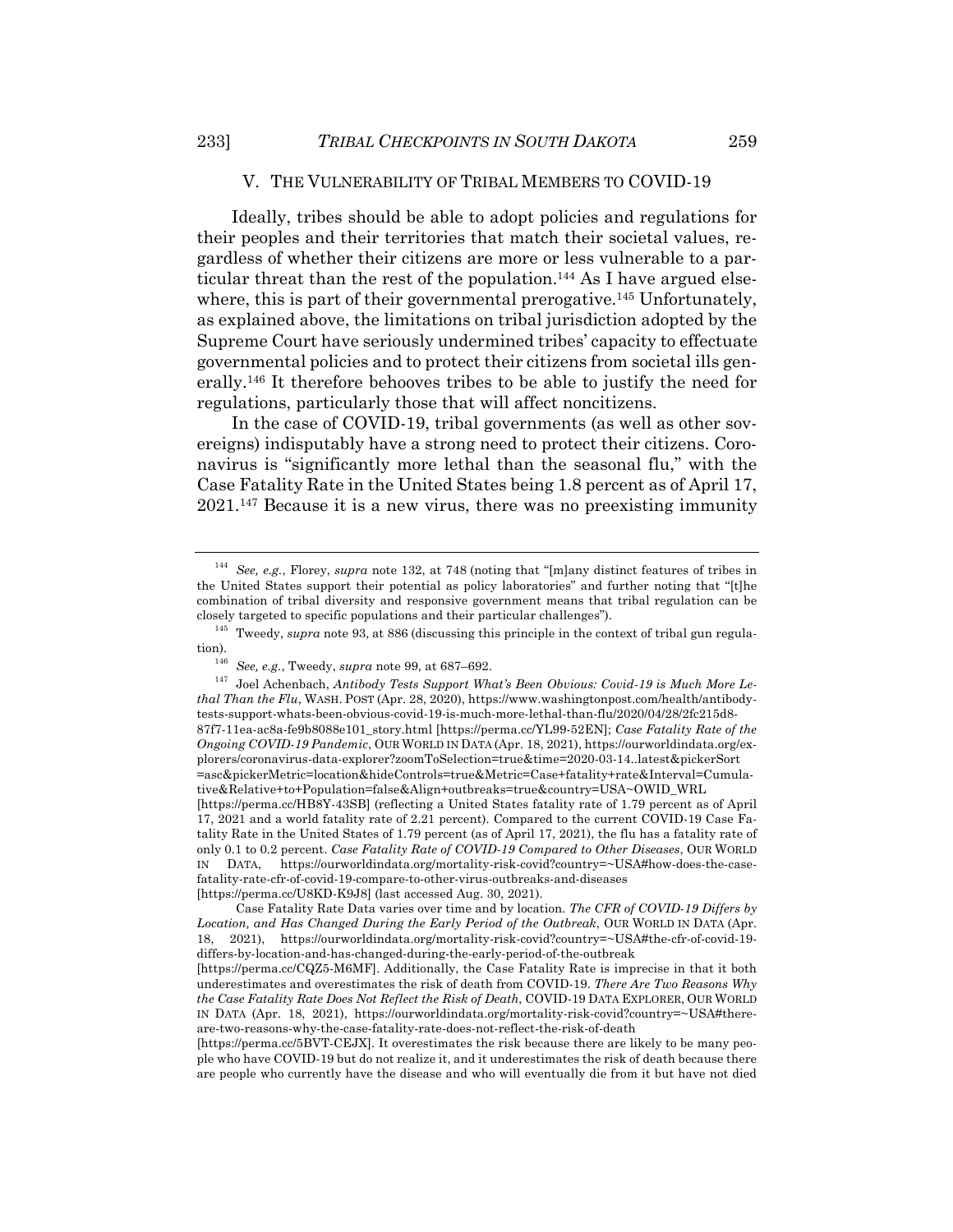to COVID-19 when it first hit in winter 2020, and it was generally expected early in the pandemic that 40 to 70 percent of the general population would become infected unless aggressive social distancing measures were undertaken or a vaccine was found and widely implemented.148 Thankfully, as this Article goes to press, independently developed types of vaccines have been approved and are now being administered.149

The statistics regarding COVID-19 outlined above are general statistics, and, as alluded to earlier, the vulnerability of Native Americans is much greater.150 This greater vulnerability is due in large part to the higher prevalence of underlying health conditions, including, among a host of others, diabetes and coronary heart disease, in the Native American population that exacerbate the risk of death from COVID-19.151 The death rate of Native Americans in the United States from COVID-19 is nearly twice that of whites.152 And, in addition to the higher risk of death, Native Americans have been found to be 3.5 times more likely to contract the disease than are whites and also to be more likely to contract the illness at a younger age than whites.153 The fact that Native Americans tend to contract COVID-19 at younger ages than do whites becomes even more problematic when one takes into account the fact that the Native population tends to be younger than the general

yet. *Id.*

<sup>148</sup> Achenbach, *supra* note 147; *Why Is COVID-19 So Dangerous?*, UCI HEALTH (Apr. 29, 2020), https://www.ucihealth.org/blog/2020/04/why-is-covid19-so-dangerous [https://perma.cc/37ET-YSEM].

<sup>149</sup> *See, e.g.*, Amy McKeever & Nat'l Geographic Staff, *Here's the Latest on COVID-19 Vaccines: These Are the COVID-19 Vaccine Prospects That Have Made It to Phase Three Trials and Beyond.*, NAT'L GEOGRAPHIC (Apr. 16, 2021), https://www.nationalgeographic.com/science/article/coronavirus-vaccine-tracker-how-they-work-latest-developments-cvd [https://perma.cc/VJ7M-8AVF]; FDA News Release, FDA Approves First COVID-19 Vaccine: Approval Signifies Key Achievement for Public Health (Aug 23, 2021), https://www.fda.gov/news-events/press-announcements/fda-approves-first-covid-19-vaccine [https://perma.cc/N3J3-XK4M].

<sup>150</sup> *See supra* note 47 and accompanying text.

<sup>151</sup> *See, e.g.*, Hoss, *supra* note 47, at 168; IDSA & HIVMA, COVID-19 POLICY BRIEF: DISPARITIES AMONG NATIVE AMERICAN COMMUNITIES IN THE UNITED STATES (July 7, 2020), https://www.idsociety.org/globalassets/idsa/public-health/covid-19/covid19-health-disparaties-innative-american-communities-final.pdf [https://perma.cc/93MT-UFTL]; Soo Kim, *Native Americans Are More Vulnerable to Coronavirus—Less Than 3 Percent Have Been Tested*, NEWSWEEK (May 21, 2020), https://www.newsweek.com/native-americans-are-more-vulnerable-coronavirusless-3-percent-have-been-tested-1505688 [https://perma.cc/WU7C-V3QL]; *see also Early Data from China Suggests that Those with Underlying Health Conditions Are at a Higher Risk*, OUR WORLD IN DATA (Apr. 18, 2021), https://ourworldindata.org/mortality-risk-covid?country=~USA#early-data-from-china-suggests-that-those-with-underlying-health-conditions-are-ata-higher-risk [https://perma.cc/A6FN-VR7B] (chart showing how various underlying conditions exacerbated the risk of dying from COVID-19 based on early data from China).

<sup>152</sup> Burki, *supra* note 46; Nina Lakhani, *Exclusive: Indigenous Americans Dying from Covid at Twice the Rate of White Americans*, GUARDIAN (Feb. 4, 2021), https://www.theguardian.com/usnews/2021/feb/04/native-americans-coronavirus-covid-death-rate [https://perma.cc/RX4C-SEEX].

<sup>153</sup> Hatcher et al., *supra* note 47.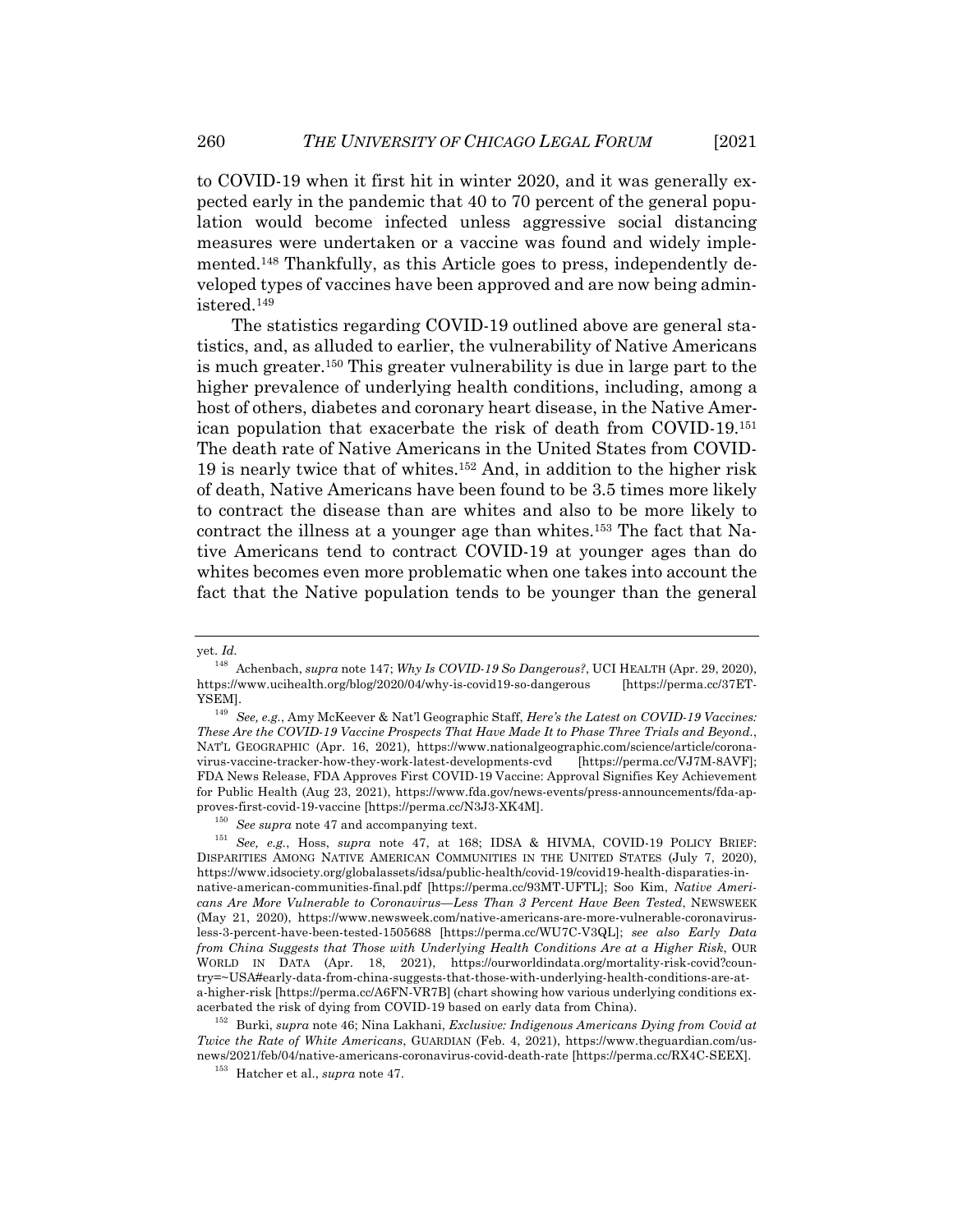population. For example, the median age on reservations is twentynine, whereas the median age in the United States population as a whole is thirty-eight.154 Data from nearly a dozen states, including Alaska, Arizona, Idaho, Mississippi, Montana, New Mexico, Oklahoma, Oregon, South Dakota, Washington, and Wisconsin, show a disproportionately high percentage of Natives in those states being afflicted with and/or dying from the disease.155 For example, although the population of New Mexico is only 9 percent Native American, a full 60 percent of those infected in New Mexico as of May 2020 were tribal members.156 While the disparity in infections has since shrunk to 19 percent, Native Americans accounted for nearly one-third of the deaths in the state as of April 18, 2021.157 Although the disparity in COVID-19 deaths between Native Americans and other races is somewhat less stark in South Dakota than in New Mexico, it remains very troubling: those identifying solely as Native American make up 8 percent of the population of South Dakota and yet account for 15 percent of the COVID-19 related deaths in the state.158

Concerningly, however, it is widely acknowledged that the current COVID-19 data are incomplete, with many states choosing not to collect data on infection rates among Native Americans and even some on-reservation healthcare providers failing to "consistently collect or submit data on outcomes."159 Even with these data gaps, the news is extremely alarming. In May and June 2020, Navajo Nation was reported to have the highest per capita rate of infection in the United States,<sup>160</sup> with the Nation's per capita rate as of June 28, 2020 surpassing even "that of Wuhan at the peak of the outbreak in China."161 Moreover, the Navajo Nation's total death toll in February 2021 was 1,038 persons, "the equivalent of losing one in every 160 people on the reservation."162

<sup>154</sup> *Indian Country Demographics*, NAT'L CONG. OF AM. INDIANS, https://www.ncai.org/abouttribes/demographics [https://perma.cc/UFB6-JRB4] (last accessed June 17, 2021).

<sup>155</sup> *Racial Data Dashboard*, COVID TRACKING PROJECT (Apr. 18, 2021), https://covidtracking.com/race/dashboard [https://perma.cc/GU7J-YZQD].

<sup>&</sup>lt;sup>156</sup> *Id.* (describing the percentage of the population of New Mexico that identifies as solely Native American or Alaska Native); Marjorie Childress, *COVID-19 Has Spread to Most New Mexico Tribes*, N.M. IN DEPTH (May 13, 2020), http://nmindepth.com/2020/05/13/covid-19-has-spread-tomost-new-mexico-tribes/ [https://perma.cc/Z6VW-Q4JE].

<sup>157</sup> *Racial Data Dashboard*, *supra* note 155.

<sup>158</sup> *Id.*

<sup>159</sup> IDSA & HIVMA, *supra* note 151, at 4; Burki, *supra* note 46, at 325; Kim, *supra* note 151; *see also* Rebecca Nagle, *Native Americans Being Left out of US Coronavirus Data and Labelled as 'Other'*, GUARDIAN (Apr. 24, 2020), https://www.theguardian.com/us-news/2020/apr/24/us-nativeamericans-left-out-coronavirus-data [https://perma.cc/6LB6-BMD6].

<sup>160</sup> IDSA & HIVMA, *supra* note 151, at 1; Burki, *supra* note 46, at 325; Kim, *supra* note 151.

<sup>161</sup> IDSA & HIVMA, *supra* note 151, at 1.

<sup>&</sup>lt;sup>162</sup> Lakhani, *supra* note 152. White Americans generally suffer 121 deaths per 100,000 people. *Id.* Other Southwest tribes experienced devastating per capita infection rates as well. Childress,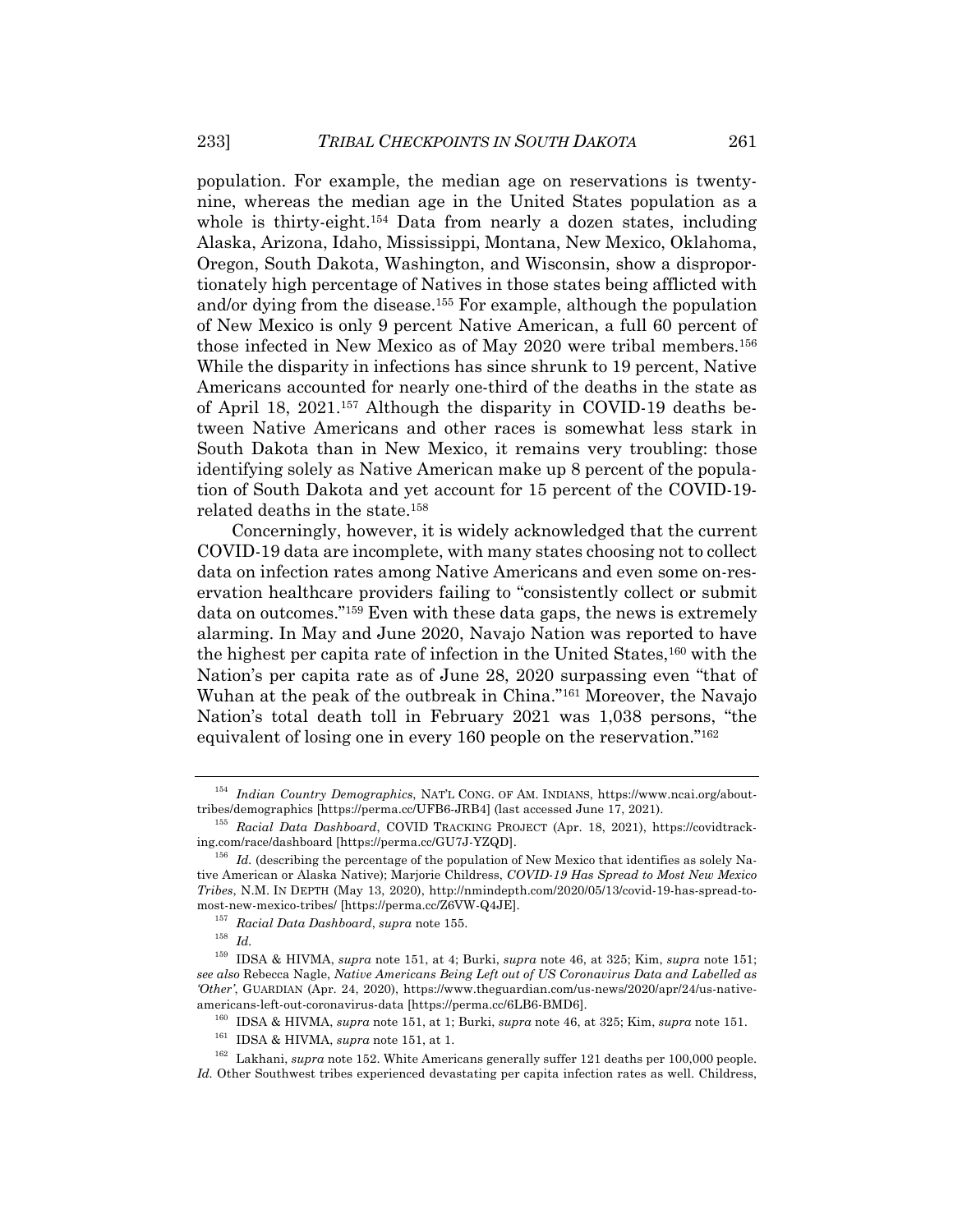For Indigenous Americans as a whole, the four weeks leading up to February 2, 2021 "saw 958 deaths among Indigenous Americans, making it the deadliest stretch of the pandemic for them so far."163 To make matters worse, another layer of grief overlays tribes and Native individuals as a result of the many grave losses caused by the pandemic; this is because "scores of elders, custodians of the language, history, and tradition of Native Americans" have been lost to COVID-19.164 Thus, the pandemic is causing a loss of both beloved family members and parts of Native cultures themselves.

The disproportionately devastating effects of COVID-19 for Native individuals and tribes are further compounded by the long history of devastation caused to Native cultures by disease. In the 1600s, 1700s, and 1800s, Native peoples survived the decimation resulting from multiple outbreaks of smallpox and other diseases.165 Later outbreaks of disease in the United States have also disproportionately affected Native Americans. The influenza pandemic in 1918 and 1919 caused the loss of 2 percent of the entire Native population in the United States, with losses of Native populations in the West and Southwest in the range of 4 to 6 percent.<sup>166</sup> Even as recently as 2009, the mortality rate of Native Americans and Alaska Natives from H1N1 influenza was four times higher than that of the general population.<sup>167</sup>

Native peoples' and Native individuals' past experiences with disease and their cultural history of devastation from disease outbreaks undoubtedly increase the trauma they experience in the face of the current pandemic.168 Moreover, there is developing evidence, as further

- <sup>166</sup> Fletcher, *supra* note 46, at 42.
- <sup>167</sup> Burki, *supra* note 46, at 325.

*supra* note 156. For example, the Zia Pueblo had a per capita infection rate of eleven percent in May 2020, an extremely high rate for that very early stage of the pandemic. *Id.* One member of the Zuni Tribe even voiced concern in April 2020 that COVID-19 could cause that tribe to "go extinct," Acee Agoyo, *'At This Rate, the Entire Tribe Will Be Extinct': Zuni Pueblo Sees COVID-19 Cases Double as First Death Is Confirmed*, INDIANZ (Apr. 8, 2020), https://www.indianz.com/News/2020/04/08/at-this-rate-the-entire-tribe-will-be-ex.asp [https://perma.cc/6NKY-Q5HL]*,* and the lieutenant governor of the Picuris Pueblo expressed similar concerns. Florey, *supra* note 99, at 406.

<sup>163</sup> Burki, *supra* note 46, at 325.

<sup>164</sup> *Id*.; Christine Fernando, *Tribes Try to Shield Elders and Their Knowledge from Virus*, ASSOCIATED PRESS NEWS (Dec. 27, 2020), https://apnews.com/article/us-news-arizona-coronaviruspandemic-native-americans-5b2ede2eccb469881a2a68cb5b1b65e1 XURV]; Andy Yamashita, *As Tulalip Elders Die from COVID-19, Tribes Lose More Than Family*, CROSSCUT (Oct. 23, 2020), https://crosscut.com/environment/2020/10/tulalip-elders-die-covid-19 tribes-lose-more-family [https://perma.cc/WC7R-FGA7].

<sup>165</sup> *See, e.g.*, Sciarrino, *supra* note 46, at 5–6.

<sup>168</sup> *Accord* Neha A. John-Henderson & Annie T. Ginty, *Historical Trauma and Social Support as Predictors of Psychological Stress Responses in American Indian Adults During the COVID-19 Pandemic,* 139 J. OF PSYCHOSOMATIC RSCH. 1, 4 (2020) (finding "that [American Indian] adults who think more frequently about historical loss associated with the colonization and genocide of their people, experienced greater increases in psychological stress from before the declaration of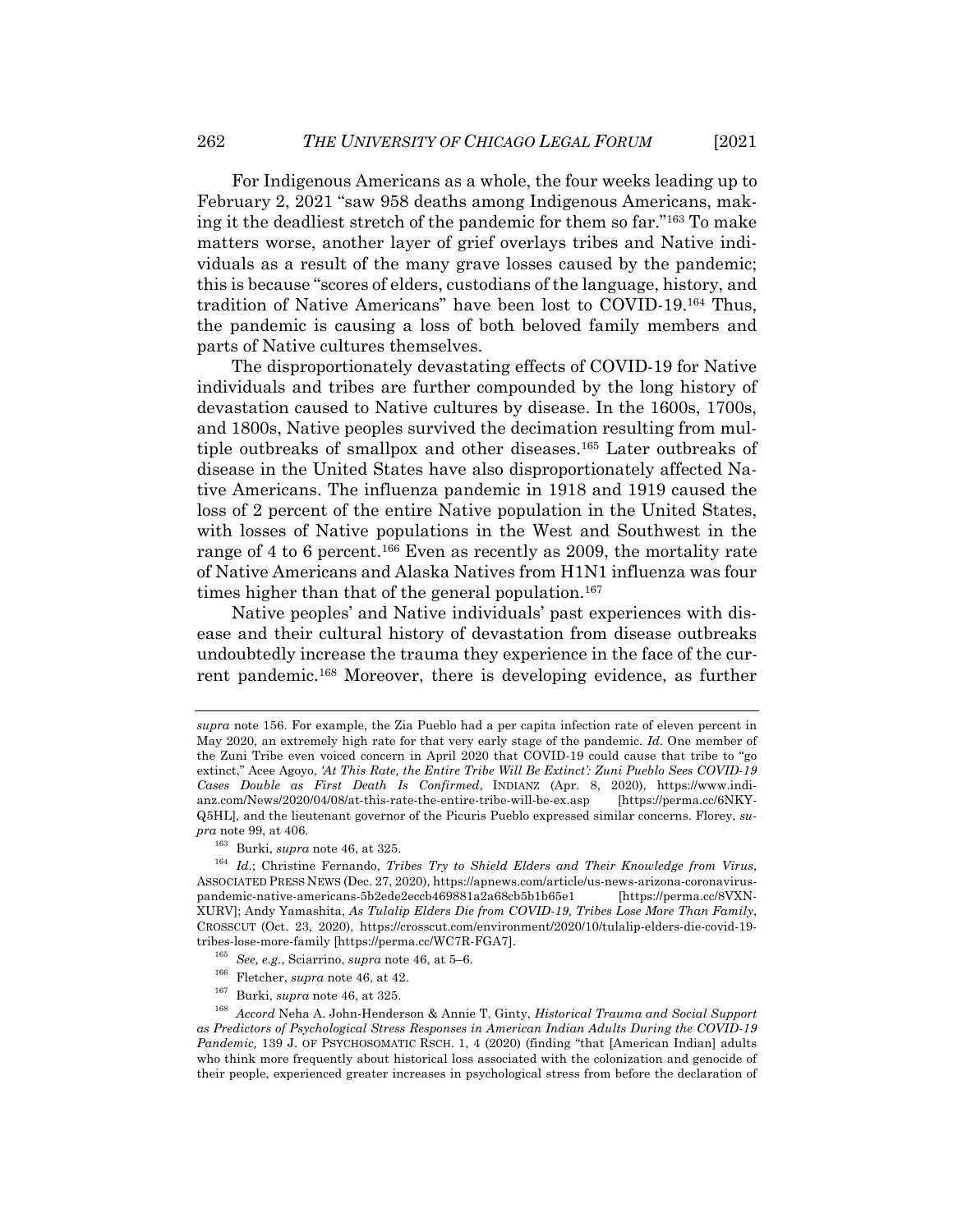discussed below, that past traumatic experiences like devastation of one's culture from disease may be passed down through generations biologically via a process called epigenetics in such a way that vulnerability to future disease may be increased as a result of these past traumas.169 This increased trauma in the face of disease and increased vulnerability to disease exacerbates the threat that the pandemic poses to the health and welfare of the Cheyenne River Sioux Tribe and the Oglala Lakota Nation (and other tribes) under the *Montana* test. This is so because, not only is there mounting evidence, described below, that both personally experiencing trauma and exposure to historical trauma harms one's health, but experiencing trauma also effects a direct detriment to a person's welfare or wellbeing in its own right.

Disease outbreaks and federal indifference to or complicity in exacerbating such outbreaks<sup>170</sup> are, of course, not the only type of historical trauma experienced by Native peoples within the United States. Land loss, suppression and attempted eradication of culture, forced relocation, and termination of the federal-tribal relationship are a few examples of the many others.171

The reverberations of these unparalleled traumas undoubtedly continue today, and the reverberations of traumas stemming from past disease outbreaks in particular are likely amplified by the fear, anxiety, grief, and physical suffering that COVID-19 is visiting upon these communities.172 This is true not only because of cultural memory of the devastation resulting from these outbreaks being passed down through oral history and other mechanisms of cultural transmission<sup>173</sup> but also because historical traumas like large-scale disease outbreaks are thought to cause changes in gene expression by affecting processes such as methylation of DNA and by modifying histones, which are water soluble

COVID-19 as a pandemic to one month following the declaration of the pandemic"); *see also* Emily Esterwood & Sy Atezaz Saeed, *Past Epidemics, Natural Disasters, COVID19, and Mental Health:*  Learning from History as we Deal with the Present and Prepare for the Future, 91 PSYCHIATRIC Q. 1121, 1121 (2020) (predicting, based on studies relating to past pandemics as well as COVID-19, that COVID-19 is likely to lead to greater incidence of PTSD and anxiety, among other psychological problems).

<sup>169</sup> John-Henderson & Ginty, *supra* note 168, at 2.

<sup>170</sup> WITT, *supra* note 10, at 38; Fletcher, *supra* note 46, at 43.

<sup>171</sup> Hoss, *supra* note 47, at 165; Monika Batra Kashyap, *U.S. Settler Colonialism, White Supremacy, & the Racially Disparate Impacts of COVID-19*, 11 CAL. L. REV. ONLINE 517, 521 (2020); Teresa N. Brockie et al., *A Framework to Examine the Role of Epigenetics in Health Disparities among Native Americans*, 2013 NURSING RSCH. & PRACTICE 2; John-Henderson & Ginty, *supra* note 168, at 1.

<sup>172</sup> *See* John-Henderson & Ginty, *supra* note 168, at 4 (tying thoughts of historical trauma among Native Americans to greater stress responses to the COVID-19 pandemic).

<sup>173</sup> *Accord* Burki, *supra* note 46, at 326 (quoting Professor Melissa Begay's statement that "[o]ur grandparents still talk about smallpox and tuberculosis, these diseases are very real to us").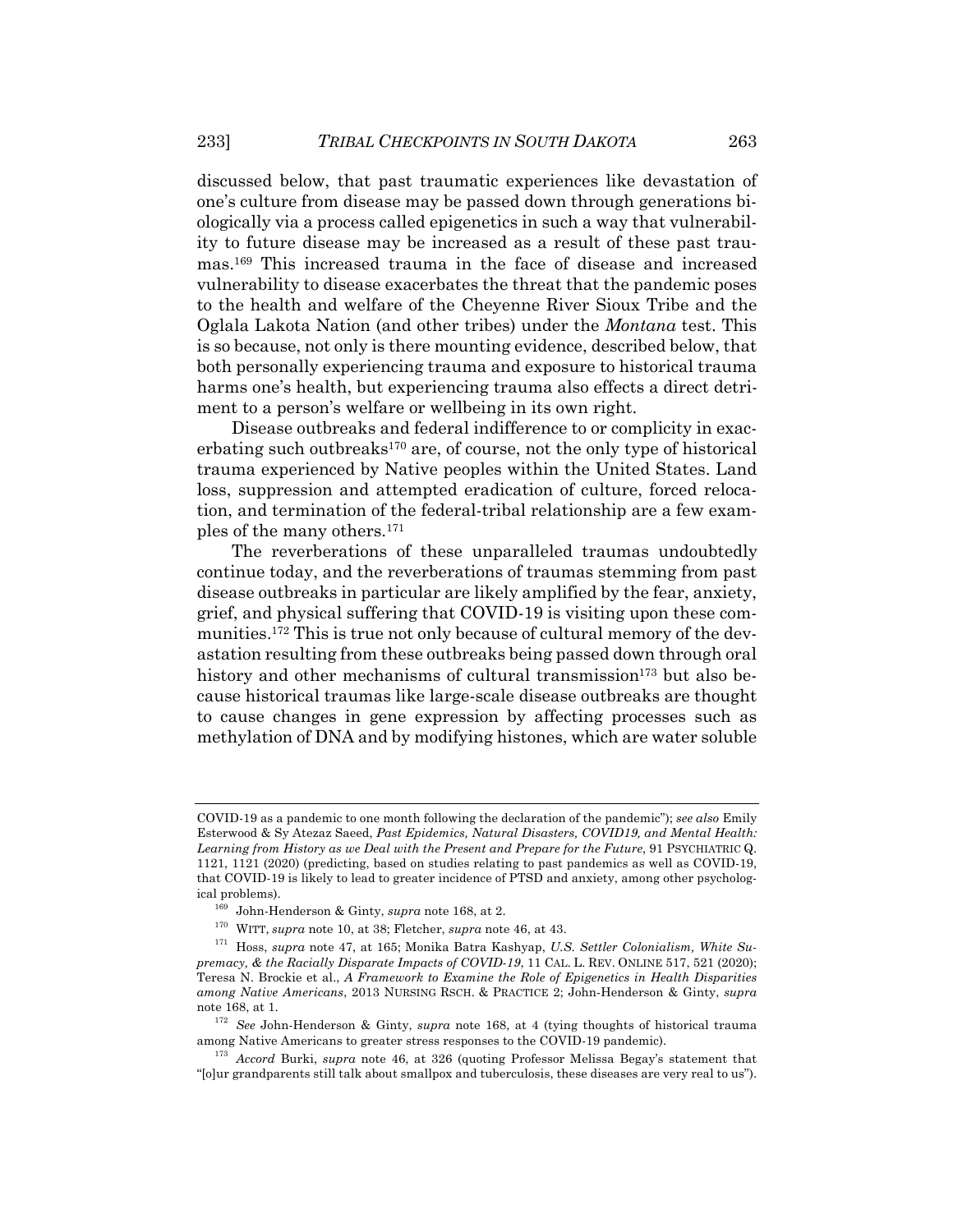proteins that form a complex with DNA.174 It is believed that these changes (which can cause genes that would be normally be switched on and off intermittently to adapt to changing circumstances to become permanently switched off) can be passed down through generations.175 Thus, epigenetic changes, which are caused by both historical trauma and personally experienced childhood trauma, can create a feedback loop whereby individuals (or in the case of Native Americans, peoples) become more susceptible to certain ailments, including various diseases and mental health problems.176 Moreover, Native Americans, including members of tribes located within the boundaries of South Dakota, have a much higher incidence of experience of childhood trauma, also referred to as Adverse Childhood Experiences (ACEs).177 And, significantly for our purposes in evaluating Native Americans' risks with respect to the coronavirus, several of the diseases and psychiatric disorders that are linked to epigenetic changes commonly arising from

<sup>174</sup> Marco Trerotola et al., *Epigenetic Inheritance and the Missing Heritability,* 9:17 HUM. GENOMICS 1, 1 (2015); Brockie, et al., *supra* note 171, at 2, 4; John-Henderson & Ginty, *supra* note 168, at 1; *Histone*., MERRIAM-WEBSTER'S MED. DICTIONARY, (Apr. 19, 2021), https://unabridged.merriam-webster.com/medical/histone [https://perma.cc/5FS6-NB9Z] ("DNA methylation occurs when a methyl group is added to the fifth carbon of cytosine residues that are linked by a phosphate to a guanine nucleotide (a CpG dinucleotide) by DNA methyltransferases (DNMT1, DNMT3A and DNMT3B)."); Cristina M. Lanata et al., *DNA Methylation 101: What is Important to Know About DNA Methylation and Its Role in SLE Risk and Disease Heterogeneity*, 5 LUPUS SCI. & MED. 1, 2–3 (2018).

In addition to epigenetic changes resulting from historical trauma, which may be passed down through generations, *see infra* notes 175–176 and accompanying text, knowledge of historical trauma also cases distress to Native Americans whose ancestors experienced historical trauma. Brockie et al., *supra* note 171, at 2 ("Over 50% of Native Americans indicate that they think about loss related to historical trauma, such as loss of language, loss of culture, and loss of land, at least occasionally, and which caused [sic] them psychological distress.").

<sup>175</sup> Theresa Phillips, *The Role of Methylation in Gene Expression,* 116 NATURE EDUC. 1, 2 (2008); Trerotola et al., *supra* note 174, at 3–4, 10.

<sup>176</sup> Trerotola et al., *supra* note 174, at 5–7; Brockie et al., *supra* note 171, at 3–5; *accord* Hoss, *supra* note 47, at 165–66; Brockie et al., *supra* note 171, at 1 ("Epigenetic modifications are considered to be an individual's molecular response to the environment and occur in an effort to preserve the health of the individual by increasing the accessibility of genes for transcription and translation that relate to immediate survival.").

<sup>177</sup> *See generally* Brockie et al., *supra* note 171; Donald Warne et al., *Adverse Childhood Experiences (ACE) Among American Indians in South Dakota and Associations with Mental Health Conditions, Alcohol Use, and Smoking*, 28 J. OF HEALTHCARE FOR POOR & UNDERSERVED 1559 (2017).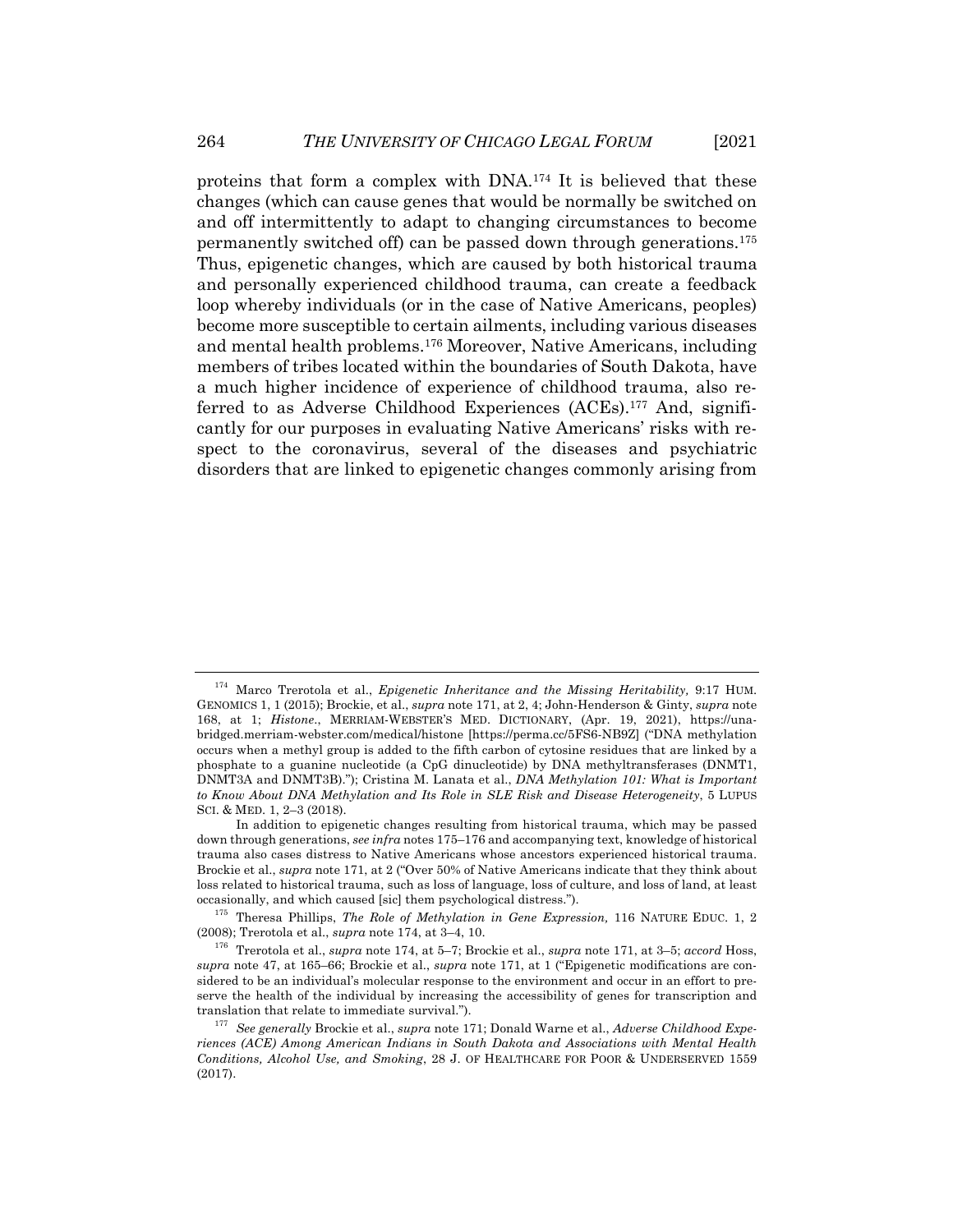historical and childhood traumas create risks of experiencing complications from COVID-19.178 These include cancer, nicotine dependence, and obesity, among others.179

An example of an ACE that has been linked to epigenetic consequences is observing one's mother be physically abused.180 Native women are much more likely to experience domestic violence, with over 50 percent of Native women experiencing physical abuse at the hands of a spouse or intimate partner in their lifetimes and over 80 percent of Native women experiencing some form of violence in their lifetimes.181 This victimization of Native women suggests that Native children are more likely to witness the physical abuse of their mothers. And, in fact, a study of the ACEs experienced by Native Americans located within the boundaries of South Dakota found that nearly a quarter of Native respondents had, as children, witnessed their mothers being treated violently, compared to just over five percent of the non-Native respondents in the state.182

Additionally, childhood poverty is a traumatic experience that has been linked to changes in the methylation of genes related to metabolism and inflammation,183 and chronic inflammation in turn has been linked to such COVID-19 risk factors as heart disease, diabetes, and cancer.184 Moreover, in the South Dakota study, nearly 40 percent of the

<sup>178</sup> *See, e.g.*, Brockie et al., *supra* note 171, at 4 (adverse childhood experiences (ACEs), specifically removal of a child from their parents due to abuse or neglect, linked to cancer); *id.* at 2 (exposure to childhood trauma linked to substance use disorder); *id.* at 3 (ACEs linked to obesity); *id.* at 5 (methylation differences linked to drug use and, in females, nicotine dependence); *see also id.* at 2 fig.1, (showing a link between trauma, epigenetic changes, and cardiovascular disease, diabetes, and obesity); Warne et al., *supra* note 177, at 1566 (over a third of Native Americans in South Dakota surveyed were current smokers, compared to 15 percent of non-Native American persons surveyed); Trerotola et al., *supra* note 174, at 5–6 (suggesting a possible connection between DNA methylation patterns that are transmitted intergenerationally and diabetes); Hoss, *supra* note 47, at 165–66; *People with Certain Medical Conditions*, CTRS. FOR DISEASE CONTROL & PREVENTION (Mar. 21, 2021), https://www.cdc.gov/coronavirus/2019-ncov/need-extra-precautions/people-with-medical-conditions.html [https://perma.cc/SV43-MBDG] (stating that cancer, heart disease, diabetes, current smoking and a history of smoking, substance abuse disorders, and obesity create risks of complications from COVID-19).

<sup>179</sup> Brockie et al., *supra* note 171, at 4 (adverse childhood experiences (ACEs), specifically removal of a child from their parents due to abuse or neglect, linked to cancer); *id.* at 2 (exposure to childhood trauma linked to substance use disorder); *id.* at 3 (ACEs linked to obesity); *id.* at 5 (methylation differences linked to drug use and, in females, nicotine dependence); *see also People with Certain Medical Conditions*, *supra* note 178.

<sup>180</sup> Brockie, *supra* note 171, at 4.

<sup>181</sup> *See, e.g.*, Nat'l Inst. of Just., *Five Things about Violence Against American Indian and Alaska Native Women and Men*, OFF. OF JUST. PROGRAMS, U.S. DEP'T OF JUST. (May 2016), https://www.ojp.gov/pdffiles1/nij/249815.pdf [https://perma.cc/N2RY-6MX8].

<sup>182</sup> Warne et al., *supra* note 177, at 1565.

<sup>183</sup> Brockie, *supra* note 171, at 4.

<sup>184</sup> *Understanding Acute and Chronic Inflammation*, HARV. HEALTH PUBL'G, HARV. MED. SCH. (June 17, 2020), https://www.health.harvard.edu/staying-healthy/understanding-acute-andchronic-inflammation#:~:text=Research%20has%20shown%20that%20chronic,to%20know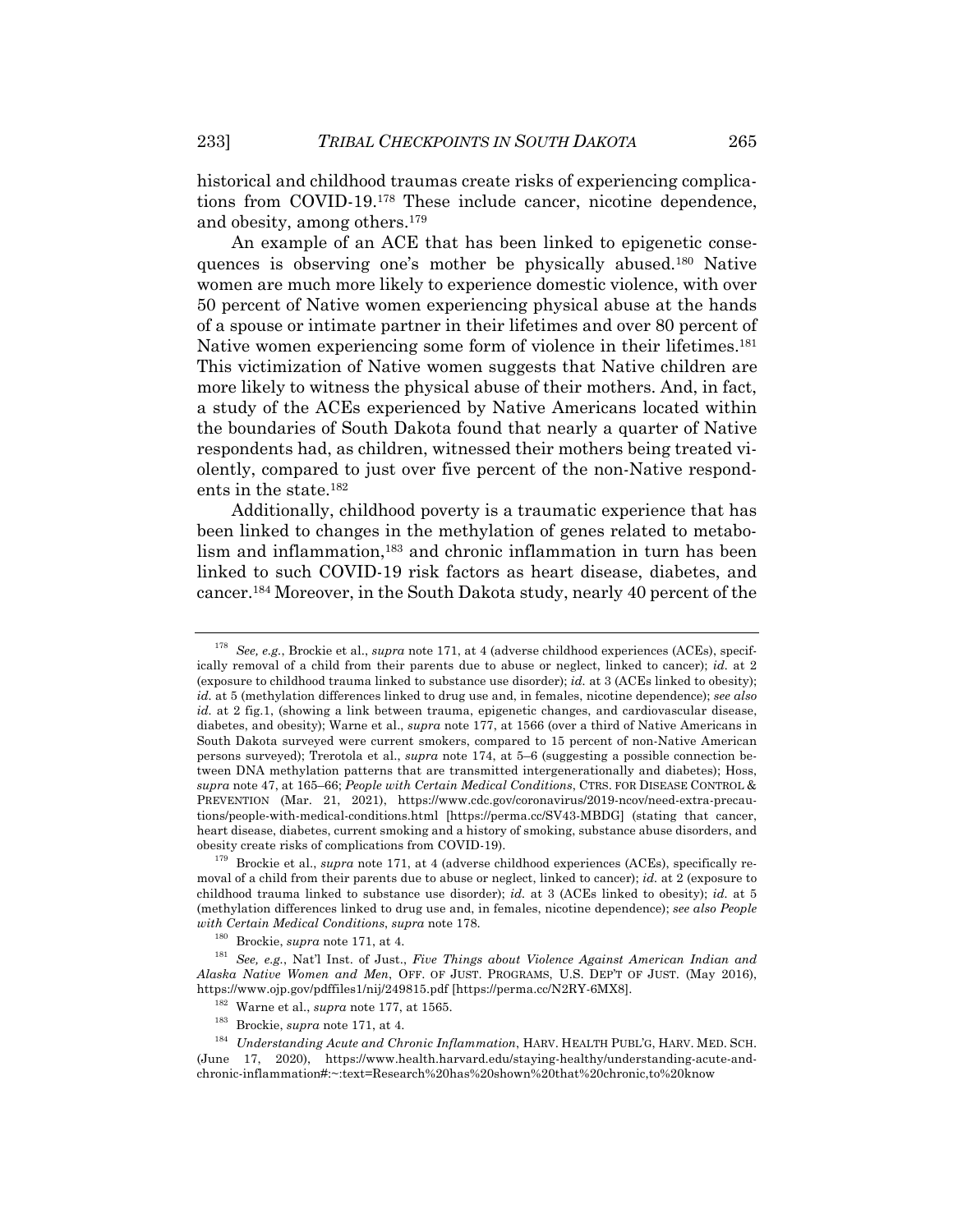Native American respondents had incomes at or below 50 percent of the federal poverty level, which would indicate that their children would be experiencing poverty; this compared with roughly 13 percent of non-Native respondents being afflicted with that level of poverty.185 The poverty rate on the Pine Ridge reservation is over 50 percent, and the life expectancy of individuals living there is the lowest in the United States.186

Furthermore, removal of a child from his or her home due to abuse or neglect has been tied to epigenetic changes linked to susceptibility to cancer,187 which, as noted above, increases one's risk of developing complications from COVID-19, and Native children generally are currently four times more likely to be removed from their homes than are non-Native children.188 Thus, for Native Americans, the continued intergenerational effects of the historical trauma caused by colonialism combined with the higher prevalence of ACEs in Native communities create unique vulnerabilities and lead to greater susceptibility to complications from COVID-19.

While the evidence as to intergenerational transmission of epigenetic changes is still developing,189 mounting evidence, as described above, appears to support the intergenerational effects of trauma on health outcomes resulting from epigenetic changes to gene expression. And even putting epigenetic pathways to one side, historical trauma continues to affect Native Americans through cultural transmission and because "[p]opulations that have experienced higher levels of historical trauma are more likely to be exposed to trauma throughout the life course."190 These vulnerabilities exacerbate the detrimental effects that COVID-19 is likely to have on the health and welfare of tribes, including those within the borders of South Dakota. Combined with the state's hands-off approach to the pandemic, these experiences with trauma leave tribal members in an extremely precarious position in the face of the COVID-19 pandemic. This precariousness in turn increases the threat that, absent effective tribal regulation, infected non-Natives pose to tribal health and welfare.

<sup>%20</sup>its%20exact%20impact [https://perma.cc/U3PC-P8WN].

<sup>185</sup> Warne et al., *supra* note 177, at 1564.

<sup>186</sup> *Pine Ridge Indian Reservation*, RE-MEMBER, https://www.re-member.org/pine-ridge-reservation.aspx [https://perma.cc/P8BV-RQU4] (last accessed June 20, 2021).

<sup>187</sup> Brockie, *supra* note 171, at 4.

<sup>188</sup> NAT'L INDIAN CHILD WELFARE ASSOC., SETTING THE RECORD STRAIGHT: THE INDIAN CHILD WELFARE ACT FACT SHEET (2018), https://www.nicwa.org/wp-content/uploads/2018/10/Settingthe-Record-Straight-2018.pdf [https://perma.cc/Q8KS-3HV5].

<sup>189</sup> *See generally* Bernhard Horsthemke, *A Critical View on Transgenerational Epigenetic Inheritance in Humans*, 9 NATURE COMMC'NS 2973 (2018).

<sup>190</sup> John-Henderson & Ginty, *supra* note 168, at 2.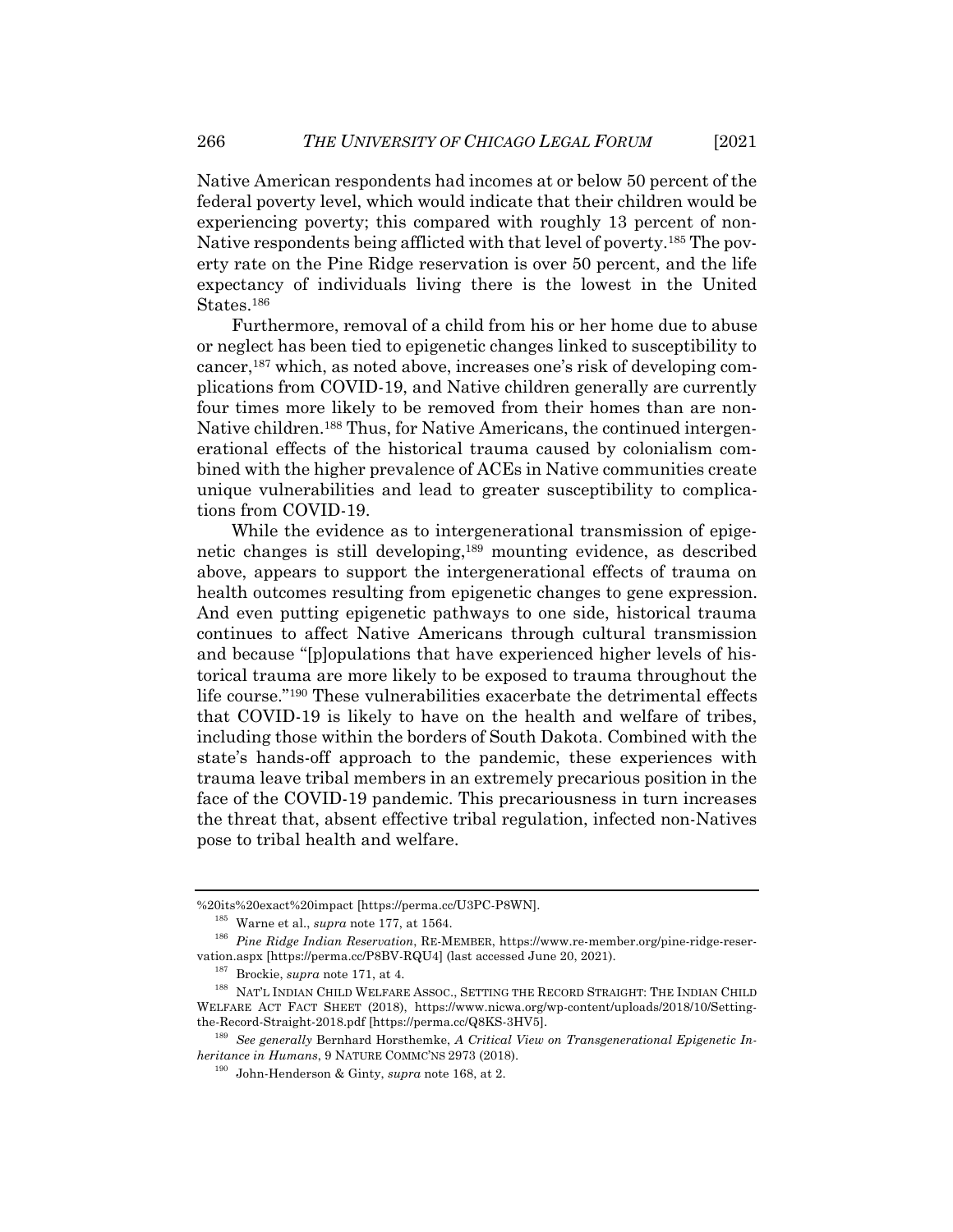Adding to these severe difficulties, the vulnerabilities of Native individuals and indigenous peoples within the United States to COVID-19 are exacerbated by other dire problems, such as the gross inadequacy of healthcare facilities on many reservations, including a lack of bed space and shortage of qualified doctors and other medical personnel, conditions which only add to the trauma Native Americans experience in the face of COVID-19.191 One stark example of the inadequacy of healthcare resources available to tribes is the fact that the Oglala Lakota were only allocated four ventilators for their Reservation to serve the Tribe's nearly 47,000 members.<sup>192</sup> The Cheyenne River Sioux Tribe similarly has grossly inadequate healthcare resources to deal with the virus, given that its hospital has only eight beds, six respirators, and no intensive care capacity and that the next nearest hospital is 170 miles away.193

Other problems include the disproportionate lack of water availability and indoor plumbing on reservations and the prevalence of overcrowded housing, both of which are known to lead to greater transmission rates of COVID-19.194 The Tribes within the borders of South Dakota are no strangers to these problems. For example, most of the communities on the Cheyenne River Sioux Reservation "do not have water and sewer systems making it difficult to live in sanitary conditions."195 And on the Pine Ridge Reservation, home to the Oglala Lakota Nation, "[a] severe housing shortage forces hundreds into homelessness while thousands of others live in overcrowded, substandard accommodations."196 Indeed, as Matthew Fletcher points out, "[p]ublic health

[https://perma.cc/B2G7-9Z5M] (last accessed June 17, 2021); Mark Walker, *Fed Up With Deaths, Native Americans Want to Run Their Own Health Care*, N.Y. TIMES (Jan. 3, 2021), https://www.nytimes.com/2019/10/15/us/politics/native-americans-health-care.html [https://perma.cc/5M46- 9GZJ]; Dana Hedgpeth et al., *Indian Country, Where Residents Suffer Disproportionately from Disease, Is Bracing for Coronavirus*, WASH. POST (Apr. 4, 2020), https://www.washingtonpost.com/climate-environment/2020/04/04/native-american-coronavirus/

[https://perma.cc/TAV4-YDQG]; Pfankuch, *supra* note 84; *accord* Hoss, *supra* note 47, at 171–73.

- <sup>192</sup> Letter from Julian Bear Runner, *supra* note 107, at 3.
- <sup>193</sup> Pfankuch, *supra* note 84.

<sup>191</sup> *See, e.g.*, ELAYNE J. HEISLER, CONG. RSCH. SERV., IN11333, COVID-19 AND THE INDIAN HEALTH SERVICE (2020), https://crsreports.congress.gov/product/pdf/IN/IN11333 [https://perma.cc/5MJL-C37T]; Mary Smith, *Native Americans: A Crisis in in Health Equity*, ABA, https://www.americanbar.org/groups/crsj/publications/human\_rights\_magazine\_home/the-stateof-healthcare-in-the-united-states/native-american-crisis-in-health-equity/

<sup>194</sup> Hoss, *supra* note 47, at 170; Aliyah Chavez, *Two Pueblos Have Some of the Highest Infection Rates in US*, INDIAN COUNTRY TODAY (Apr. 7, 2020), https://indiancountrytoday.com/news/twopueblos-have-one-of-the-highest-infection-rates-in-us [https://perma.cc/CL7N-C5NE].

<sup>195</sup> *South Dakota: Cheyenne River Reservation*, P'SHIP WITH NATIVE AMS., http://www.nativepartnership.org/site/PageServer?pagename=PWNA\_Native\_Reservations\_CheyenneRiver [https://perma.cc/E7QG-VFAR] (last accessed June 17, 2021).

<sup>196</sup> *South Dakota: Pine Ridge Reservation*, P'SHIP WITH NATIVE AMS., http://www.nativepartnership.org/site/PageServer?pagename=PWNA\_Native\_Reservations\_PineRidge [https://perma.cc/H928-PH7A] (last accessed June 17, 2021).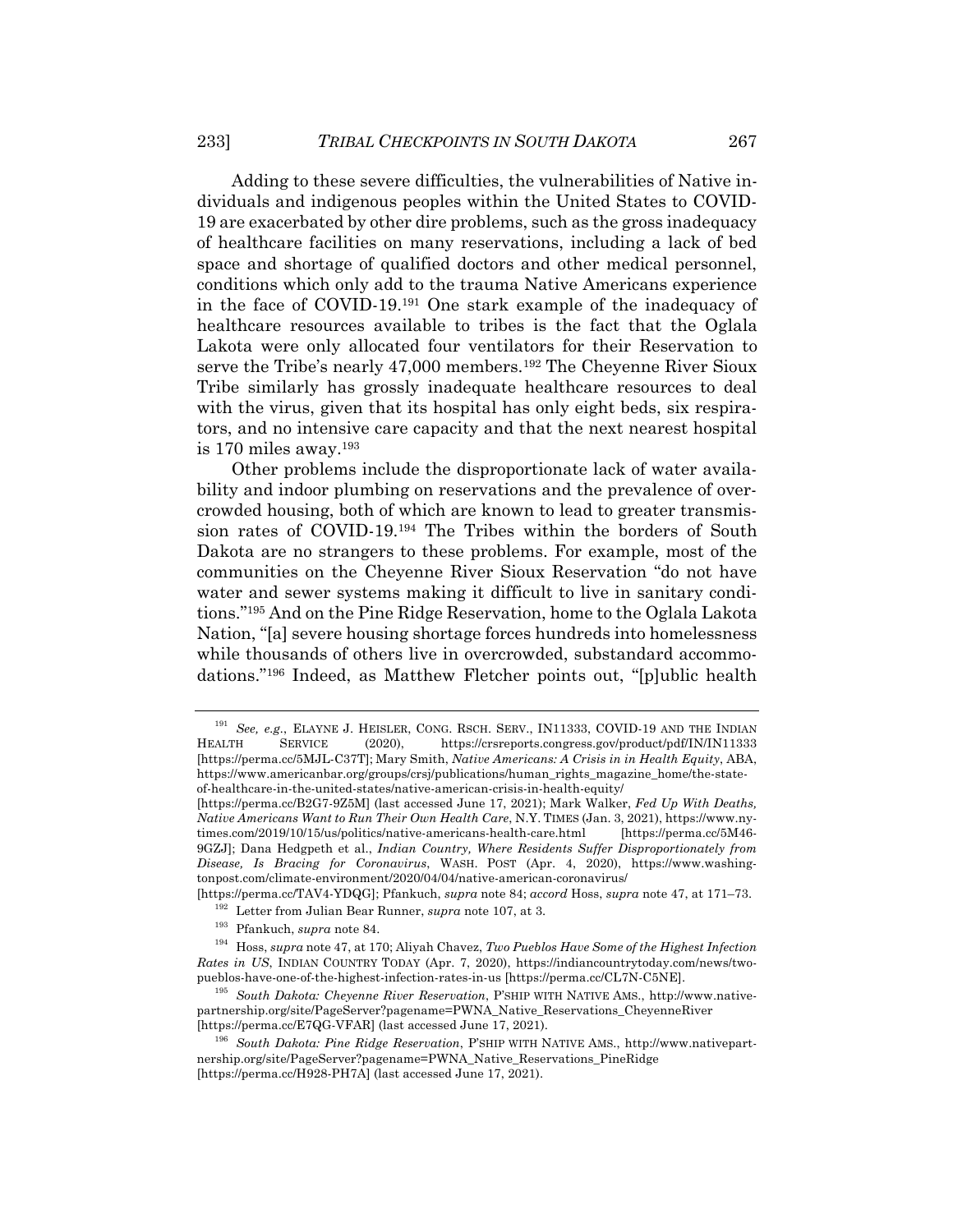scholars have long warned that a pandemic reaching Indian country could be more disastrous for Indian country than for the American population overall."197

Finally, tribal funding sources tend to be much more limited than those of other governments.198 This is due, in substantial part, to the Supreme Court's restrictions on tribal taxing authority pertaining to nonmembers, particularly those occupying or engaged in activities on nonmember-owned fee land within a reservation, and to its concomitant willingness to allow state taxation of nonmembers in some circumstances.199 Under this framework, tribes generally have to meet the *Montana* test to tax nonmember activities on fee lands.<sup>200</sup> Tribes are more likely to be able to tax nonmember activities on trust lands,201 but the feasibility of their actually imposing a tax may be undercut by the Supreme Court's willingness to also allow state taxes in some cases based on a specialized preemption analysis.202 Because the Court has not to date required tax revenue to be apportioned between a state and a tribe, allowing both entities to tax tends to effectively result in double taxation, a circumstance that may well lead the tribe to forego its tax to avoid driving business away from the reservation.203 One situation in which state taxes and other regulations are likely to be foreclosed is that in which a tribe adds value to goods or services provided on a reservation.204 Largely because of these tax-related limitations, tribal casinos (rather than tribal taxes) often serve as major sources of revenue for the funding of health and social services.205 But most tribes have

<sup>197</sup> Fletcher, *supra* note 46, at 46.

<sup>198</sup> *See, e.g.*, Adam Crepelle & Illia Murtazashvili, *COVID-19, Indian Reservations, & Self-Determination*, MERCATUS CTR. GEO. MASON UNIV. 4 (2020).

<sup>199</sup> *See, e.g.*, Tweedy, *supra* note 146, at 677–78, 688; Cotton Petroleum Corp. v. New Mexico, 490 U.S. 163 (1989); Washington v. Confederated Tribes of the Colville Rsrv., 447 U.S. 134 (1980).

<sup>200</sup> *See generally* Atkinson Trading Co. v. Shirley, 532 U.S. 645 (2001).

 $201$  Merrion v. Jicarilla Apache Tribe, 455 U.S. 130, 136-152 (1982).

<sup>202</sup> *See, e.g.*, Cotton Petroleum Corp. v. New Mexico, 490 U.S. 163, 164 (1989); *Washington*, 447 U.S. at 158–59 (1980). *But see* White Mountain Apache v. Bracker, 448 U.S. 136 (1980) (disallowing state tax of a nonmember contractor utilized by the Tribe).

<sup>203</sup> *See* COHEN, *supra* note 96, at §§ 8.03[1][d], 8.05; *see also* Tweedy, *supra* note 99, at 704 n.63. It is important to note that this problem of double taxation has been ameliorated in some states through compacts with tribes and state authorizing legislation. *See* COHEN, *supra*, at § 8.05; Act of June 11, 2020, ch. 132, 2020 Wash. Laws (allowing for state governor to enter compacts with tribes regarding sharing of state sales and use tax revenues and some business and occupation tax revenues).

<sup>204</sup> COHEN, *supra* note 96, at § 6.03[2][a] (quoting the Court's statement in *Confederated Tribes of the Colville Rsrv.* "that a tribe's interest in raising revenues 'is strongest when the revenues are derived from value generated on the reservation by activities involving the [t]ribe[ ] and when the taxpayer is the recipient of tribal services' and that a state's interest 'is . . . strongest when the tax is directed at off-reservation value and when the taxpayer is the recipient of state services'").

<sup>205</sup> Crepelle & Murtazashvili, *supra* note 198, at 4.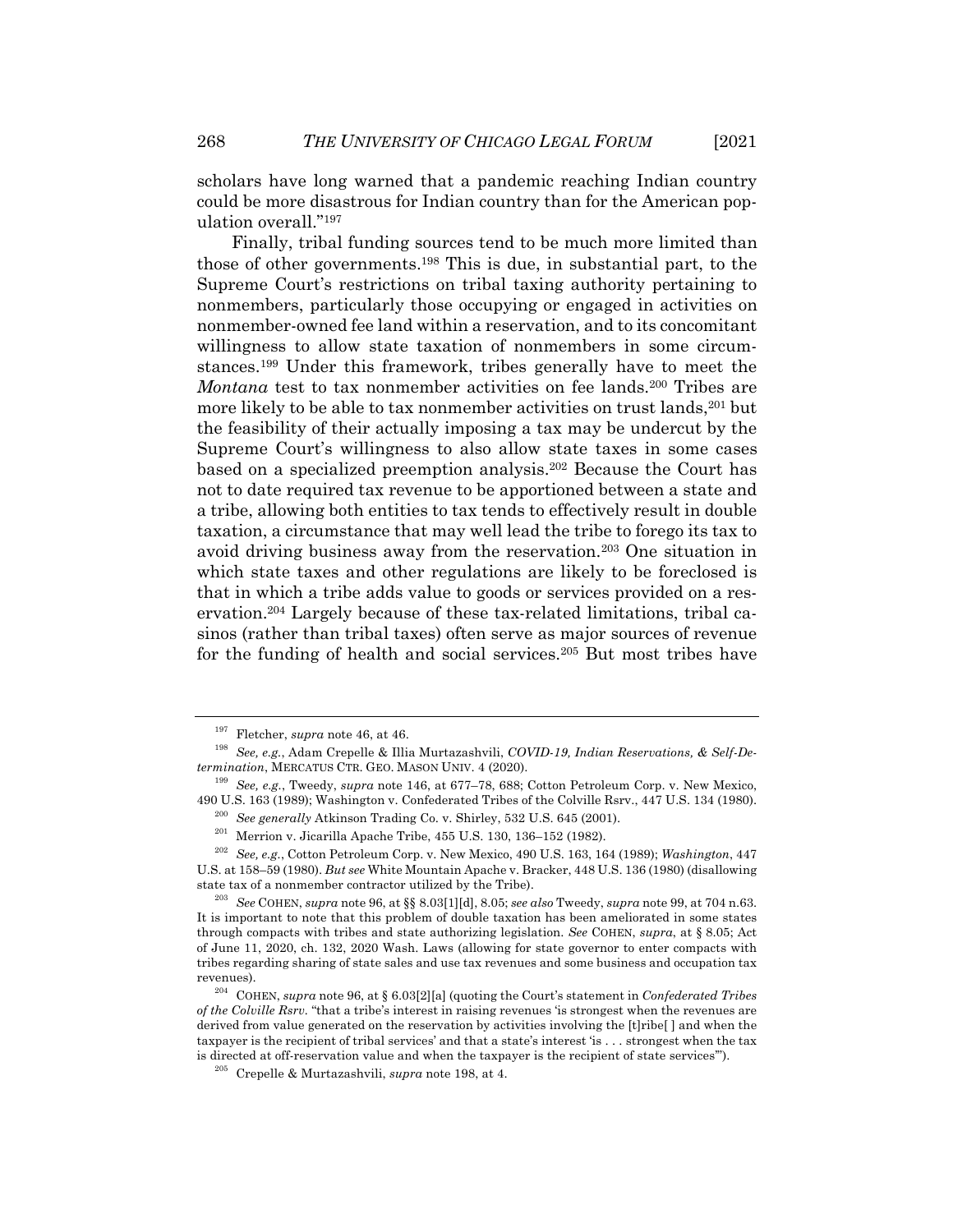shuttered their casinos due to COVID-19.206 Although the temporary closures were necessary to protect the tribes and others from the spreading of disease, at the same time, because of the Court's substantive and practical limitations on tribes' taxing ability, the closures further compromised tribes' already tenuous ability to effectively treat citizens who became infected with COVID-19 and to fund measures to prevent the spread of the disease within their territories.207 Moreover, the federal government's monetary aid to tribes to address the COVID-19 pandemic was sorely delayed, a problem that compounded tribes' already very strained financial situation.<sup>208</sup> This combination of factors has created a perfect storm of vulnerability among tribes. This vulnerability limits tribes' ability to protect the health and welfare of their citizens from COVID-19.

Because of Native Americans' extreme vulnerability to the disease and the lethality of COVID-19 generally, tribes' continued existence and vitality have been literally at stake in the fight against COVID-19 (although the danger is slowly dissipating as more people become vaccinated).209 This is particularly true in South Dakota in light of the governor's prioritization of business interests over public health and her disdain for mandatory restrictions in furtherance of public health.<sup>210</sup> The potential for individuals residing off-reservation who are not subject to any mandatory state or even local public health restrictions<sup>211</sup> to

<sup>209</sup> *See, e.g.*, Agoyo, *supra* note 162; *Native Communities Have Been Hit Hard by COVID-19 and Fear for Their Survival*, PBS NEWS HOUR (May 25, 2020), https://www.pbs.org/newshour/show /native-communities-have-been-hit-hard-by-covid-19-and-fear-for-their-survival

[https://perma.cc/5XBA-CCXY]; *Tribe Removes Disputed Coronavirus Reservation Checkpoints*, *supra* note 67 (citing the "arrival of coronavirus vaccines" as one of the reasons that the Cheyenne River Sioux Tribe removed its checkpoints in March 2021).

<sup>206</sup> Fletcher, *supra* note 46, at 44; Liz Mineo, *For Native Americans, COVID-19 is 'the Worst of Both Worlds at the Same Time'*, HARV. GAZETTE (May 8, 2020), https://news.harvard.edu/gazette /story/2020/05/the-impact-of-covid-19-on-native-american-communities/ [https://perma.cc/6M22- WPP3]; Simon Romero & Jack Healy, *Tribal Nations Face Most Severe Crisis in Decades as the Coronavirus Closes Casinos*, N.Y. TIMES (May 13, 2020), https://www.nytimes.com/2020/05/11/us /coronavirus-native-americans-indian-country.html [https://perma.cc/6UAK-9STG]; Burki, *supra* note 46, at 325.

<sup>207</sup> Fletcher, *supra* note 46, at 44; Mineo, *supra* note 206; Romero & Healy, *supra* note 206; Burki, *supra* note 46, at 325.

<sup>208</sup> *See, e.g.*, Kim, *supra* note 151; Carlson, *supra* note 16.

<sup>210</sup> Goodluck, *supra* note 45; *see also* Witte, *supra* note 26 (quoting Gov. Noem describing other states' stay-at-home orders as "reflect[ing] a 'herd mentality'").

 $2^{11}$  A few of the larger cities in South Dakota have or have had mask mandates, but such mandates remain uncommon. *See, e.g.*, BROOKINGS, S.D., ORDINANCE 21-013 (Mar. 23, 2021) (ordinance in place through Apr. 30, 2021); Joe Sneve, *South Dakota Lawmakers Aim to Kill Cities' Ability to Order Mask Mandates, Business Restrictions*, ARGUS LEADER (Feb. 4, 2021), https://www.argusleader.com/story/news/2021/02/04/sd-lawmakers-aim-kill-cities-ability-order-mask-mandatesbusiness-restrictions/4392038001/ [https://perma.cc/7J9M-HC6T]; Kevin Gonzalez, *Sioux Falls City Council Votes to Allow Mask Mandate to Expire*, DAKOTA NEWS NOW (Mar. 10, 2021), https://www.dakotanewsnow.com/2021/03/10/sioux-falls-city-council-votes-allow-mask-mandate-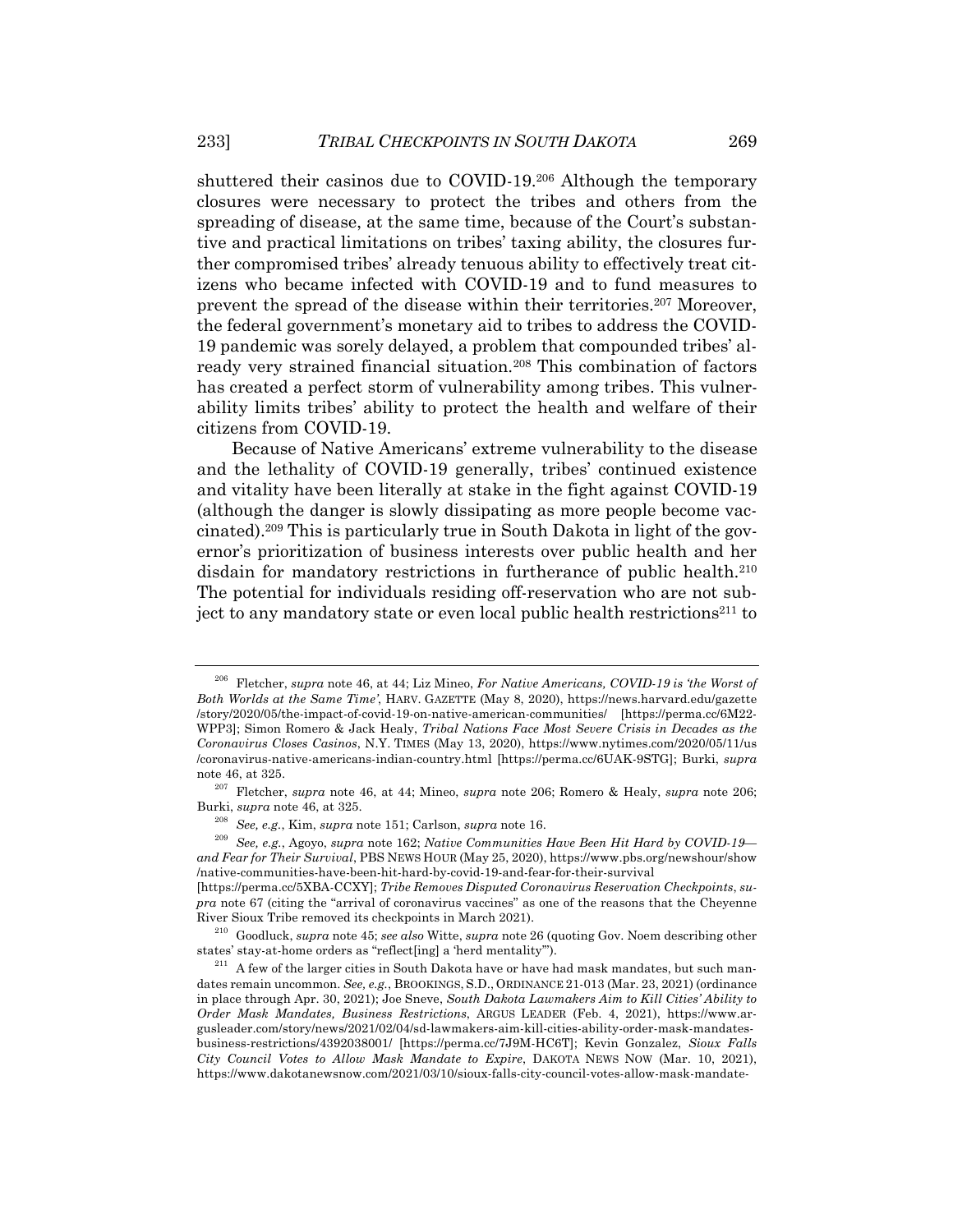spread COVID-19 generally and to infect tribal members and others who reside on reservations located inside the state's borders has been extremely high throughout the pandemic.<sup>212</sup> While the availability of vaccines certainly lessens the danger, children under twelve cannot yet be vaccinated and remain at risk, with the proportion of total infections attributable to children rising rapidly nationwide as of early May 2021.213 Moreover, the dangerous P.1 COVID-19 variant, which is resistant to vaccines, has been discovered in South Dakota's Pennington County, which abuts the Pine Ridge Reservation, and the highly contagious Delta variant has become very prevalent in the state. <sup>214</sup> To make matters worse, ideological distrust of the COVID-19 vaccines appears to be stronger in South Dakota than elsewhere, with demand for the shot waning as the vaccine was opened up to the general population more broadly.215 Some rural counties in northwest and central South Dakota in particular have alarmingly low rates of vaccination.<sup>216</sup> While specific data as to vaccination rates among tribes whose reservations are located within the boundaries of South Dakota does not appear to

to-expire/ [https://perma.cc/ZKS4-B3ZX]. Moreover, a bill has been introduced in the state legislature to prohibit local mask mandates that affect businesses. H.B. 1093, 2021 Leg., 96th Sess. (S.D. 2021); Sneve, *supra*.

<sup>&</sup>lt;sup>212</sup> For example, the first case on the Pine Ridge reservation resulted from a nonmember's travel to Denver and her subsequent return to the reservation. *See, e.g.*, Abourezk, *supra* note 83.

<sup>213</sup> *See, e.g.*, Ashly Welch, *I'm Vaccinated. My Kids Aren't. What's Safe for Us to Do?*, HEALTHLINE (Apr. 8, 2021), https://www.healthline.com/health-news/im-vaccinated-my-kids-arent-whats-safe-for-us-to-do [https://perma.cc/BVV6-MJYM]; Bill Chappell, *Children Now Account for 22% of New U.S. COVID Cases. Why Is That?*, NPR (May 3, 2021), https://www.npr.org/sections/coronavirus-live-updates/2021/05/03/993141036/children-now-account-for-22-of-new-u-scovid-cases-why-is-that [https://perma.cc/9XZF-DFVB]; *Coronavirus (COVID-19) Update: FDA Authorizes Pfizer-BioNTech COVID-19 Vaccine for Emergency Use in Adolescents in Another Important Action in Fight Against Pandemic*, U.S. FOOD & DRUG ADMIN. (May 10, 2021), https://www.fda.gov/news-events/press-announcements/coronavirus-covid-19-update-fda-authorizes-pfizer-biontech-covid-19-vaccine-emergency-use [https://perma.cc/3A8W-38KF].

<sup>214</sup> *South Dakota State Epidemiologist Says P.1 Variant of COVID-19 Is 'Concerning'*, KELOLAND MEDIA GRP. (Apr. 22, 2021), https://www.keloland.com/news/healthbeat/coronavirus /south-dakota-state-epidemiologist-says-p-1-variant-of-covid-19-is-concerning/

<sup>[</sup>https://perma.cc/9E88-UMR5]; Jacob Newton, *'Delta Is the Predominant Strain of COVID in the State': DOH Secretary Talks COVID, Vaccination and Masking*, KELOLAND MEDIA GRP. (Aug. 20, 2021), https://www.keloland.com/news/healthbeat/coronavirus/delta-is-the-predominant-strainof-covid-in-the-state-doh-secretary-talks-covid-vaccination-and-masking/ [https://perma.cc/A2GG-ELR3].

<sup>215</sup> Bart Pfankuch, *Vaccine Hesitancy in South Dakota Could Prolong Pandemic and Delay a Return to Normal*, KELOLAND MEDIA GRP. (Apr. 17, 2021), https://www.keloland.com/news/healthbeat/coronavirus/vaccine-hesitancy-in-south-dakota-could-prolong-pandemic-and-delay-a-returnto-normal/ [https://perma.cc/2UR6-TCQ3].

<sup>216</sup> Abby Wargo, *COVID-19 Vaccination Rates Slowing in South Dakota*, RAPID CITY J. (June 16, 2021), https://rapidcityjournal.com/news/state-and-regional/covid-19-vaccination-rates-slowing-in-south-dakota/article\_0cc148bd-da0c-57db-991c-6b6cac70e3dd.html

<sup>[</sup>https://perma.cc/57W9-JZ4Z]; Angela Kennecke, *State's Data on Native American Vaccinations Incomplete*, KELOLAND MEDIA GRP. (Apr. 14, 2021), https://www.keloland.com/news/investigates /states-data-on-native-american-vaccinations-incomplete/ [https://perma.cc/4GWD-URGR].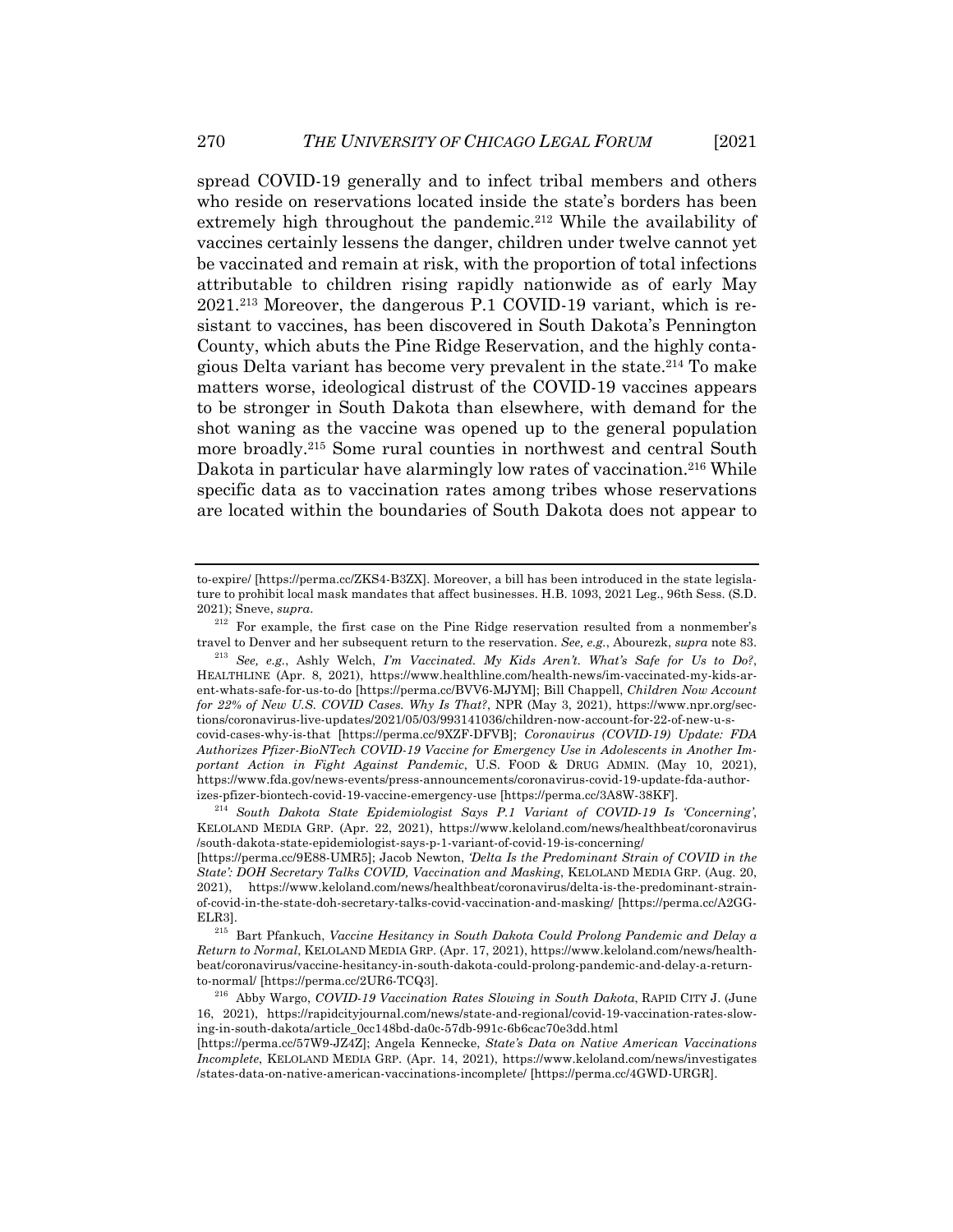be available, as of July 2021, Native Americans in general had the highest vaccination rate in the United States.<sup>217</sup>

Transmission from those traveling to, from, or through the Oglala Lakota or Cheyenne River Sioux reservations could occur in any of myriad ways. For example, such transmission could occur as a result of reservation residents leaving the reservation to shop or attend medical appointments or through those who live outside the reservation entering it for personal visits or for employment. Thus, the state's lax approach to fighting COVID-19 is a classic example of a case where a state permits "conduct that causes negative externalities in other jurisdictions."218 The Oglala Lakota and the Cheyenne River Sioux have taken action, including the establishment of checkpoints, to minimize those negative externalities and to diminish the de facto lowest common denominator effect that South Dakota's laissez faire approach would otherwise have.219 Thankfully, as shown above, this situation is one of the rare cases in which one of the predicate conditions for tribal civil regulatory jurisdiction over nonmembers on non-tribal lands and within rights-of-way is almost indisputably met.

# VI. THE BUREAU OF INDIAN AFFAIRS' INTERIM GUIDANCE

On April 8, 2020, the Bureau of Indian Affairs (BIA) issued interim guidance on tribal checkpoints that were established due to COVID-19. The BIA stated that the checkpoints on state and federal highways would only be valid after a tribe reached an agreement with the applicable road owner.220 It cited a federal regulation pertaining to tribal roads that had no obvious applicability to the question to support its assertion.221 The guidance, however, is not based on law and is not binding on tribes. Federal Indian law governing tribal jurisdiction is primarily a creature of federal common law. Because of Congress's plenary authority over tribes, only Congress can alter United States Supreme

<sup>217</sup> Kennecke, *supra* note 216; Sukee Bennett, *American Indians Have the Highest Covid Vaccination Rate in the US*, NOVA (July 6, 2021), https://www.pbs.org/wgbh/nova/article/native-americans-highest-covid-vaccination-rate-us/ [https://perma.cc/KW57-KBSH].

<sup>218</sup> Florey, *supra* note 132, at 729.

<sup>219</sup> *See* Letter from Julian Bear Runner, *supra* note 107, at 1 (noting that "[t]he State of South Dakota's response to the COVID-19 crisis is ineffective as shown by the increasing number of cases in South Dakota" and explaining that the Oglala Lakota's decision to establish checkpoints was necessary because of South Dakota's "lack of judgment and planning of preventative measures in response to the current pandemic"); *see also* Florey, *supra* note 132, at 726–27 (discussing the lowest common denominator effect in the context of differing state regulations).

<sup>&</sup>lt;sup>220</sup> Memorandum from Darryl LaCounte, Director, Bureau of Indian Affairs to Regional Directors et al. Regarding Temporary Guidance – Road Closures or Restrictions on Tribal Lands, at 2 (Apr. 8, 2020), https://www.indianz.com/covid19/wp-content/uploads/2020/05/DOI-BIA-Memo.pdf [https://perma.cc/J58Y-XZ4L].

<sup>221</sup> *Id.* (citing 25 C.F.R. § 170.114).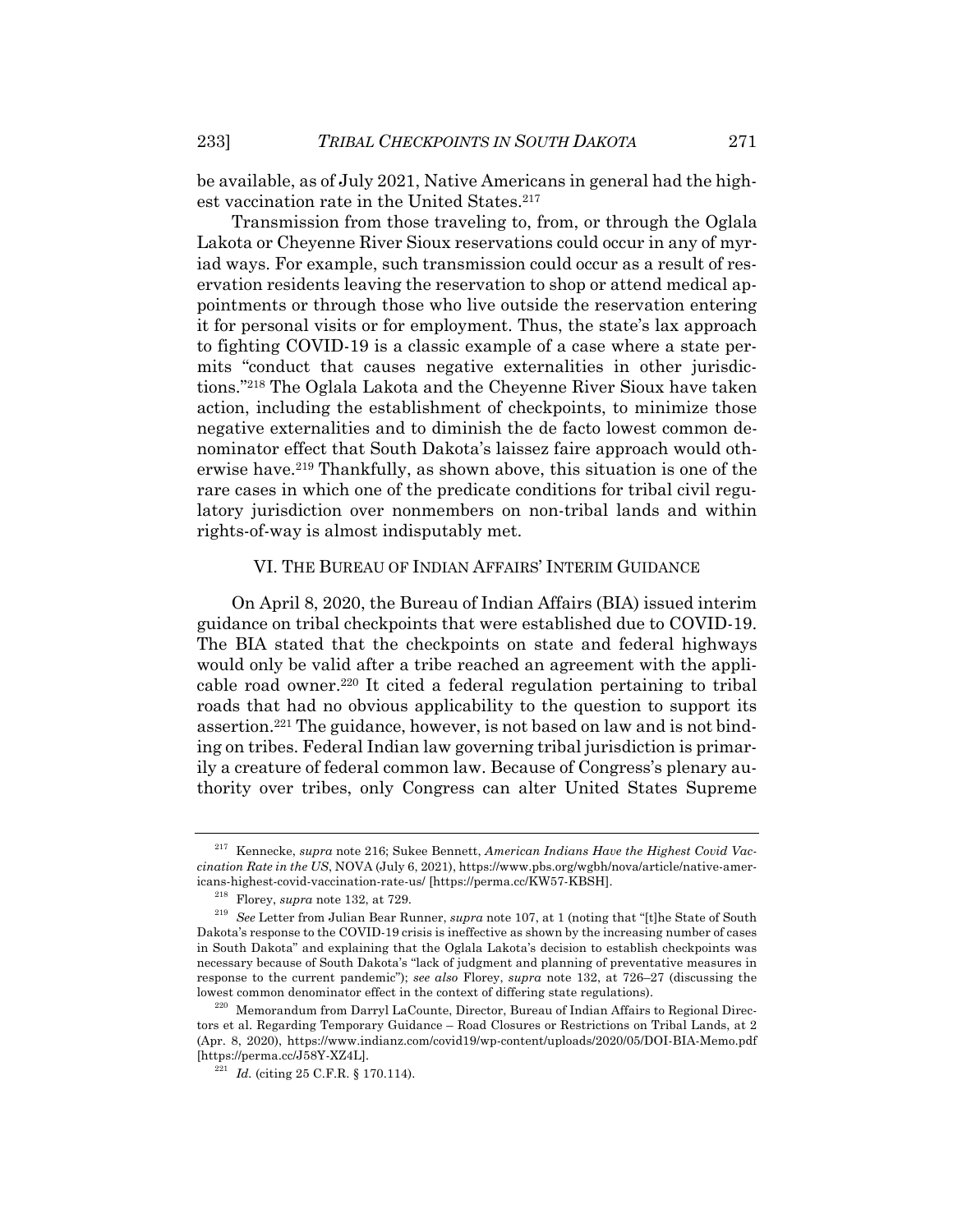Court holdings on tribal jurisdiction by passing an otherwise valid statute.222 The Supreme Court has told us that *Montana* applies to questions of tribal civil jurisdiction relating to nonmember activities on state highways, and lower courts have extended this analysis to federal highways.223 The reason that *Montana* and its progeny apply is because rights-of-way for state and federal highways have been held to be the equivalent of nonmember-owned fee land.224 The BIA cannot overcome these holdings simply by issuing guidance citing an inapplicable regulation; unlike Congress, federal agencies lack plenary authority over tribes.

Moreover, the guidance was a surprising development given the federal government's trust relationship with tribes and the fact that, under Executive Order 13175, the federal government "recognizes the right of Indian tribes to self-government and supports tribal sovereignty and self-determination."225 Executive Order 13175 also requires that federal agencies "have an accountable process to ensure meaningful and timely input by tribal officials in the development of regulatory policies that have tribal implications."226

Because the guidance was not rooted in law and conflicts with Supreme Court precedent, the precedent governs, rather than agency guidance.

# VII. SEIZURES AND REASONABLENESS

As explained above, the checkpoints are almost certainly lawful under *Montana*'s second exception. However, the Oglala Lakota, the Cheyenne River Sioux, and other Tribes that put COVID-19 checkpoints into place should still ensure that the implementation of the checkpoints is reasonable. Because they are considered seizures, state and federal checkpoints must be conducted in a reasonable manner to pass Fourth Amendment muster.<sup>227</sup> Tribes are not subject to the Fourth Amendment of the United States Constitution because they are neither federal nor state actors and did not consent to the constitutional compact.228 However, tribes are bound by an identically worded provision of the Indian

<sup>222</sup> United States v. Lara, 541 U.S. 193, 200–02 (2004).

 $^{223}\,$  Strate v. A-1 Contractors, 520 U.S. 438, 454 (1997); Wilson v. Marchington, 127 F.3d 805 (9th Cir. 1997).

<sup>224</sup> *Strate*, 520 U.S. at 454; Nord v. Kelly, 520 F.3d 848, 853 (8th Cir. 2008).

 $^{225}$  Exec. Order No. 13,175, 65 Fed. Reg. 67,249, at § 2 (Nov. 6, 2000).

 $226$  *Id.* at § 5(a).

<sup>227</sup> *See, e.g.*, Michigan Dep't of State Police v. Sitz, 496 U.S. 444, 450 (1990).

<sup>228</sup> *See, e.g.*, Florey, *supra* note 132, at 717; Tweedy, *supra* note 99, at 693.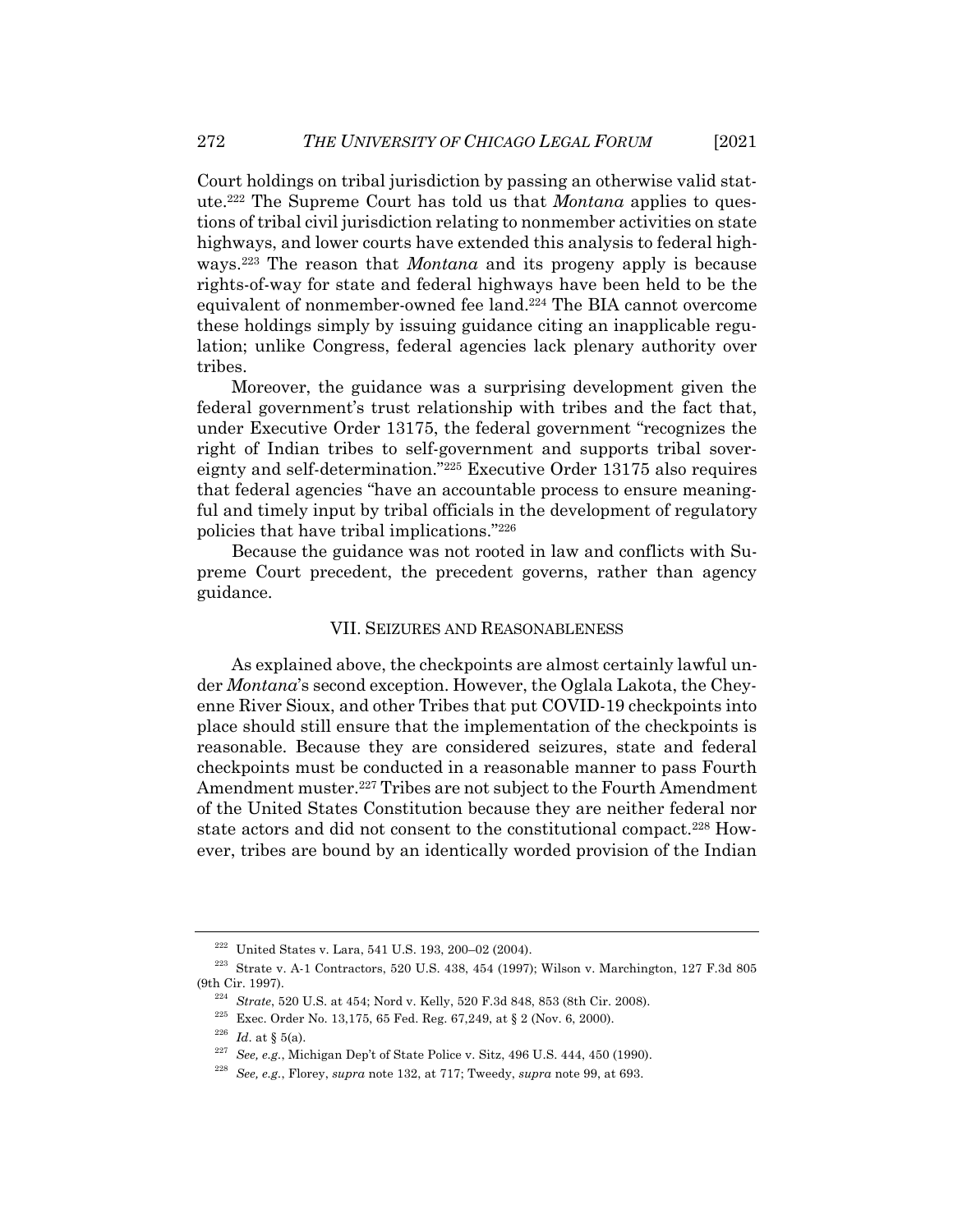Civil Rights Act (ICRA),<sup>229</sup> though they need not interpret it identically to the constitutional provision.230

The safest course for tribes in terms of preserving their jurisdiction in the face of a potential challenge is to take guidance from Fourth Amendment precedent<sup>231</sup> and ensure that their operation of checkpoints is reasonable and that motorists are not detained any longer than is necessary to determine how the given tribe's COVID-19 regulations apply to them and for the tribal officer to inform them as to what they must do to comply.

#### VIII. THE CONTINUING PROBLEMS WITH THE *MONTANA* TEST

Even while the pandemic serves as a textbook illustration of a case where the stringent requirements of *Montana*'s second exception should be viewed as undeniably met, it also serves as a grave reminder of what is wrong with the *Montana* test<sup>232</sup> and of the life-or-death consequences that are at times attendant on a Tribe's ability to exercise regulatory jurisdiction over members and nonmembers alike. Rather than accepting tribal self-government and the Cheyenne River Sioux's and Oglala Lakota's eminently reasonable decisions to take strong protective measures to combat the spread of COVID-19, Governor Kristi Noem gave the Tribes an ultimatum, strategically delivered to news outlets rather than to the Tribes directly:233 take down the checkpoints within forty-eight hours or face a lawsuit.234 The lawsuit never materialized most likely because Governor Noem realized that, even within the confines of *Montana*'s problematic framework, the lawsuit was probably a

 $229$  25 U.S.C. § 1302(a)(2).

<sup>230</sup> Florey, *supra* note 132, at 749–750; Ann E. Tweedy, *Tribal Laws & Same-Sex Marriage: Theory, Process, and Content*, 46 COLUM. HUM. RTS. L. REV. 104, 148–49 (2015).

<sup>231</sup> A Ninth Circuit case called *United States v. Faire*, 575 F.3d 929 (9th Cir. 2009), provides a good summary of what is required for a checkpoint to be considered reasonable under the Supreme Court's Fourth Amendment precedent:

If the checkpoint is not per se invalid as a crime control device, then the court must "judge [the checkpoint's] reasonableness, hence, its constitutionality, on the basis of the individual circumstances." This requires consideration of "the gravity of the public concerns served by the seizure, the degree to which the seizure advances the public interest, and the severity of the interference with individual liberty."

Id. at 932 (internal citations omitted). Additionally, stops at a checkpoint must not be based "solely [on] the unfettered discretion of officers in the field," Brown v. Texas, 443 U.S. 47, 51 (1979); in other words, stopping every vehicle is generally preferable to conducting random stops. *Sitz*, 496 U.S. at 454.

<sup>232</sup> *See* Florey, *supra* note 99, at 22–24; Ann E. Tweedy, *Congressional Restoration of Tribal Civil Jurisdiction*, REGUL. REV. (Mar. 31, 2021), https://www.theregreview.org/2021/03/31/tweedycongressional-restoration-tribal-civil-jurisdiction/ [https://perma.cc/E6FP-YCHS].

<sup>233</sup> Ducheneaux, *supra* note 57; Compl. for Injunctive and Declaratory Relief, *supra* note 57, at 17–18 ¶ 55 & n.28.

<sup>234</sup> Compl. for Injunctive and Declaratory Relief, *supra* note 57, at 17–18 ¶ 55 & n.28.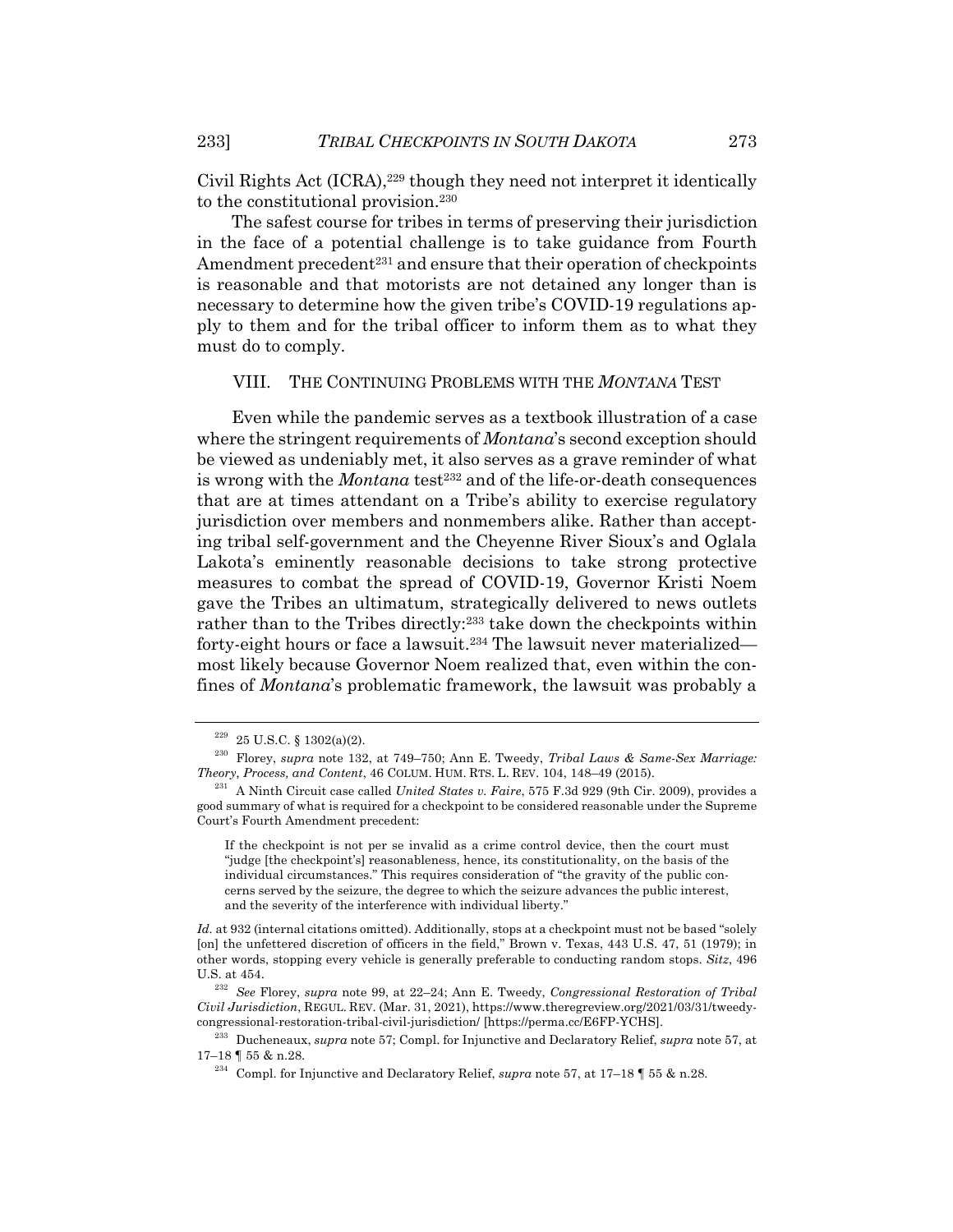loser.235 Noem then turned her efforts to using her insider status with then-President Trump to try to bogart a solution.236

Her initial approach of threatening an almost immediate lawsuit rather than genuinely trying to negotiate a solution may well have gained more traction in less urgent circumstances. This is because, outside of the unique, dire circumstances that we currently find ourselves in, the *Montana* framework creates an additional layer of vulnerability for tribes attempting to protect their citizens and other reservation residents from ills that, although important, do not create as much urgency as the pandemic. The uncertainties posed by the framework and the Court's resistance to tribal jurisdiction incentivize non-Native governments and individuals to challenge tribal authority<sup>237</sup> and allow courts to be conscripted into participating in these efforts to harass tribes and chill their exercises of governmental authority. This is contrary to the recognition in American jurisprudence that governmental resources should be protected "from depletion due to the need to . . . defend against suits."238 Additionally, control mechanisms like Rule 11239 sanctions that are designed to curb the temptation for parties to bring frivolous suits serve little use if the area of law is so fact-based as to be, in most cases, utterly unpredictable. Tribal public health regulations relating to the pandemic appear to comprise one of the few, exigent situations where a court could easily determine that the *Montana* test is satisfied, without the need for a lengthy and expensive trial. While the problems with the framework have less bearing in our present, unusual circumstances, the problems remain extant in other contexts and are deserving of a legislative (or judicial) solution.240

Justice Kagan's statement in dissent in *South Bay United Pentecostal Church v. Newsom*, <sup>241</sup> in which she criticizes the majority's decision to enjoin some of California's pandemic-related restrictions on churches, could, as shown below, easily be modified to critique the *Montana* test generally, outside of the pandemic context:

<sup>235</sup> Ducheneaux, *supra* note 57.

<sup>236</sup> *See supra* note 58 and sources cited therein; Benji Jones & Charles Davis, *The White House Reportedly Asked South Dakota's Governor How to Add Another President to Mount Rushmore,*  and She Later Gave Trump a 4-foot Replica with His Face on It, BUS. INSIDER (Aug. 8, 2020), https://www.businessinsider.com/how-gov-noem-trumps-desire-carved-into-mt-rushmore-2020-8 [https://perma.cc/4SPY-4X6K] (describing Noem as "a close ally of President Trump's").

<sup>237</sup> *See* Fletcher, *supra* note 46, at 38–39.

<sup>238</sup> Lauren Villa, *Public Service, Private Entity: Should the Nature of the Service or Entity Be Controlling on Issues of Sovereign Immunity?*, 78 ST. JOHN'S L. REV. 1257, 1261 (2004) (discussing the justifications for sovereign immunity).

<sup>239</sup> Fed. R. Civ. P. 11.

<sup>240</sup> *See* Tweedy, *supra* note 232.

<sup>241</sup> 141 S. Ct. 716, 720 (2021) (Kagan, J., dissenting).